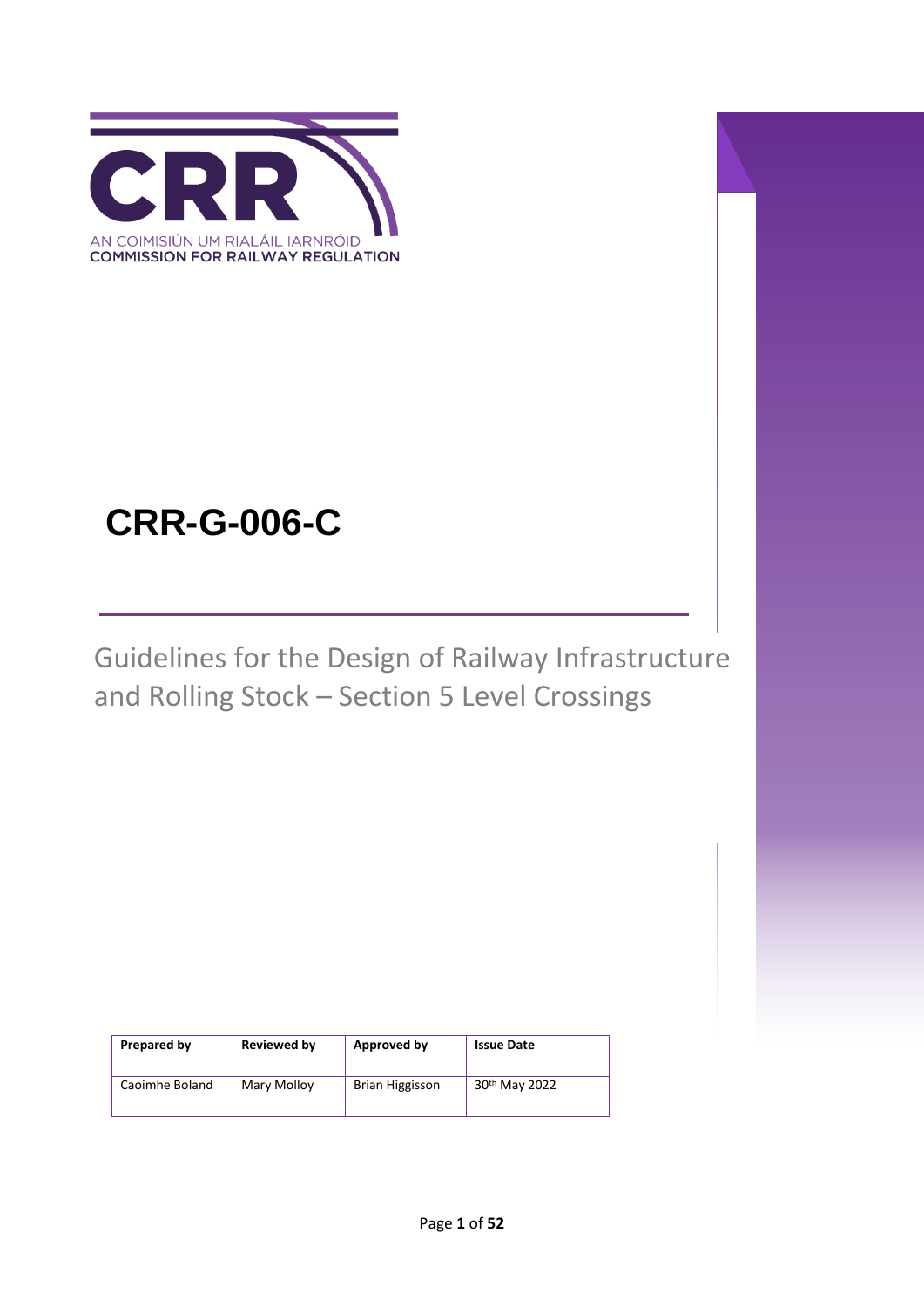# **Table of Contents**

| 5 |       |                                                                      |  |
|---|-------|----------------------------------------------------------------------|--|
|   | 5.1   |                                                                      |  |
|   | 5.1.1 |                                                                      |  |
|   | 5.1.2 |                                                                      |  |
|   | 5.1.3 |                                                                      |  |
|   | 5.1.4 |                                                                      |  |
|   | 5.2   |                                                                      |  |
|   | 5.2.1 |                                                                      |  |
|   | 5.2.2 |                                                                      |  |
|   | 5.2.3 |                                                                      |  |
|   | 5.2.4 |                                                                      |  |
|   | 5.2.5 |                                                                      |  |
|   | 5.2.6 |                                                                      |  |
|   | 5.3   |                                                                      |  |
|   | 5.3.1 |                                                                      |  |
|   | 5.3.2 |                                                                      |  |
|   | 5.4   |                                                                      |  |
|   | 5.4.1 |                                                                      |  |
|   | 5.4.2 |                                                                      |  |
|   | 5.4.3 |                                                                      |  |
|   | 5.5   |                                                                      |  |
|   | 5.5.1 |                                                                      |  |
|   | 5.5.2 |                                                                      |  |
|   | 5.5.3 |                                                                      |  |
|   | 5.5.4 |                                                                      |  |
|   | 5.6   |                                                                      |  |
|   | 5.6.1 |                                                                      |  |
|   | 5.6.2 |                                                                      |  |
|   | 5.6.3 |                                                                      |  |
|   | 5.7   |                                                                      |  |
|   | 5.7.1 |                                                                      |  |
|   | 5.7.2 |                                                                      |  |
|   | 5.7.3 |                                                                      |  |
|   | 5.8   | USER-WORKED LEVEL CROSSINGS (UWLC) WITH GATES OR LIFTING BARRIERS 26 |  |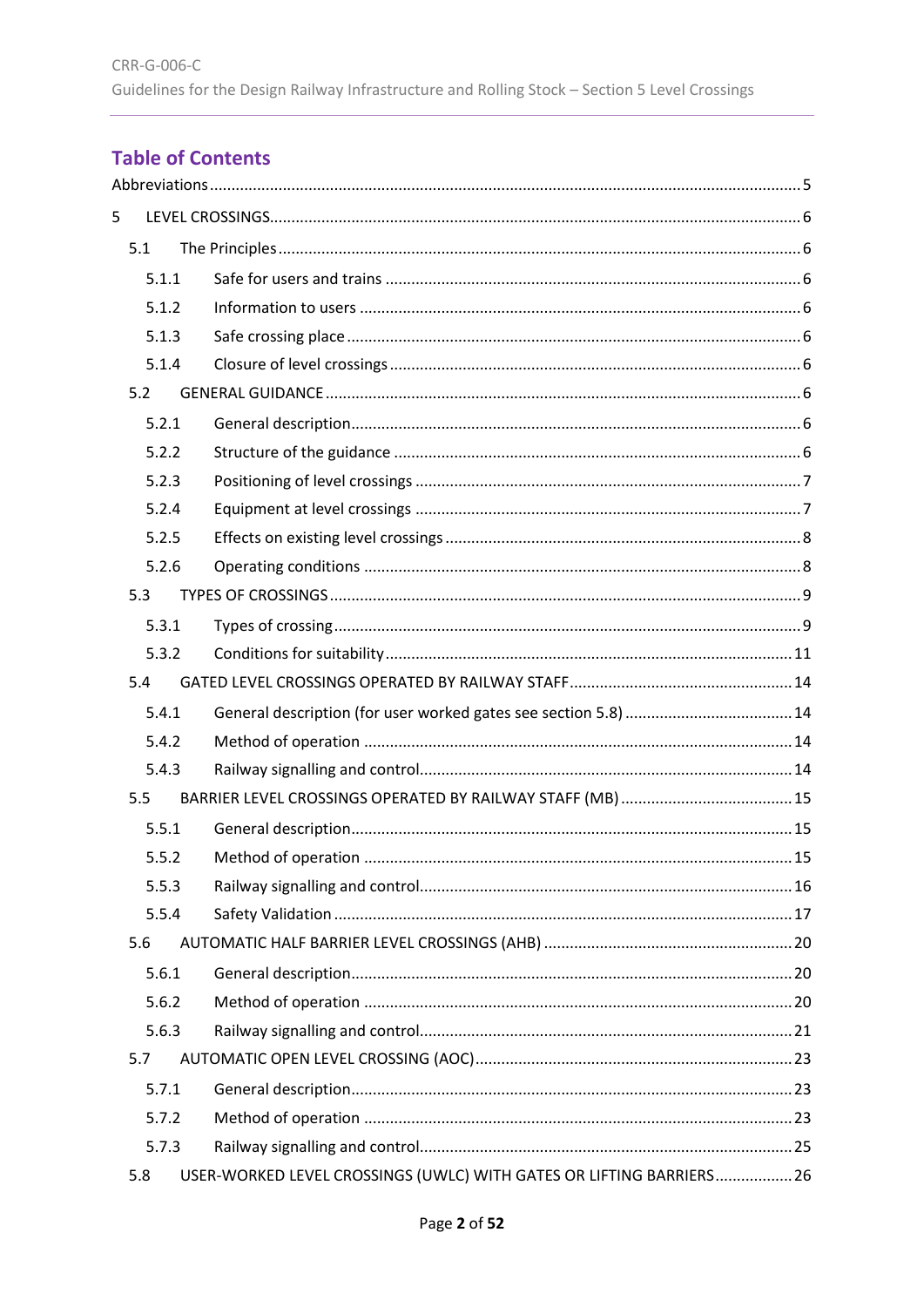| 5.8.1<br>5.8.2<br>5.8.3<br>PEDESTRIAN LEVEL CROSSINGS (PC) PRIVATE OR PUBLIC FOOTPATH  28<br>5.9<br>5.9.1<br>5.9.2<br>5.10<br>5.10.1<br>5.10.2<br>LOCAL MONITORING OF AUTOMATIC LEVEL CROSSINGS (AHB & AOC)31<br>5.11<br>5.11.1<br>5.11.2<br>5.11.3<br>5.12<br>5.12.1<br>5.12.2<br>5.12.3<br>5.12.4<br>5.12.5<br>5.12.6<br>5.12.7<br>5.12.8<br>5.12.9<br>5.13<br>5.13.1<br>5.13.2<br>5.13.3<br>5.14<br>5.14.1 |
|---------------------------------------------------------------------------------------------------------------------------------------------------------------------------------------------------------------------------------------------------------------------------------------------------------------------------------------------------------------------------------------------------------------|
|                                                                                                                                                                                                                                                                                                                                                                                                               |
|                                                                                                                                                                                                                                                                                                                                                                                                               |
|                                                                                                                                                                                                                                                                                                                                                                                                               |
|                                                                                                                                                                                                                                                                                                                                                                                                               |
|                                                                                                                                                                                                                                                                                                                                                                                                               |
|                                                                                                                                                                                                                                                                                                                                                                                                               |
|                                                                                                                                                                                                                                                                                                                                                                                                               |
|                                                                                                                                                                                                                                                                                                                                                                                                               |
|                                                                                                                                                                                                                                                                                                                                                                                                               |
|                                                                                                                                                                                                                                                                                                                                                                                                               |
|                                                                                                                                                                                                                                                                                                                                                                                                               |
|                                                                                                                                                                                                                                                                                                                                                                                                               |
|                                                                                                                                                                                                                                                                                                                                                                                                               |
|                                                                                                                                                                                                                                                                                                                                                                                                               |
|                                                                                                                                                                                                                                                                                                                                                                                                               |
|                                                                                                                                                                                                                                                                                                                                                                                                               |
|                                                                                                                                                                                                                                                                                                                                                                                                               |
|                                                                                                                                                                                                                                                                                                                                                                                                               |
|                                                                                                                                                                                                                                                                                                                                                                                                               |
|                                                                                                                                                                                                                                                                                                                                                                                                               |
|                                                                                                                                                                                                                                                                                                                                                                                                               |
|                                                                                                                                                                                                                                                                                                                                                                                                               |
|                                                                                                                                                                                                                                                                                                                                                                                                               |
|                                                                                                                                                                                                                                                                                                                                                                                                               |
|                                                                                                                                                                                                                                                                                                                                                                                                               |
|                                                                                                                                                                                                                                                                                                                                                                                                               |
|                                                                                                                                                                                                                                                                                                                                                                                                               |
|                                                                                                                                                                                                                                                                                                                                                                                                               |
|                                                                                                                                                                                                                                                                                                                                                                                                               |
| 5.14.2                                                                                                                                                                                                                                                                                                                                                                                                        |
| 5.14.3                                                                                                                                                                                                                                                                                                                                                                                                        |
| 5.14.4                                                                                                                                                                                                                                                                                                                                                                                                        |
| 5.14.5                                                                                                                                                                                                                                                                                                                                                                                                        |
| 5.14.6                                                                                                                                                                                                                                                                                                                                                                                                        |
| 5.14.7                                                                                                                                                                                                                                                                                                                                                                                                        |
| 5.15                                                                                                                                                                                                                                                                                                                                                                                                          |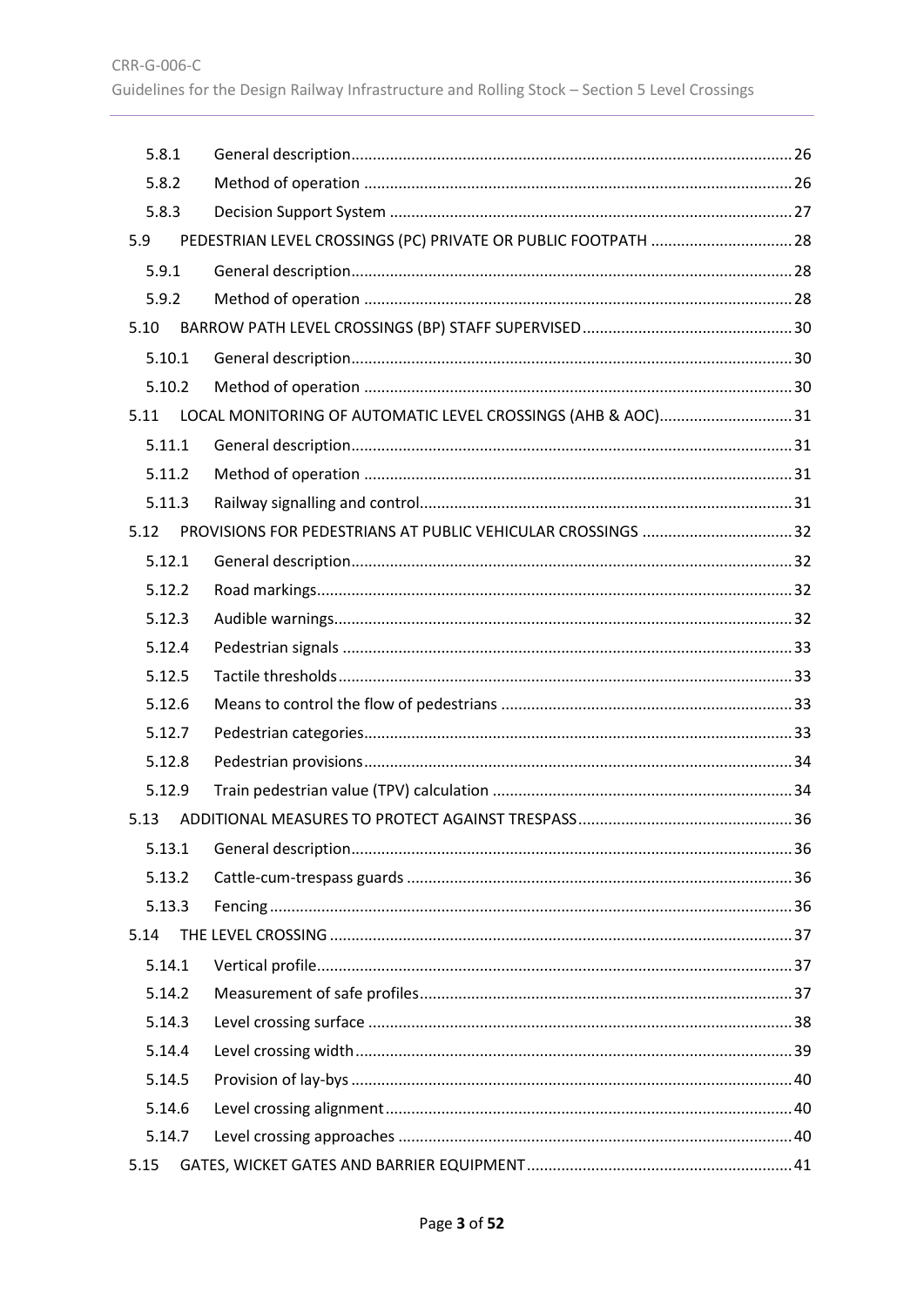| 5.15.1  |  |
|---------|--|
| 5.15.2  |  |
| 5.15.3  |  |
| 5.15.4  |  |
| 5.15.5  |  |
| 5.15.6  |  |
| 5.15.7  |  |
| 5.15.8  |  |
| 5.16    |  |
| 5.16.1  |  |
| 5.16.2  |  |
| 5.16.3  |  |
| 5.16.4  |  |
| 5.16.5  |  |
| 5.17    |  |
| 5.17.1  |  |
| 5.17.2  |  |
| 5.17.3  |  |
| 5.17.4  |  |
| 5.18    |  |
| 5.18.1  |  |
| 5.18.2  |  |
| 5.18.3  |  |
| 5.18.4  |  |
| 5.18.5  |  |
| 5.18.6  |  |
| 5.18.7  |  |
| 5.18.8  |  |
| 5.18.9  |  |
| 5.18.10 |  |
| 5.18.11 |  |
| 5.19    |  |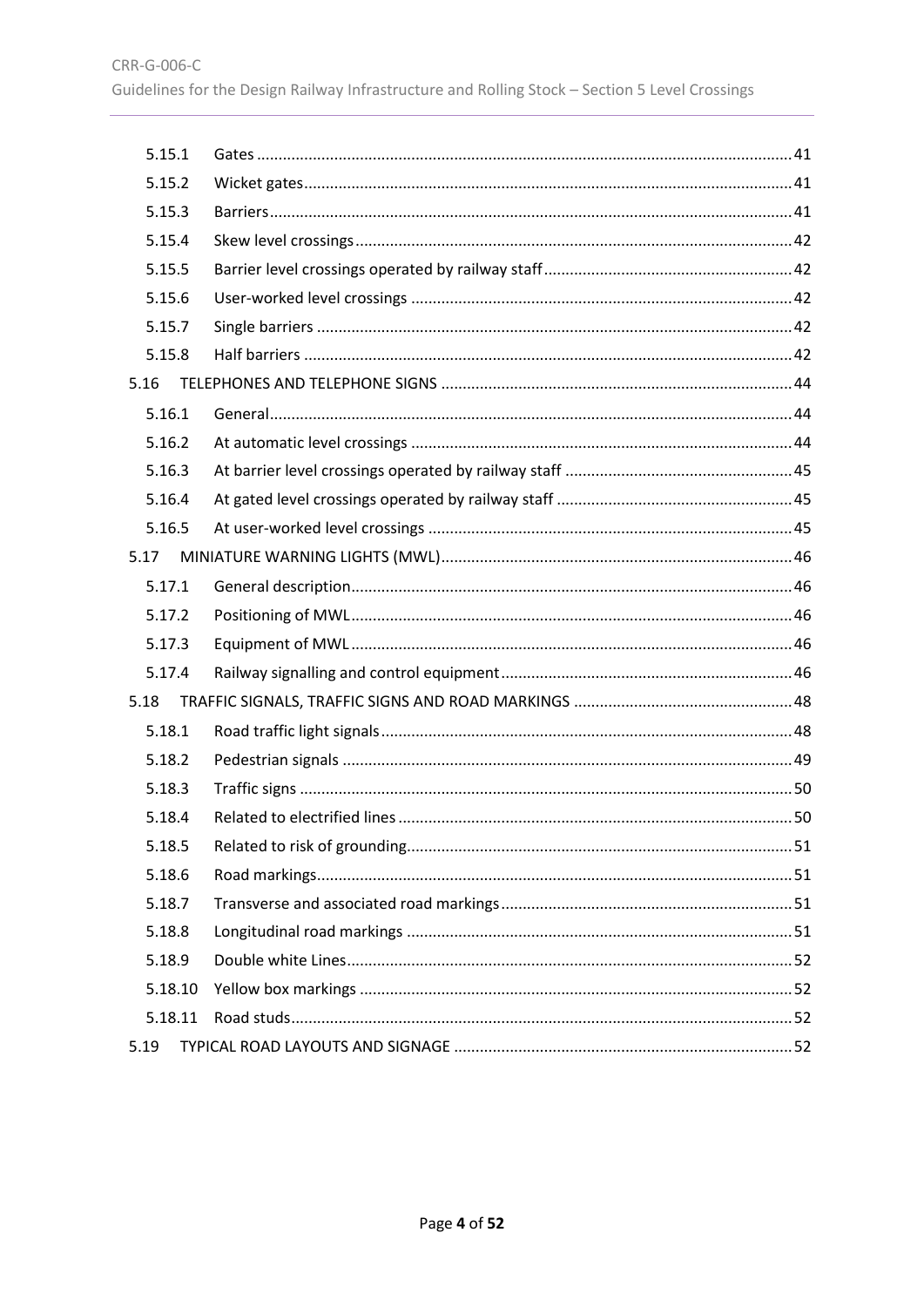# <span id="page-4-0"></span>**Abbreviations**

| AHB        | <b>Automatic Half Barriers</b>           |
|------------|------------------------------------------|
| AOC        | <b>Automatic Open Level Crossings</b>    |
| ВP         | Barrow Path                              |
| CRR        | <b>Commission for Railway Regulation</b> |
| ıм         | Infrastructure Manager                   |
| MВ         | Manual Barrier                           |
| MWL        | Miniature Warning Lights                 |
| РC         | Pedestrian Level Crossings               |
| RSC        | Railway Safety Commission                |
| RU         | Railway Undertaking                      |
| <b>TPV</b> | Train Pedestrian Value                   |
| <b>TSM</b> | <b>Traffic Signs Manual</b>              |
| UWLC       | User-Worked Level Crossings              |

Page **5** of **52**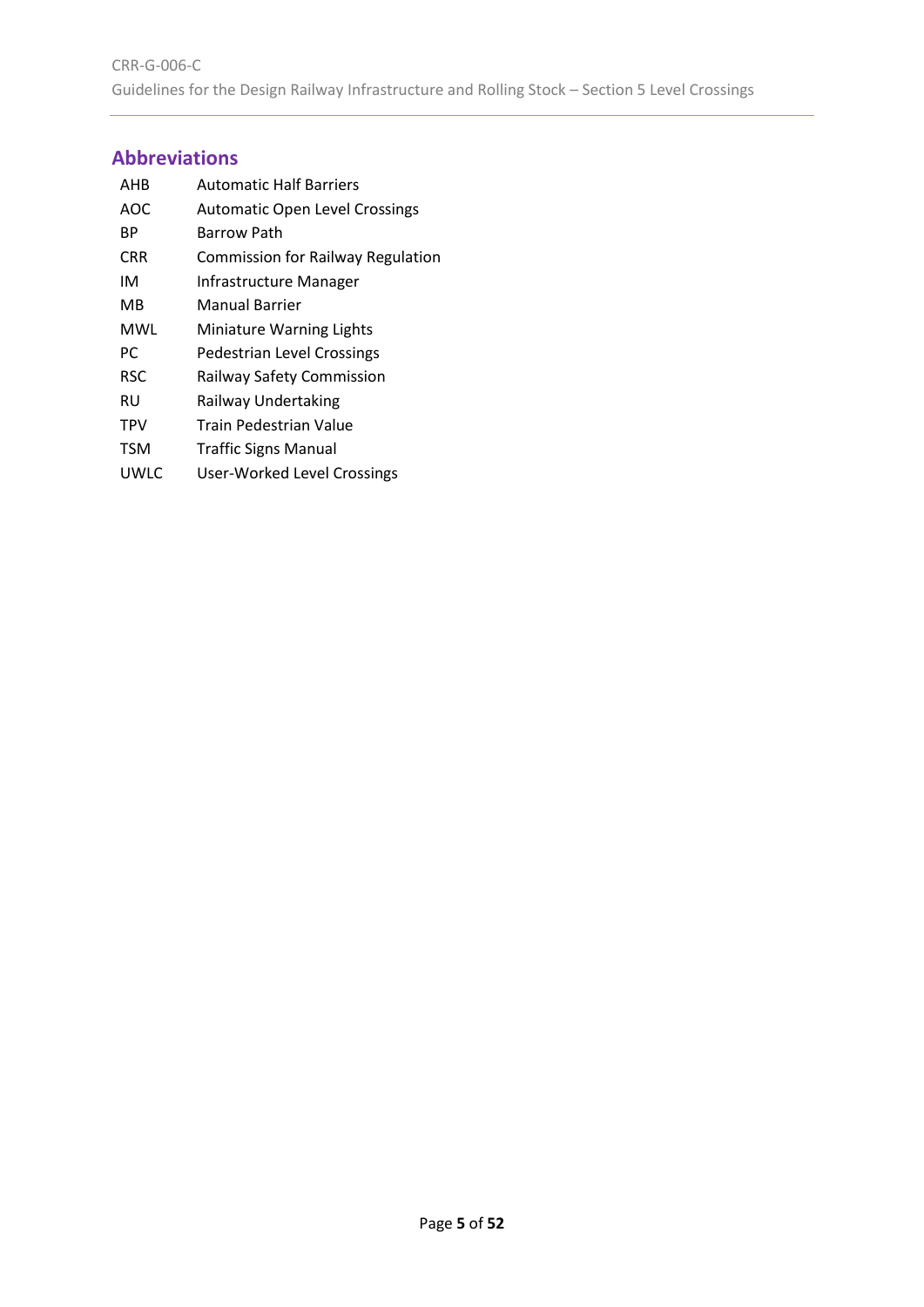# <span id="page-5-0"></span>**5 LEVEL CROSSINGS**

#### <span id="page-5-1"></span>**5.1 The Principles**

#### <span id="page-5-2"></span>**5.1.1 Safe for users and trains**

*Where an accommodation of way crosses the railway at track level, safety arrangements commensurate with the level of risk at that place should be determined and provided.*

#### <span id="page-5-3"></span>**5.1.2 Information to users**

*Sufficient and appropriate information to enable crossing in safety should be presented to users.*

#### <span id="page-5-4"></span>**5.1.3 Safe crossing place**

*The actual crossing place should be of adequate width, surface quality and profile for all reasonably foreseeable users to cross in safety.* 

#### <span id="page-5-5"></span>**5.1.4 Closure of level crossings**

*Level Crossings should be closed where possible and practicable, and the introduction of new level crossings resisted. Closure of a level crossing should be possible when the land on both sides is no longer in common ownership and Iarnród Éireann progress such closures while complying with all legal requirements. Where it is possible to reach an agreement with a local authority to close a public road Level Crossing (OP type) this opportunity should be pursued with the relevant authority. The local authority can exercise their statutory function under Section 73 of the Roads Act 1993 (to extinguish any public right of way over the road) and thus facilitate the closure of the OP type level crossings.*

#### <span id="page-5-6"></span>**5.2 GENERAL GUIDANCE**

#### <span id="page-5-7"></span>**5.2.1 General description**

This section gives general guidance on the positioning of, and equipment that applies at, all types of level crossings.

The guidance is applicable when alterations are made to the protection arrangements at existing crossings. When alterations are made at a public road level crossing, the protection arrangements are described in and authorised by a Regulation Order made under the relevant sections of the appropriate level crossing transport act.

Each level crossing should have a unique reference number, normally displayed on each side of the crossing.

#### <span id="page-5-8"></span>**5.2.2 Structure of the guidance**

This level crossings section:

- a) establishes the level crossing types and the conditions for suitability;
- b) provides general guidance applicable to each type of level crossing;
- c) gives specific details of signalling and level crossing controls for each type of level crossing; and
- d) provides guidance on carriageway aspects and crossing equipment and signs.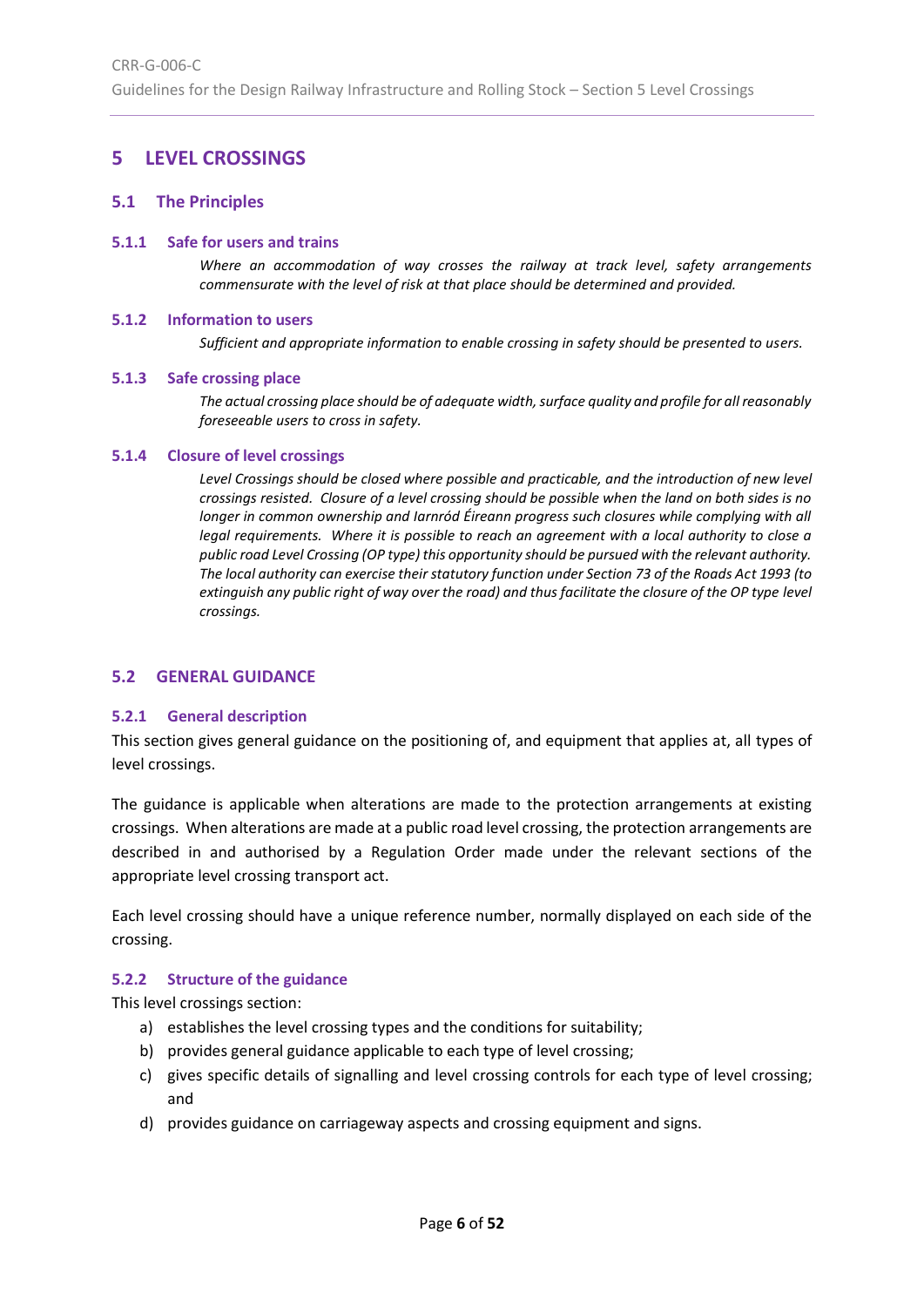# <span id="page-6-0"></span>**5.2.3 Positioning of level crossings**

The positioning of a level crossing and its associated signalling arrangements should ensure that, during normal working, no part of a stationary train should stand obstructing the level crossing. The proximity of a station to a level crossing may mean special arrangements are necessary.

A risk assessment should be made to determine the relative positioning of a level crossing and its associated protecting signals, if provided. It should take into consideration the likelihood and consequences of a train passing the signals without authority. If it is not reasonably practicable to achieve the optimum positions, appropriate measures should be provided to reduce the potential risk to an acceptable level.

Where a level crossing traverses electrified lines, additional measures are needed to protect road users. See section **Error! Reference source not found.** for the positioning of the appropriate warning signs.

# <span id="page-6-1"></span>**5.2.4 Equipment at level crossings**

All equipment and controls used for the operation of level crossing equipment should be designed and documented to appropriate safety standards. All level crossing equipment should be installed clear of the railway structure gauge.

At all automatic crossings, an alternative power supply should be provided to allow the level crossing equipment to function fully under normal operating conditions in the event of the failure of the main power supply for a period of up to 12 hours. This will ensure the safe operation of the level crossing until the main power supply is restored or an alternative arrangement is put in place.

Where trains run after dark, illumination of the level crossing may be provided to ensure its safe operation. If the road approaches to a crossing are lit, the level crossing should be illuminated to at least the same standard. Any lighting should not cause glare to either road users or train drivers, interfere with the visibility of railway signals nor cause avoidable annoyance to local householders.

At level crossings which are locally monitored by the driver of an approaching train, additional lighting may be necessary to enable the train driver to see that the level crossing is unobstructed from the point at which the driver may have to brake the train.

Any failure or damage to the equipment at a level crossing, which may lead to incorrect or unsafe operation, should be evident to the control or monitoring point or the user of the level crossing within a reasonable time of the occurrence.

References to regulations or directions in this section are to the Traffic Signs Manual (TSM). The legal framework for traffic signage (including signs, devices, notices and markings) is contained in the Road Traffic Acts. Where references in this document to the Road Traffic (Signs) Regulations, these regulations are made under Section 95 of the Road Traffic Act 1961. The most up to date information on Acts, Regulations and other publications are available at [www.dttas.gov.ie](http://www.dttas.gov.ie/) and [www.trafficsigns.ie/current-traffic-signs-manual](http://www.trafficsigns.ie/current-traffic-signs-manual) .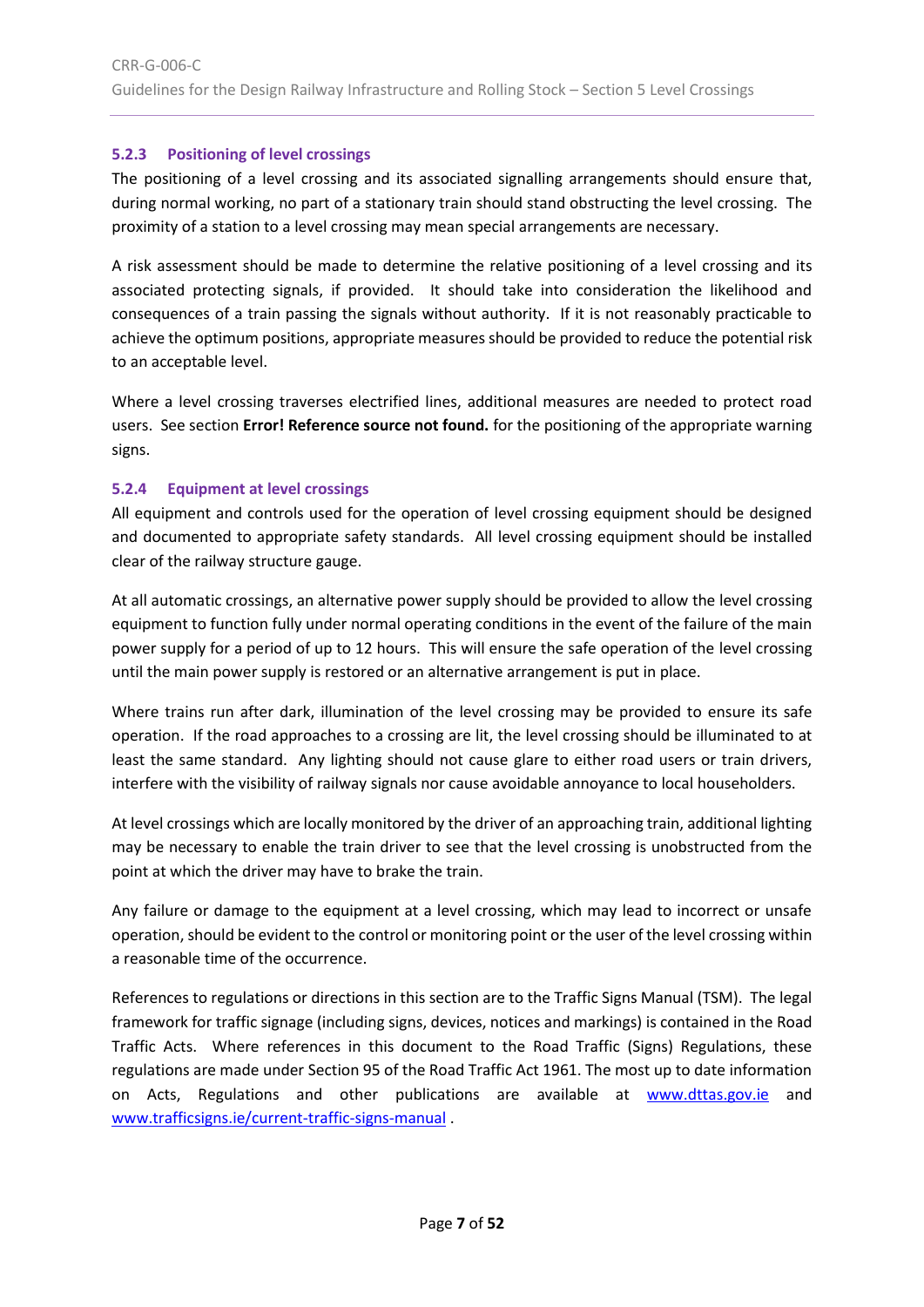# <span id="page-7-0"></span>**5.2.5 Effects on existing level crossings**

Where new or altered level crossings might introduce incompatibilities or inconsistencies with adjacent or nearby level crossings, appropriate arrangements should be made to address any safety implications which may include modifications to the existing level crossings.

# <span id="page-7-1"></span>**5.2.6 Operating conditions**

The choice and design of the level crossings will depend not only on the guidance expressed in this document but also on the operational requirements of the railway and the Level Crossing Risk Model.

To ensure that the level of protection afforded by the level crossing is adequate and appropriate, an assessment of the suitability of the type of level crossing at the location concerned should be made:

- a) whenever circumstances at the crossing are to change (e.g. rolling stock, signalling, electrification, speed etc);
- b) whenever circumstances at the level crossing are found to have altered (e.g. housing or industrial developments etc).

In assessing the suitability of any proposed safety measures or arrangements, it is important to take into account:

- a) normal operating conditions;
- b) degraded conditions where any component or part of the railway system has failed;
- c) foreseeable abnormal conditions to which the system may be subjected; and
- d) emergency situations.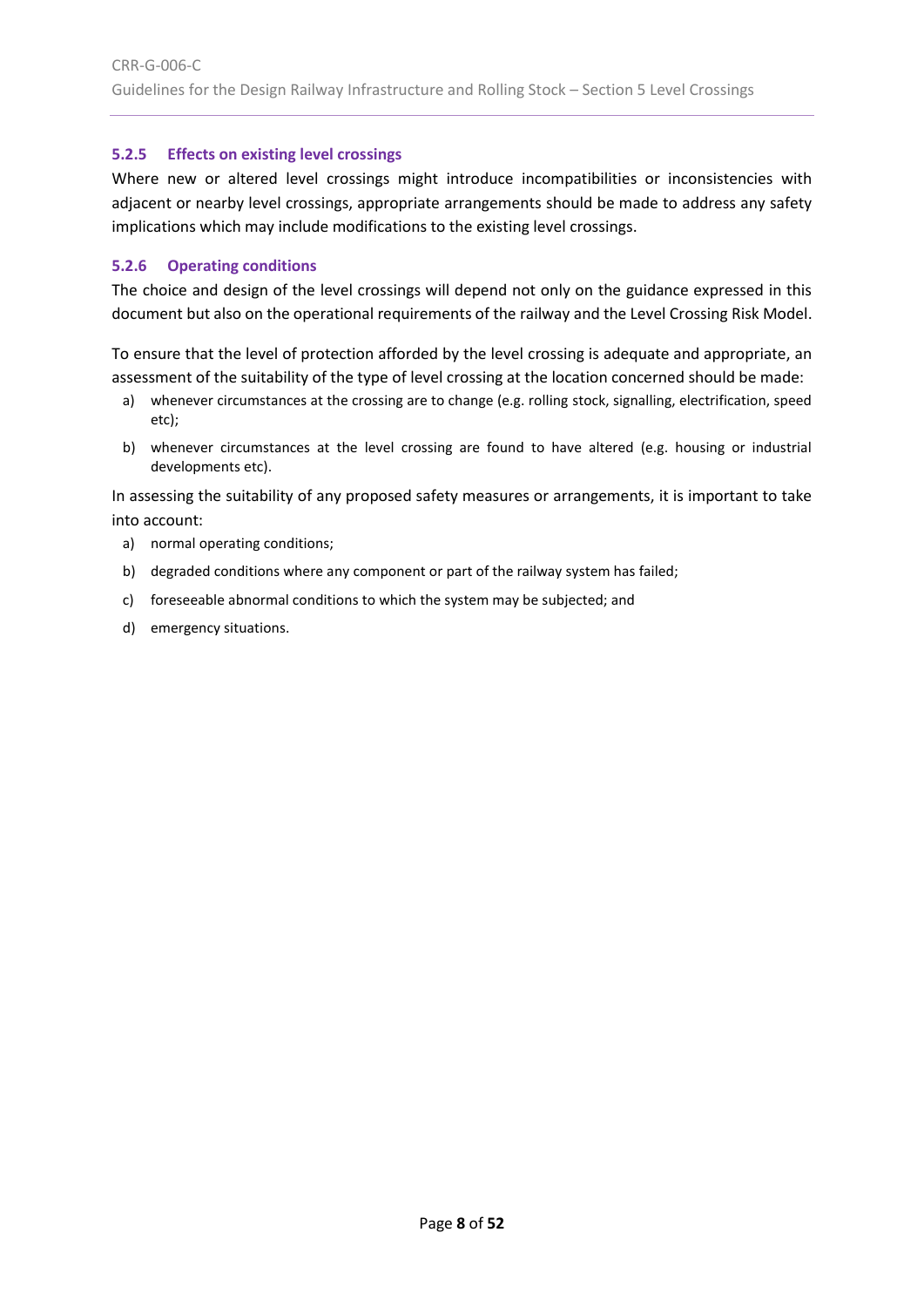# <span id="page-8-0"></span>**5.3 TYPES OF CROSSINGS**

## <span id="page-8-1"></span>**5.3.1 Types of crossing**

The various types of crossing may be classified as i[n Figure 1.](#page-8-2)



**Figure 1: Types of Level Crossing**

<span id="page-8-2"></span>*Note 1: Gated level crossings operated by railway staff with protecting railway signals (see section [5.4.3\)](#page-13-3).* 

*Note 2: Gated level crossings operated by railway staff without protecting railway signals (see section [5.4.3\)](#page-13-3).* 

*Note 3: A level crossing is "protected" when a railway operated warning system is provided to level crossing users or approaching trains e.g. road lights or railway protecting signals.*

*Note 4: Level crossings equipped with Miniature Warning Lights or White Lights can be classed as protected.*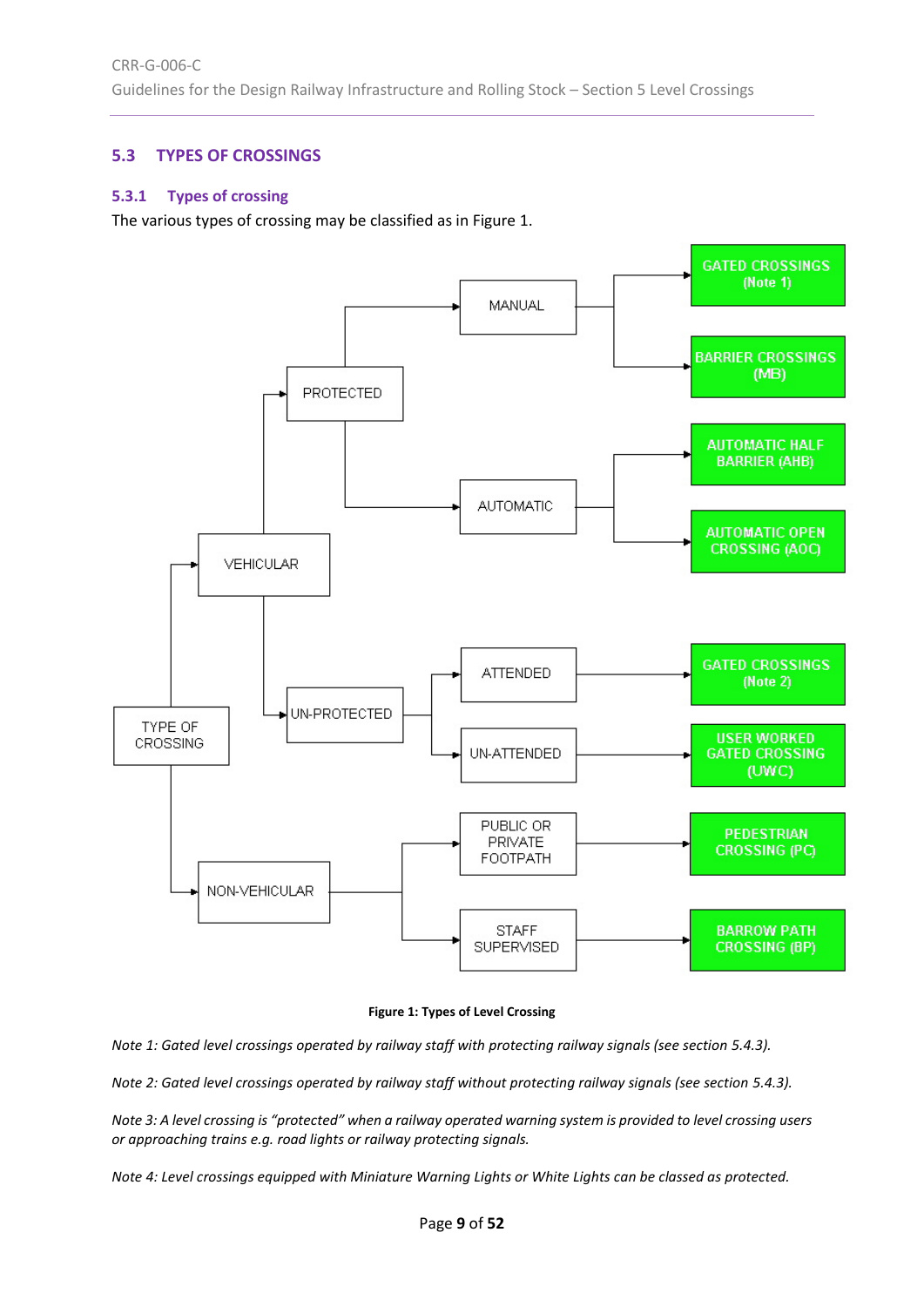*Note 5: Automatic Level Crossings may be locally monitored by drivers of trains (see section [5.11\)](#page-30-0).* 

*Note 6: For manual and attended level crossings. Railway staff includes "train crew". The term "supervising point" is used when referring to the point of train regulation (e.g. controlling signal box). The term "crossing keeper" is used where duties include operation of the level crossing and associated railway protecting signals. The term "attendant" is used where duties include only the operation of the gates i.e. no protecting railway signals.*

*Note 7: The following are examples of level crossing designations currently in use on Iarnród Éireann (for information purposes only):*

- a. For attended gated level crossings (with protecting railway signals):
	- *Type C* has gates normally across the road, except when required to pass road traffic.
	- *Type CN* has gates normally across the road, except when required to pass road traffic and during night-time.
	- *Type CD* has gates normally across the road, except when required to pass road traffic and during daytime.
	- *Type CX* has gates normally across the railway, except when required to pass rail traffic.
- b. For attended gated level crossings (without protecting railway signals):
	- *Type A* has gates normally across the road, operated by an attendant with telephone communication to a railway supervising point.
- c. For manual barrier level crossings (MB):
	- *Type MB* is an attended barrier crossing controlled by railway staff or train crew at the level crossing.
	- *Type MB (CCTV)* is an attended barrier level crossing controlled by railway staff with the aid of closed-circuit television.
	- *Type M or EWB* is a mechanically or electrically operated barrier level crossing with protecting signals operated by a level crossing keeper or train crew.
- d. For automatic half barrier level crossings (AHB):
	- *Type AHB* is an Automatic Half Barrier level crossing.
- e. For automatic open level crossings (AOC):
	- *Type LB* is an automatic open level crossing controlled by road traffic lights & warning bells.
- f. For unattended user worked level crossings (UWLC):
	- *Type OP* has gates normally across a public road, operated by road users.
	- *Type F* is a gated private user field level crossing.
- g. For private or public pedestrian level crossings (PC):
	- *Type P* is a pedestrian level crossing.
- h. For staff supervised barrow path level crossings (BP):
	- *Type BP* is a barrow path.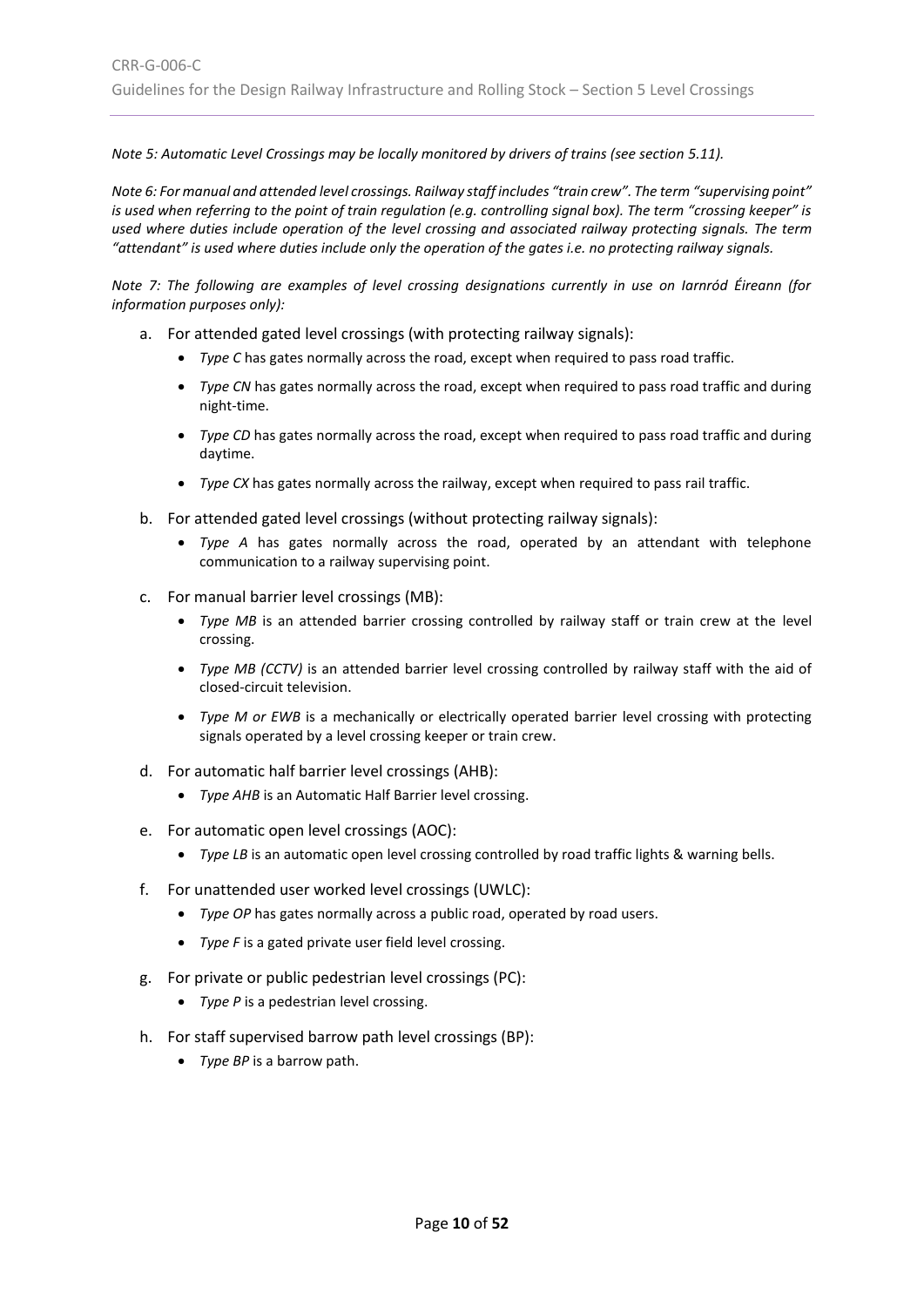# <span id="page-10-0"></span>**5.3.2 Conditions for suitability**

<span id="page-10-1"></span>The decision to introduce a level crossing or upgrade an existing level crossing should follow a suitable risk assessment and after all possibilities for a grade separated level crossing have been evaluated and discounted as not reasonably practicable.

The suitability of the types of protection for new or altered level crossings depends on various factors, one of which may be traffic volume. This document gives guidance on the factors to be considered for any given location. The choice of level crossings should avoid causing unnecessary delay to road users and should consider local plans and developments which may affect the use of the level crossing in the future (e.g. housing development).

An important aspect in the safety of level crossings is providing, in so far as specific locations and types of crossing permit, arrangements, which provide a consistent appearance to the users of any level crossing. In order to achieve this several standard level crossing types have been developed over a number of years. This document sets out the detailed protection arrangements for each of these 'standard' types.

Level crossing types not included within this guidance which are currently in use on Iarnród Éireann should be assessed and upgraded so far as reasonably practicable with due consideration of the guidance and the conditions of suitability.

|         | <b>Table 1: CONDITIONS FOR SUITABILITY</b>                                                       |                                                                                                                                                                                                                                                                                                                                                                                                                                                                                                                                                  |  |
|---------|--------------------------------------------------------------------------------------------------|--------------------------------------------------------------------------------------------------------------------------------------------------------------------------------------------------------------------------------------------------------------------------------------------------------------------------------------------------------------------------------------------------------------------------------------------------------------------------------------------------------------------------------------------------|--|
| Section | Type of Level Crossing                                                                           | <b>Conditions for Suitability</b>                                                                                                                                                                                                                                                                                                                                                                                                                                                                                                                |  |
| 5.4     | Gated level crossings<br>operated by railway<br>staff<br>(With protecting<br>railway signals)    | The traffic moment and annual average daily traffic usage should be low (see Table<br>4 section 5.14.2).<br>Railway stop signals interlocked with the gates are required so that it is not possible<br>to clear the signals unless the road is fully closed by the gates, nor is it possible to<br>open the road unless the warning signals are at stop.<br>Note: The sole use of distant signals at service braking distance from the gates<br>should not be considered for new or altered level crossings.                                     |  |
|         | Gated crossings level<br>operated by railway<br>staff<br>(Without protecting<br>railway signals) | This type of crossing should not be considered for new or altered level crossings.<br>For existing level crossings, the traffic moment and line speed and the annual<br>average daily traffic usage should be low (see Table 4 section 5.14.2).<br>The attendant should be in contact with the supervising point/signaller to ascertain<br>that there is no train approaching before the gates can be open to road traffic and<br>the gates should be closed to road traffic before a train is allowed to proceed<br>towards the level crossing. |  |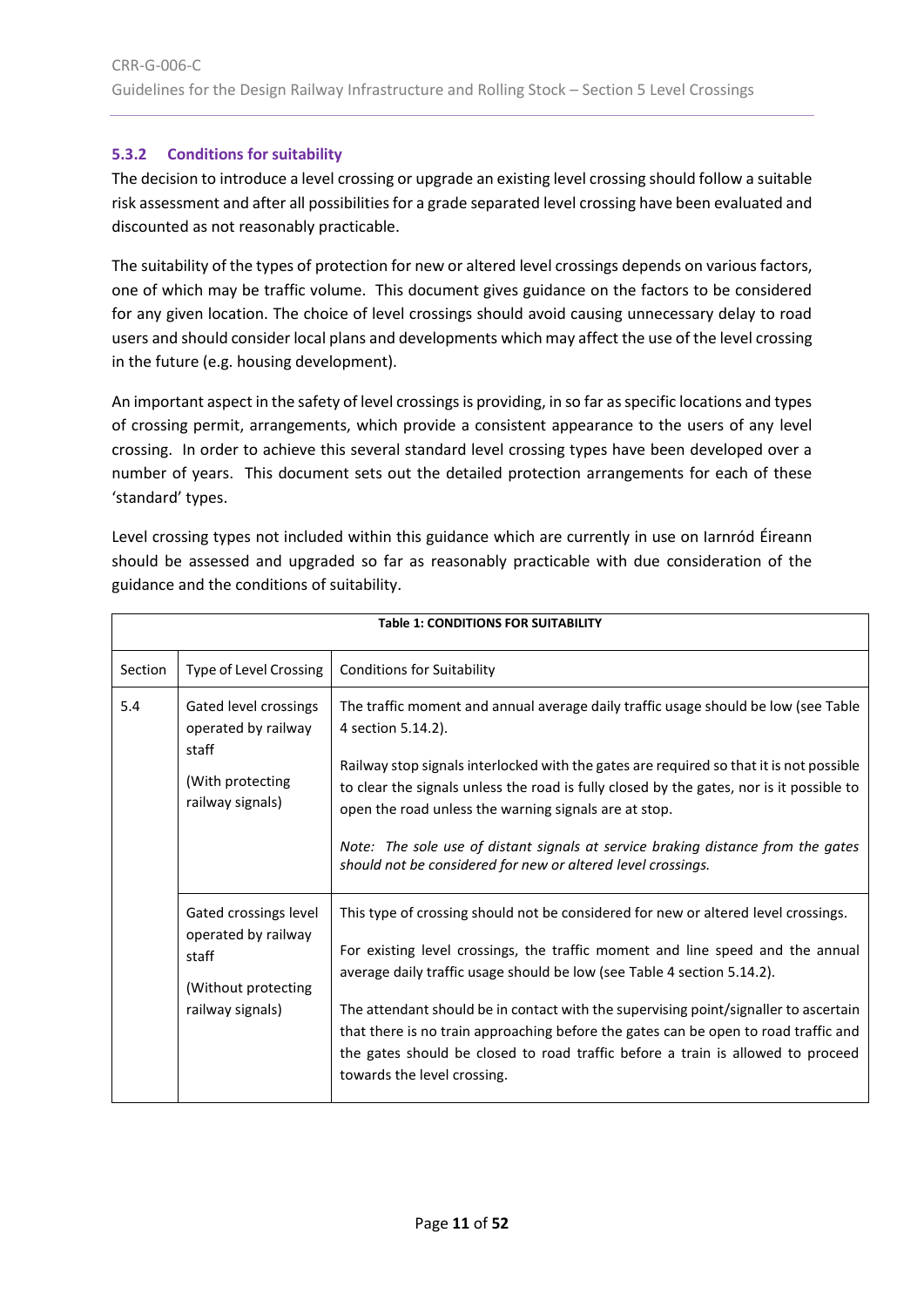|         | <b>Table 1: CONDITIONS FOR SUITABILITY</b>                             |                                                                                                                                                                                                                                                                                                                                                                                                                                                                                                                                                                                                                                                                                                                                                                                                                                                                                                                                            |  |  |
|---------|------------------------------------------------------------------------|--------------------------------------------------------------------------------------------------------------------------------------------------------------------------------------------------------------------------------------------------------------------------------------------------------------------------------------------------------------------------------------------------------------------------------------------------------------------------------------------------------------------------------------------------------------------------------------------------------------------------------------------------------------------------------------------------------------------------------------------------------------------------------------------------------------------------------------------------------------------------------------------------------------------------------------------|--|--|
| Section | Type of Level Crossing                                                 | <b>Conditions for Suitability</b>                                                                                                                                                                                                                                                                                                                                                                                                                                                                                                                                                                                                                                                                                                                                                                                                                                                                                                          |  |  |
| 5.5     | <b>Barrier level</b><br>crossings operated<br>by railway staff<br>(MB) | Generally suitable for most road and rail traffic arrangements (see section 0).<br>Railway signals interlocked with the barriers are required so that it is not possible<br>to clear the signals unless the road is fully closed by the barriers, nor is it possible<br>to open the road unless the signals are at Stop.<br>The crossing keeper or signaller has a clear view of the level crossing from the<br>control point. This may be achieved with the aid of closed-circuit television (CCTV).                                                                                                                                                                                                                                                                                                                                                                                                                                      |  |  |
| 0       | Automatic half<br>barrier level crossings<br>(AHB)                     | The speed of trains over the level crossing should be determined by an appropriate<br>risk assessment and should not normally exceed 130 km/h.<br>There should not generally be more than two running lines over the level crossing.<br>The carriageway on the approaches to the crossing should be sufficiently wide to<br>enable vehicles to pass safely.<br>Road traffic should not be excessive and use in suburban areas or areas of heavy<br>traffic should be avoided. The road layout, profile and traffic conditions should be<br>such that road vehicles are not likely to become grounded or block back obstructing<br>the railway.<br>Appropriate means to stop any train approaching the level crossing in an<br>emergency or abnormal situation are required. This may include the provision of<br>an indication to train drivers that the level crossing barriers and warning lights are<br>in operation (see section 5.8). |  |  |
| 5.7     | Automatic open level<br>crossings<br>(AOC)                             | The speed of trains over the level crossing should be determined by an appropriate<br>risk assessment and should not normally exceed 130 km/h.<br>There should not generally be more than two running lines over the level crossing.<br>The carriageway on the approaches to the level crossing should be sufficiently wide<br>to enable vehicles to pass safely.<br>Road traffic should not be excessive and use in suburban areas or areas of heavy<br>traffic should be avoided. The road layout, profile and traffic conditions should be<br>such that road vehicles are not likely to become grounded or block back obstructing<br>the railway.<br>Appropriate means to stop any train approaching the level crossing in an<br>emergency or abnormal situation are required. This may include the provision of<br>an indication to train drivers that the level crossing warning lights are in operation<br>(see section 5.8).        |  |  |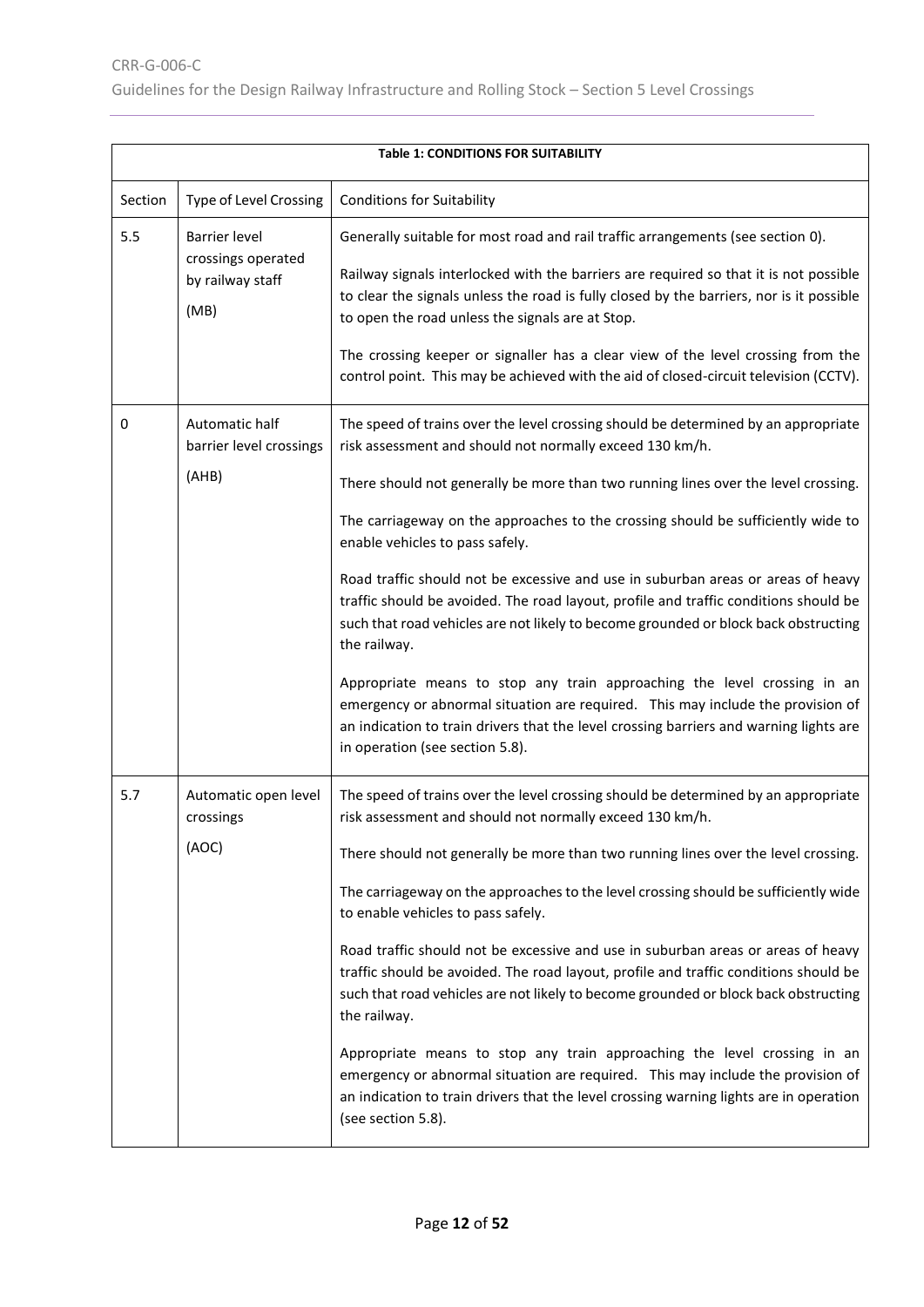|         | <b>Table 1: CONDITIONS FOR SUITABILITY</b>                                                                          |                                                                                                                                                                                                                                                                                                                                                                                                                                                                                                                                                                                                                                                                                                                           |  |
|---------|---------------------------------------------------------------------------------------------------------------------|---------------------------------------------------------------------------------------------------------------------------------------------------------------------------------------------------------------------------------------------------------------------------------------------------------------------------------------------------------------------------------------------------------------------------------------------------------------------------------------------------------------------------------------------------------------------------------------------------------------------------------------------------------------------------------------------------------------------------|--|
| Section | Type of Level Crossing                                                                                              | <b>Conditions for Suitability</b>                                                                                                                                                                                                                                                                                                                                                                                                                                                                                                                                                                                                                                                                                         |  |
| 5.8     | User-worked level<br>crossings<br>(UWLC)                                                                            | This type of level crossing should not be considered for new or altered level<br>crossings and should only be used on roads where the user(s) are familiar with the<br>operating conditions.<br>The speed of trains over the level crossing should be determined by an appropriate<br>risk assessment and should not normally exceed 130 km/h.                                                                                                                                                                                                                                                                                                                                                                            |  |
|         |                                                                                                                     | There should not normally be more than two lines over the level crossing.                                                                                                                                                                                                                                                                                                                                                                                                                                                                                                                                                                                                                                                 |  |
|         |                                                                                                                     | The warning period should be greater than the time required by users to traverse<br>the crossing surface between the decision points at either side of the level crossing.                                                                                                                                                                                                                                                                                                                                                                                                                                                                                                                                                |  |
|         |                                                                                                                     | Additional protection may be required in order to provide an adequate warning<br>period.                                                                                                                                                                                                                                                                                                                                                                                                                                                                                                                                                                                                                                  |  |
|         |                                                                                                                     | The provision of additional protection may require the warning period to increase,<br>and the relevant sections of this guidance should be observed.                                                                                                                                                                                                                                                                                                                                                                                                                                                                                                                                                                      |  |
| 5.9     | Pedestrian level<br>crossings<br>(Private or public<br>footpath level<br>crossing)<br>(PC)                          | Suitable for private or public access.<br>The speed of trains over the level crossing should be determined by an appropriate<br>risk assessment and should not normally exceed 130 km/h.<br>There should not normally be more than two lines over the level crossing.<br>The warning period should be greater than the time required by users to traverse<br>the level crossing surface between the decision points at either end of a pedestrian<br>level crossing on foot.<br>Additional protection may be required to provide an adequate warning period.<br>The provision of additional protection may require the warning period to increase,<br>and the relevant sections of this guidance should be observed.      |  |
| 5.10    | Barrow path level<br>crossings<br>(Staff supervised<br>footpath level<br>crossing within a<br>station area)<br>(BP) | This type of level crossing should not be considered for new or altered level<br>crossings and should only be used within station areas where station staff will<br>supervise their use.<br>The speed of trains over the level crossing should be determined by an appropriate<br>risk assessment and should not normally exceed 130 km/h.<br>There should not normally be more than two lines over the level crossing.<br>The warning period should be not less than 30 seconds. Additional protection may<br>be required to provide an adequate warning period.<br>The provision of additional protection may require the warning period to increase,<br>and the relevant sections of this guidance should be observed. |  |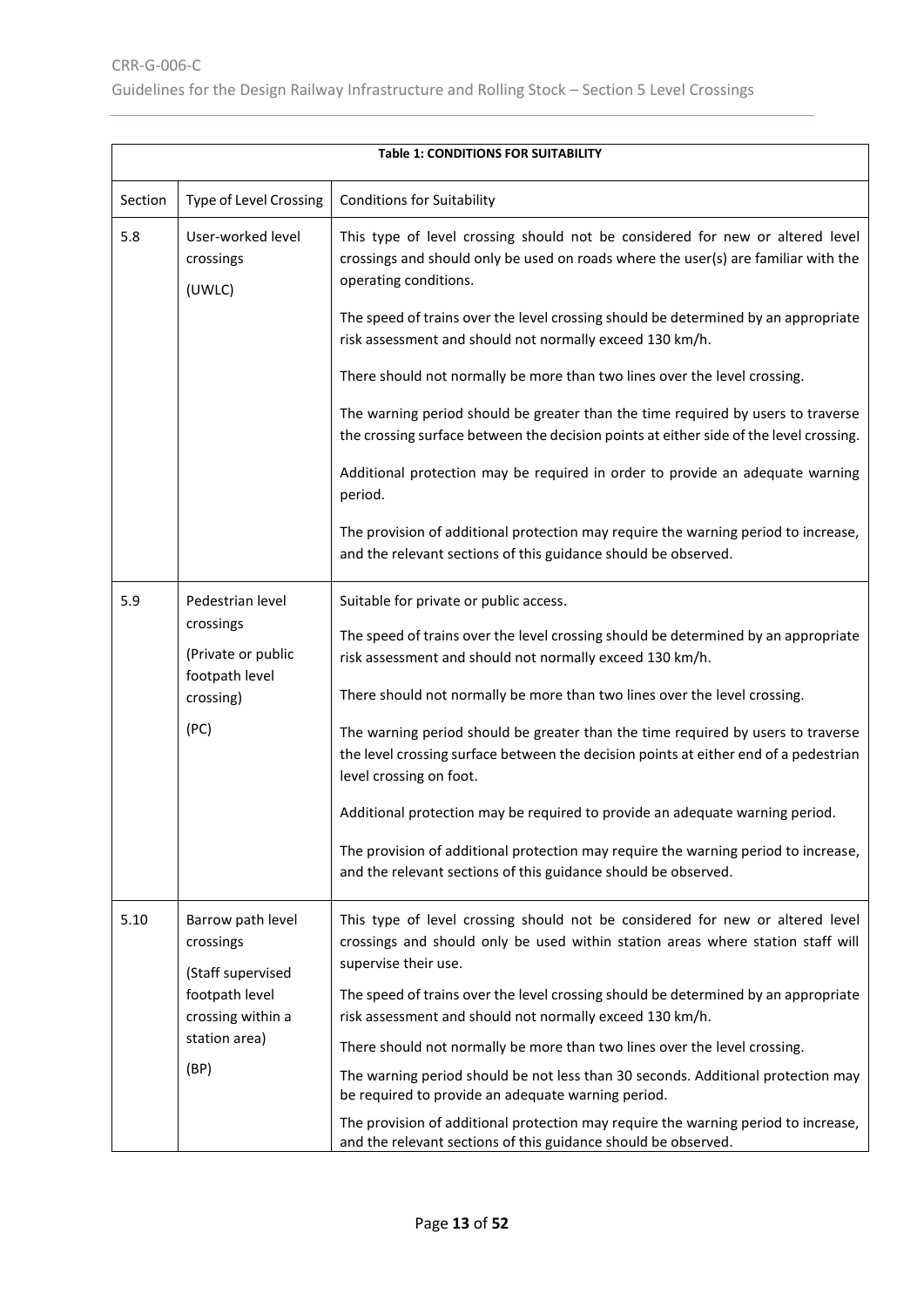# <span id="page-13-0"></span>**5.4 GATED LEVEL CROSSINGS OPERATED BY RAILWAY STAFF**

#### <span id="page-13-1"></span>**5.4.1 General description (for user worked gates see section [5.8\)](#page-25-0)**

This type of level crossing is protected by gates, on both sides of the railway, which complete the fencing of the railway when closed across the road or the railway. The level crossing is manually operated by railway staff who open and close the gates.

The gates, painted white and red, are normally kept closed across the road. Alternatively, where rail traffic is much less frequent than road traffic, the gates may be closed across the railway. Dependent on road and rail traffic patterns the usual position of the gates may be altered on a regular daily basis e.g. for the road or railway closed during the daytime or night-time.

Red lamps and red retroreflective targets mounted on the gates, which show towards approaching road traffic when the gates are across the road, should be provided.

#### <span id="page-13-2"></span>**5.4.2 Method of operation**

The gates are operated by train crew or competent railway staff who are permanently stationed at a control point adjacent (within 50m) to the level crossing when the line is open to rail traffic.

The person operating the gates should have a good view of approaching road traffic and the whole of the level crossing area.

Where the level crossing is operated by competent railway staff, the person should have an appropriate indication of the approach of trains and clear instructions as to when the gates should be closed to road traffic.

# <span id="page-13-3"></span>**5.4.3 Railway signalling and control**

Railway signals, which provide full protection to the level crossing, should be provided on both railway approaches to the level crossing. Alternatively, railway caution signals may be provided on both railway approaches at normal train braking distance from the level crossing gates. Red lamps and red retroreflective targets mounted on the gates, which show towards approaching railway traffic when the gates are across the railway, should be provided in this instance. In either instance the signals are required to be interlocked with the gates so that it is not possible to clear the signals unless the road is fully closed by the gates, nor should it be possible to open the gates unless the signals are set at their most restrictive position.

Where crossings have no protecting signals the attendant and the signaller should have a means to communicate with each other. The attendant should ascertain that there is no train approaching the level crossing before opening the gates to road traffic. The signaller should ascertain that the gates are closed to road traffic before allowing a train to approach the level crossing.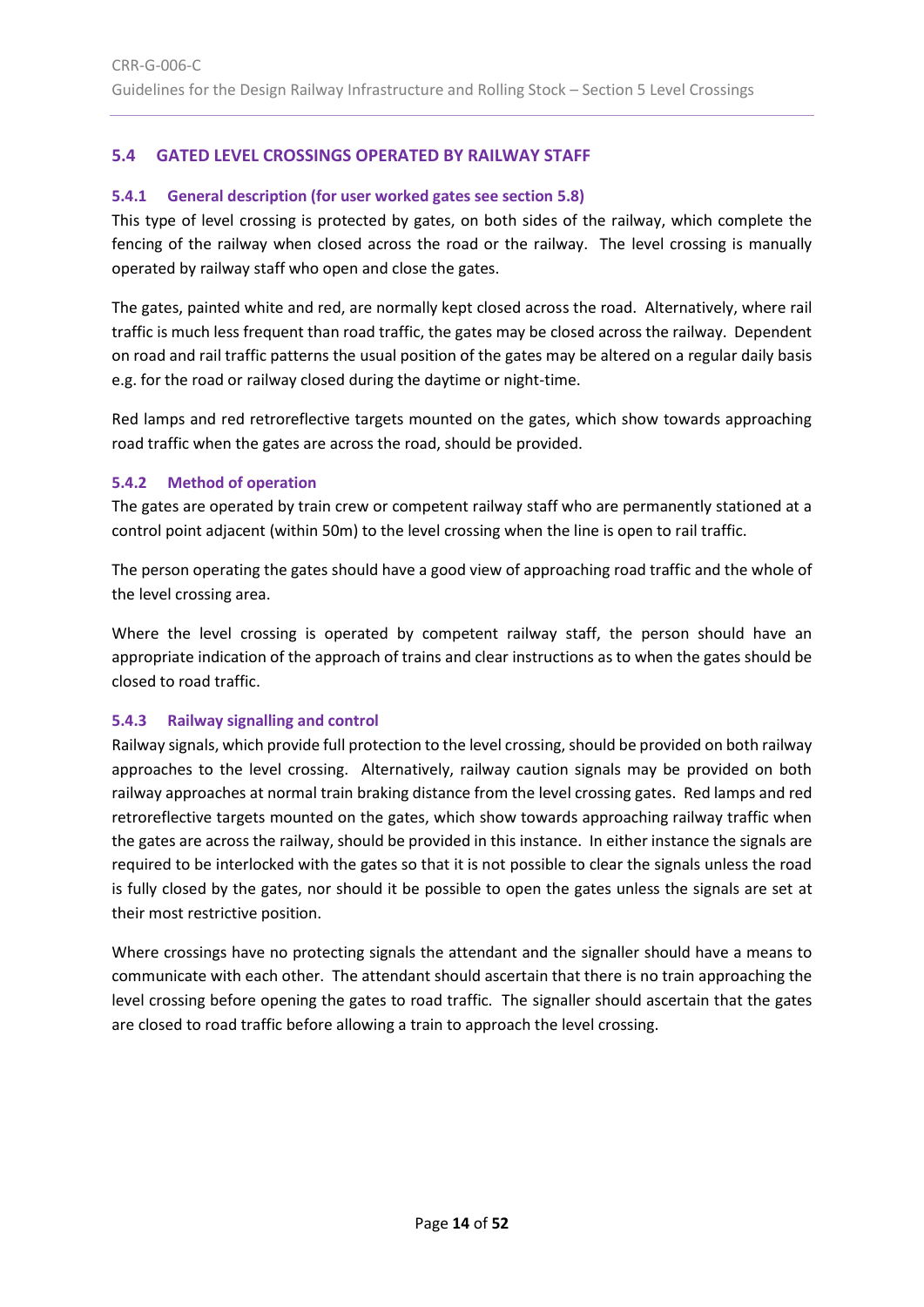# <span id="page-14-0"></span>**5.5 BARRIER LEVEL CROSSINGS OPERATED BY RAILWAY STAFF (MB)**

#### <span id="page-14-1"></span>**5.5.1 General description**

This type of level crossing is protected by road traffic light signals and lifting barriers on both sides of the railway. Where the width of the roadway permits, individual barriers are provided for both the nearside and offside of the roadway on each side of the level crossing to facilitate the release of any user who may have become trapped during the lowering sequence. An audible warning to pedestrians is also provided. The barriers are normally kept in the raised position, and when lowered, extend across the whole width of the roadway on each approach.

The level crossing is operated by competent railway staff. The display of the road traffic light signals towards approaching road traffic may be initiated manually, or automatically by approaching trains followed by the lowering sequence of the barriers. The lowering and raising cycles may be initiated manually or automatically by approaching trains.

*Note: Road traffic light signals may only be omitted where the barriers are normally in the lowered position, the number of road vehicles during the peak hour does not exceed 20 and the line speed of the railway does not exceed 130 km/h.*

Telephones, connected to the controlling point, are provided for the use of the public. Telephones should be visible and accessible from inside the level crossing and outside the level crossing.

This type of crossing may be operated by one of the following methods:

- a. by competent railway staff who are permanently stationed at a control point adjacent (within 50m) to the level crossing when the line is open to rail traffic.
- b. By competent railway staff who are permanently stationed at a control point remote from the level crossing, with the use of closed-circuit television (CCTV), whenever the line is open to rail traffic.

For all methods of operation, the person operating the crossing equipment should have a clear and full view of the level crossing, including the barriers, from the control point either directly or via the closed-circuit television.

#### <span id="page-14-2"></span>**5.5.2 Method of operation**

Where the barriers are normally in the raised position, the sequence of events to close the crossing to road traffic, once the lowering cycle has been initiated either manually or automatically, should be as follows:

- a. The amber lights of the road traffic light signals immediately show and the audible warning for pedestrians begins. The amber lights should show for approximately 5 seconds;
- b. Immediately the amber lights are extinguished, the intermittent red lights should show;
- c. Approximately 6 to 8 seconds later the entrance barriers should begin to descend. Approximately 5 seconds after the entrance barriers begin to descend, the exit barriers begin to descend. The time for each barrier to reach the lowered position should normally be 6 to 8 seconds.
- d. the audible warning should stop when all the barriers are fully lowered; and
- e. the intermittent red lights should continue to show.

The sequence of events to open the crossing to road traffic, once the raising cycle has been initiated either manually or automatically, should be as follows:

a. All barriers begin to rise simultaneously and should normally rise in 6 to 8 seconds; and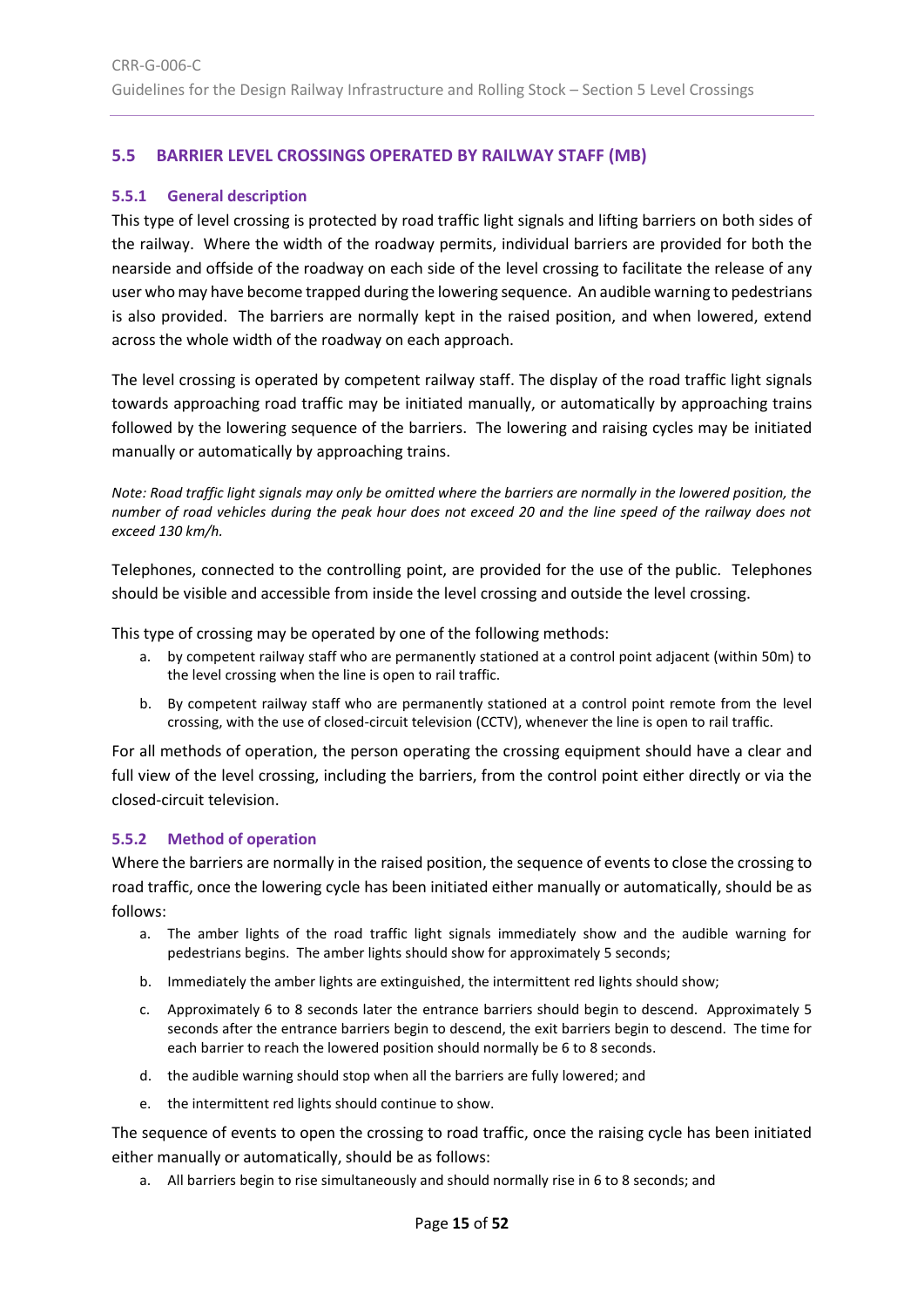- b. The intermittent red lights should continue to show until the barriers have fully raised.
- c. In emergency or abnormal situations (see section [0\)](#page-15-1) with manual raise initiated the offside barriers should be allowed to fully rise before the nearside barriers are allowed to rise. This will allow the controlled release of any vehicle or person that may have become trapped on the level crossing.

Where automatic lowering of barriers is to be employed, the lowering of the barriers should not take place unless, at least, one red light in all the red road traffic light signals facing in each direction is working. If closed circuit television monitoring is provided, initiation of automatic lowering should switch on the CCTV monitor and give an audible indication at the control point.

Where automatic raising of barriers is provided, the barriers should rise as soon as practicable after all trains, for which the lower sequence has been initiated, have passed clear of the level crossing.

When the lowering cycle has been initiated and the barriers have started to descend, the lowering cycle should be completed in the normal sequence even if all the red road traffic light signals facing in one direction fail. The barriers may then be raised when it is safe to do so. Where the barriers have not started to descend, they should remain in the raised position.

# <span id="page-15-0"></span>**5.5.3 Railway signalling and control**

Railway signals, which provide full protection to the level crossing, are required on all railway approaches. These signals are required to be interlocked with the lifting barriers so that it is not possible to clear the signals unless the road is fully closed by the barriers, nor should it be possible to raise the barriers unless the signals are set at Stop.

Where the barriers are power operated, there should be discrete function controls to command the barriers to be raised, stopped or lowered from the operating position. It should not be possible to clear any protecting signals until a further function control to confirm the 'Crossing Clear' has been operated with the barriers down.

If a train passes a protecting signal at Stop, the road traffic light signals should immediately show an intermittent red light, omitting the steady amber phase, and the audible warning should start. The barriers should not be caused to lower.

<span id="page-15-1"></span>The level crossing operator should be provided with a device to operate the level crossing in emergency or abnormal situations. The operation of the device should:

- a. With the level crossing closed to road traffic, place the level crossing protecting signals to Stop, the road traffic light signals should continue to show an intermittent red light and the barriers should remain lowered. In this instance the barriers may be raised manually, after a suitable time interval to ensure rail traffic has been brought to a stand, the offside barriers raising first before the nearside barriers are raised.
- b. With the level crossing open to road traffic, immediately show intermittent red lights on the road traffic signals, omitting the amber phase, and the audible warning should start. The barriers should not be caused to lower unless under the manual control of the operator. The level crossing protecting signals should also be prevented from clearing with the device operated.

The status of the level crossing equipment, including the road traffic light bulb filaments and mains power supply, should be indicated at the control point to ensure it operates safely when the railway line is open to traffic.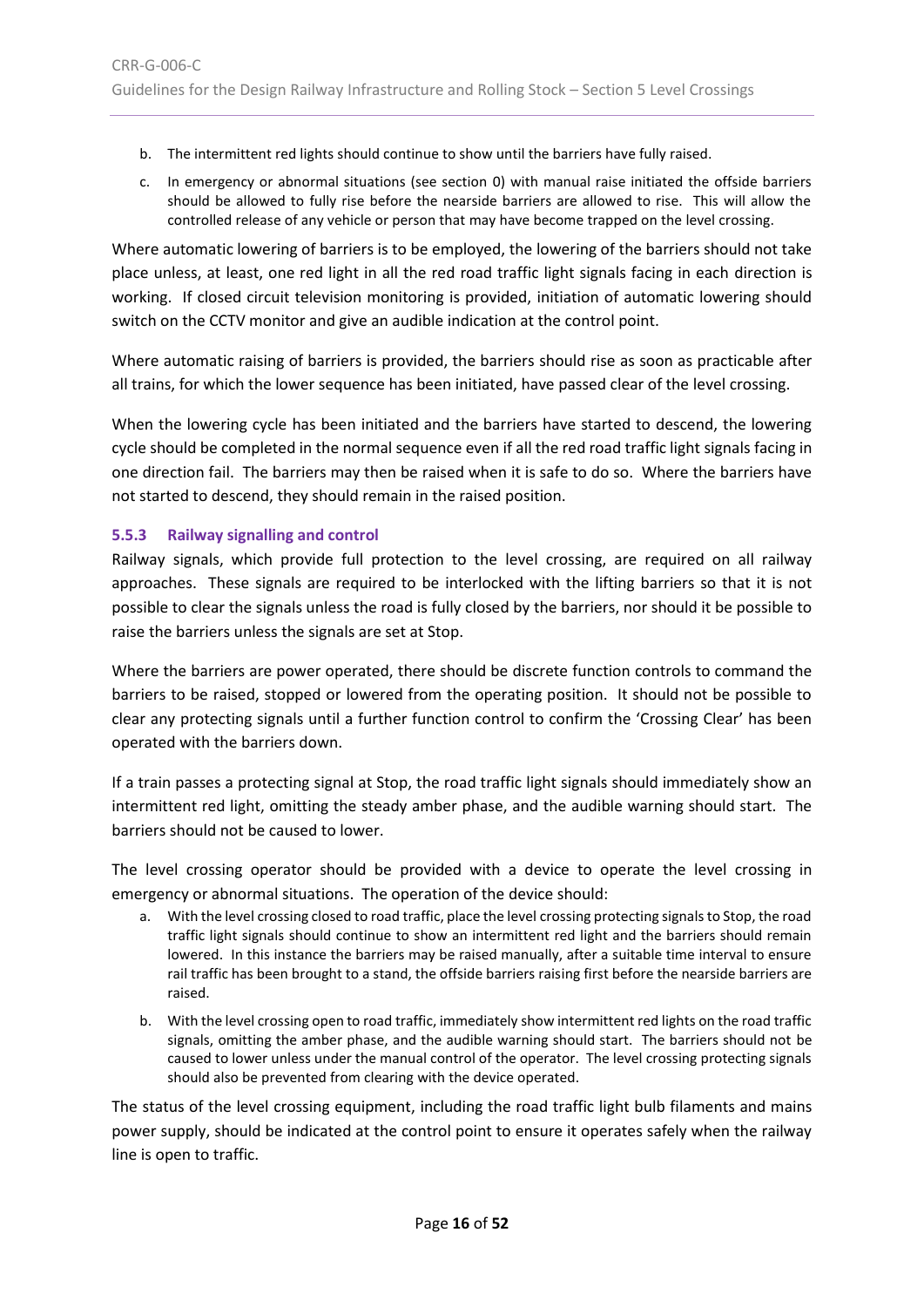# <span id="page-16-0"></span>**5.5.4 Safety Validation**

The safety validation of new, upgraded, or renewed station and mid-section type level crossings must follow the process already used in 2014: reference 140821.IARIM117(B) – Letter of Acceptance – New National Level Crossings (Stations & Mid-Section Type GASC) – see next page.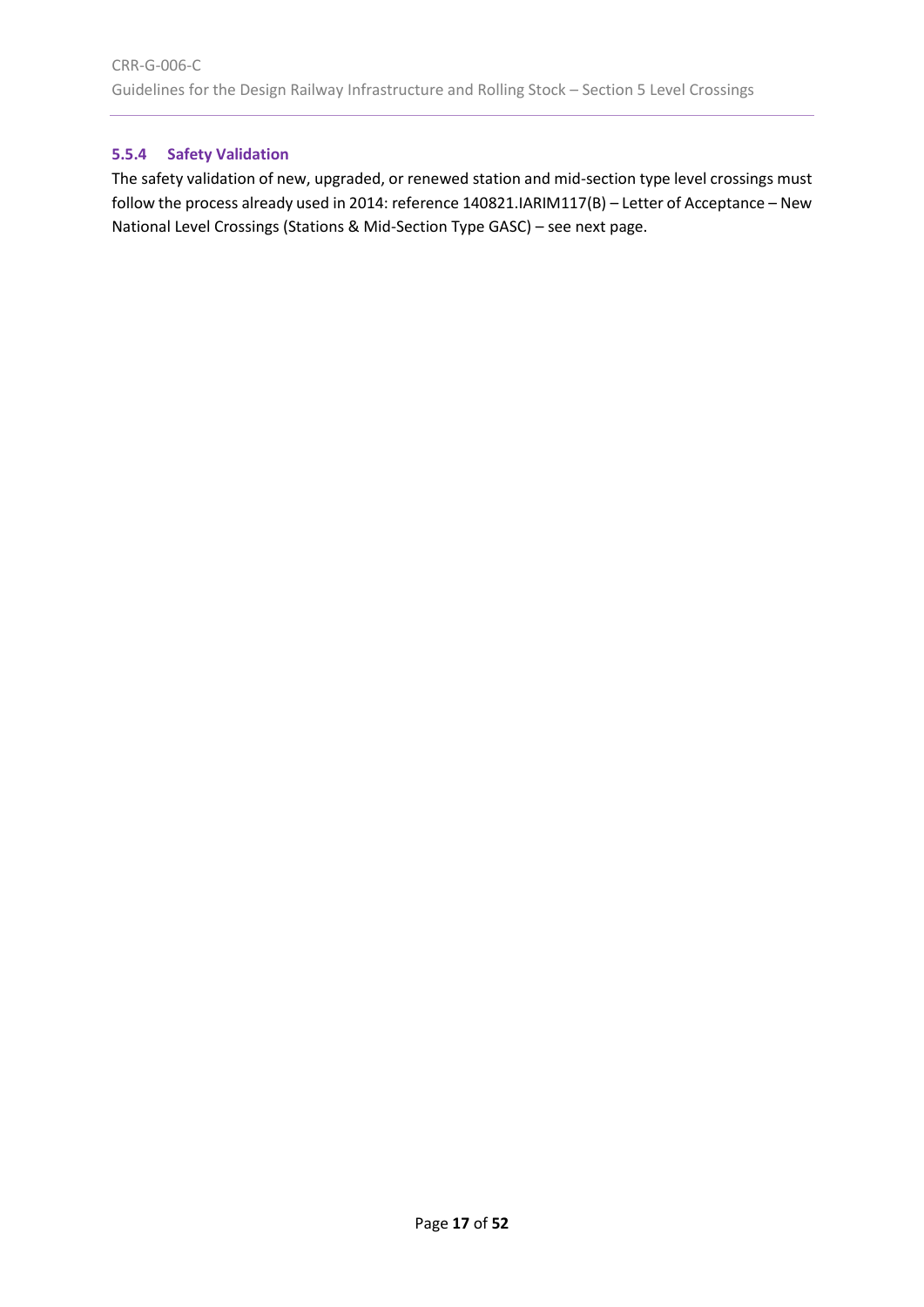

# **140821.IARIM117(B) – Letter of Acceptance – New National Level Crossings (Station & Mid-Section Type GASC)**

| <b>Acceptance Type</b>                       | Acceptance of the safety validation for new<br>national level crossings based on Station &<br>Mid-Section Type GASC                                                                                                                                                                                                                                                                                                                                                                                                                                                                                                                                                 | <b>Expiry</b> | No expiry due to the existing<br>operational<br>of<br>these<br>nature<br>crossings<br>See Conditions (below) |  |
|----------------------------------------------|---------------------------------------------------------------------------------------------------------------------------------------------------------------------------------------------------------------------------------------------------------------------------------------------------------------------------------------------------------------------------------------------------------------------------------------------------------------------------------------------------------------------------------------------------------------------------------------------------------------------------------------------------------------------|---------------|--------------------------------------------------------------------------------------------------------------|--|
| <b>Name of Railway</b><br><b>Undertaking</b> | Iarnród Éireann (IE), Connolly Station, Dublin 1(represented by: Iarnród Éireann IM, Inchicore<br>Works, Inchicore, Dublin 8)                                                                                                                                                                                                                                                                                                                                                                                                                                                                                                                                       |               |                                                                                                              |  |
| <b>Type of</b><br>Infrastructure             | IE intends to upgrade conventional relay-based level crossings in a programme of modernisation<br>known as The National Level Crossing System project. This project will enhance safety, reliability<br>and operability of the whole crossing system primarily based on a fail-safe Programmable Logic<br>Controller (PLC) level crossing controller combined with a number of fail-safe Q-Style relays. The<br>sub-systems included are:                                                                                                                                                                                                                           |               |                                                                                                              |  |
|                                              | Siemens S7 Station or Mid-Section Type Level Crossing Controller, including the Local<br>Control Panel;                                                                                                                                                                                                                                                                                                                                                                                                                                                                                                                                                             |               |                                                                                                              |  |
|                                              | Remote Control System, using either a touch panel interface or a hardwired remote<br>$\bullet$<br>control panel;                                                                                                                                                                                                                                                                                                                                                                                                                                                                                                                                                    |               |                                                                                                              |  |
|                                              | CCTV System;                                                                                                                                                                                                                                                                                                                                                                                                                                                                                                                                                                                                                                                        |               |                                                                                                              |  |
|                                              | Barrier System;                                                                                                                                                                                                                                                                                                                                                                                                                                                                                                                                                                                                                                                     |               |                                                                                                              |  |
|                                              | Warning Systems for Road Users.                                                                                                                                                                                                                                                                                                                                                                                                                                                                                                                                                                                                                                     |               |                                                                                                              |  |
| <b>Context</b>                               | This Letter of Acceptance is issued to accept the safety validation of new installations of either<br>Station Types or Mid-Section Type level crossings.                                                                                                                                                                                                                                                                                                                                                                                                                                                                                                            |               |                                                                                                              |  |
|                                              | This acceptance effectively withdraws the improvement notice issued by the Railway Safety<br>Commission on 17/08/2012 under Railway Safety Act 2005, Improvement Notice (Section 77)<br>(Reference RSC-L-77/003).                                                                                                                                                                                                                                                                                                                                                                                                                                                   |               |                                                                                                              |  |
| <b>Basis of</b>                              | The following documentation has been subject to review by the RSC and provides the basis for this                                                                                                                                                                                                                                                                                                                                                                                                                                                                                                                                                                   |               |                                                                                                              |  |
| Acceptance                                   | Letter of Acceptance:                                                                                                                                                                                                                                                                                                                                                                                                                                                                                                                                                                                                                                               |               |                                                                                                              |  |
|                                              | 1. ITLR-T32851-001-Issue1 - Independent Safety Assessment review and CSM-AsBo report by<br>Interfleet;<br>NCLS Cert A - IM Certificate of Validation, Project ID 162, Certificate ID 531;<br>2.<br>SET-NLCS-SAF-1101 Safety Management Plan Ver 2.0 - National Level Crossing System<br>3.<br>Safety Management Plan<br>4. SET-NLCS-SAF-1102A CCTV_HazRec Ver 1 0_200514 - National Level Crossing System CCTV<br>System Hazard Identification & RiskAssessment Workshop Report;<br>5. SET-NLCS-SAF-1102B_WSRU_HazRec Ver 1.1_080514 - National Level Crossing System<br>Warning Systems for Road Users Hazard Identification & Risk Assessment Workshop<br>Report; |               |                                                                                                              |  |
|                                              | SET-NLCS-SAF-1102C_Barrier_HazRec Ver 1.1_020514 - National Level Crossing System<br>6.<br>Barrier/Boom Hazard Identification & Risk Assessment Workshop Report;                                                                                                                                                                                                                                                                                                                                                                                                                                                                                                    |               |                                                                                                              |  |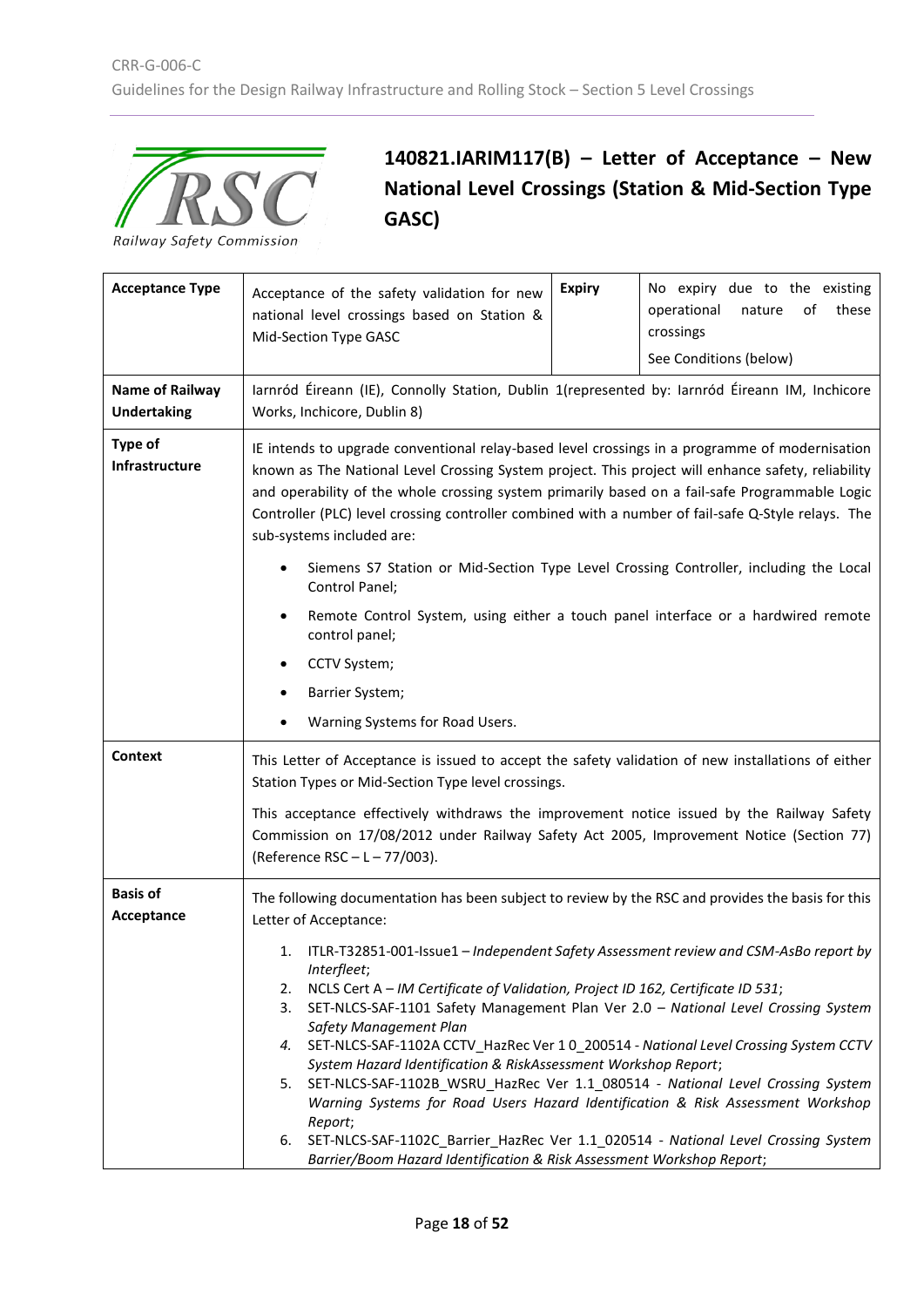| Signature            | <b>Mary Molloy</b><br>21.08.2014<br><b>Date</b>                                                                                                                                                                                                                                                                                                                                                                                                                                                                                                                                                                                                                                                                                                                                                                                                                                                                                                  |      |            |
|----------------------|--------------------------------------------------------------------------------------------------------------------------------------------------------------------------------------------------------------------------------------------------------------------------------------------------------------------------------------------------------------------------------------------------------------------------------------------------------------------------------------------------------------------------------------------------------------------------------------------------------------------------------------------------------------------------------------------------------------------------------------------------------------------------------------------------------------------------------------------------------------------------------------------------------------------------------------------------|------|------------|
| <b>Authorised by</b> | <b>Mary Molloy, Principal Inspector Approvals</b>                                                                                                                                                                                                                                                                                                                                                                                                                                                                                                                                                                                                                                                                                                                                                                                                                                                                                                |      |            |
| Signature            | Sean Wilkinson                                                                                                                                                                                                                                                                                                                                                                                                                                                                                                                                                                                                                                                                                                                                                                                                                                                                                                                                   | Date | 21.08.2014 |
| <b>Prepared by</b>   | Sean Wilkinson, for RSC                                                                                                                                                                                                                                                                                                                                                                                                                                                                                                                                                                                                                                                                                                                                                                                                                                                                                                                          |      |            |
| <b>Notes</b>         | larnród Éireann carry the risk should design or implementation issues arise during testing,<br>commissioning, or bringing into service the works associated with CCRP or the National Level<br>Crossing Project.                                                                                                                                                                                                                                                                                                                                                                                                                                                                                                                                                                                                                                                                                                                                 |      |            |
| <b>Conditions</b>    | SYSTEM Station & Mid-Section Type Level Crossing System Generic Application Safety Case;<br>9. SET-NLCS-SAF-1105 NLCS GASC - IM-SMS-014 ASV 1 0 - Application for Safety Validation in<br>accordance with IM-SMS-014.<br>This letter of acceptance is qualified on the basis that the following conditions are demonstrated<br>as satisfied to the acceptance of the RSC:<br>C1: DART Level Crossing Outstanding Safety Issue No. 2 (OSI 2): The Siemens S7 'DART' type Level<br>Crossing Controller shall be subject to a 6-month period of trial operation.<br>C2: The Safety-Related Application Conditions, as mentioned in Appendix A of the GASC (SET-NLCS-<br>SAF-1103), shall be validated in each specific project implemented from 21.08.2014.<br>C3: Each installation shall be informed to the RSC in the form of a Notice of Installation which shall<br>provide confirmation of full compliance with the GASC (SET-NLCS-SAF-1103). |      |            |
|                      | 7. SET-NLCS-SAF-1102D Control System HAZLOG V1 3 - National Level Crossing System<br>Hazard Record in accordance with IM-SMS-014 for PLC based Level Crossing Control System<br>for Station and Mid-section Type CCTV Supervised Level Crossings;<br>8. SET-NLCS-SAF-1103 Station and Mid-Section Type GASC_V1 2 - NATIONAL LEVEL CROSSING                                                                                                                                                                                                                                                                                                                                                                                                                                                                                                                                                                                                       |      |            |

# **Annex – List of Letters of Acceptance**

<span id="page-18-0"></span>

| <b>Letter of Acceptance</b><br>Ref. | <b>Issued Date</b> | <b>Expiry Date</b>                                             | <b>Purpose</b>                                                                                      |
|-------------------------------------|--------------------|----------------------------------------------------------------|-----------------------------------------------------------------------------------------------------|
| 140702.IAR094                       | 02.07.2014         | 6 Months trial operation<br>following first<br>implementation. | To enable IE to enter trial running period with the<br>DART Crossing PLC Controller.                |
| 140821.IARIM117(A)                  | 21.08.2014         | None                                                           | To accept the safety validation of the existing 121<br>station and mid-section type level crossings |
| 140821.IARIM117(B)                  | 21.08.2014         | None                                                           | To accept the safety validation of new station and<br>mid-section type level crossings              |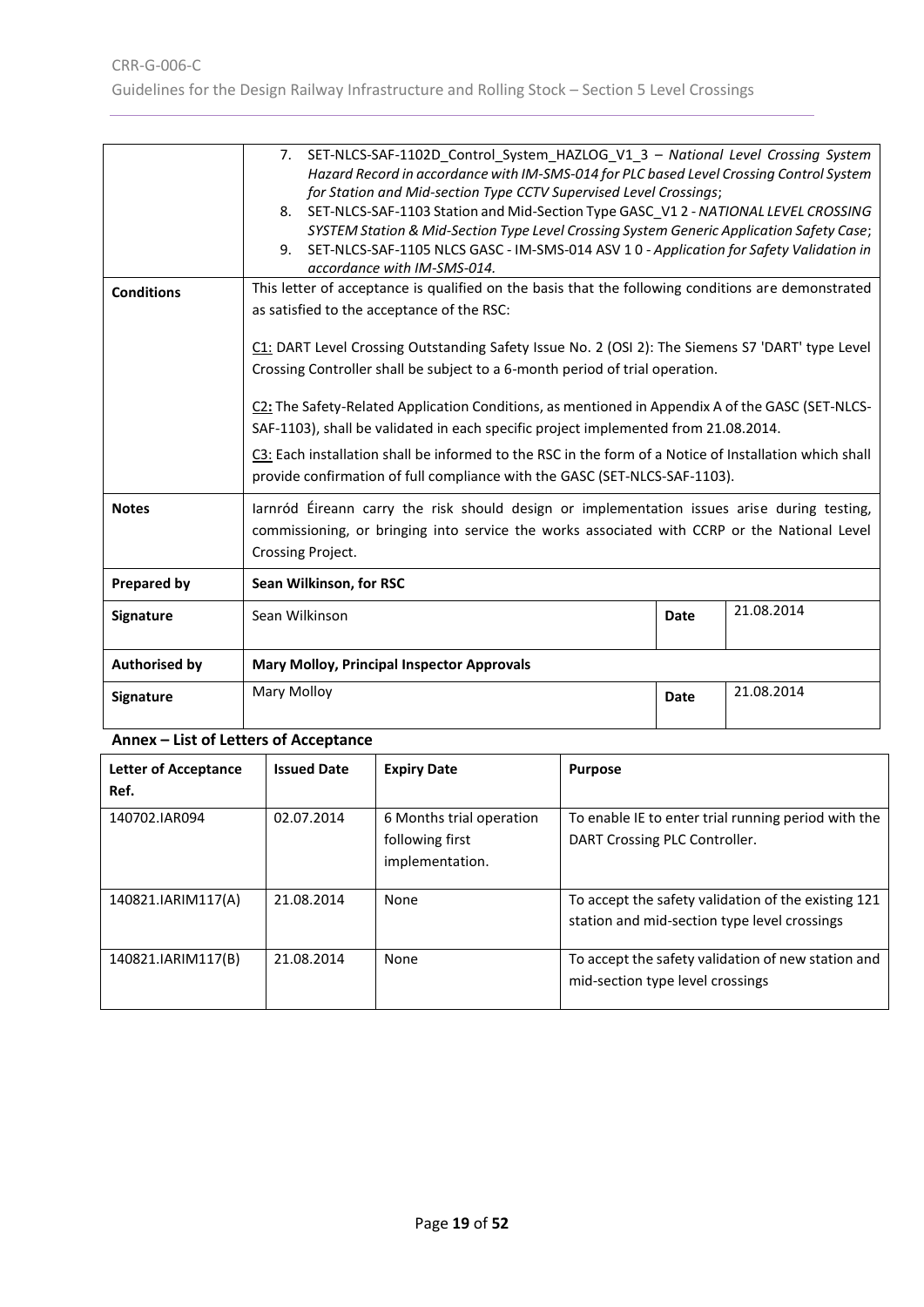# <span id="page-19-0"></span>**5.6 AUTOMATIC HALF BARRIER LEVEL CROSSINGS (AHB)**

## <span id="page-19-1"></span>**5.6.1 General description**

This type of level crossing is protected by road traffic light signals and a lifting barrier on the nearside of the roadway on both sides of the railway. Audible warning to pedestrians is also provided. Lifting barriers are normally kept in the raised position and pivoted on the left-hand side of the road. When lowered, the barriers only extend across the entrances to the level crossing leaving the exits clear.

The level crossing equipment is initiated automatically by an approaching train. The lowering of the barriers is preceded by the display of road traffic light signals. The period between the initial display of the red road traffic light signals and the arrival of the fastest train should be sufficiently long (normally 32 seconds) to enable road vehicles and pedestrians to clear the level crossing.

The barriers rise immediately the train has passed unless another approaching train is so close that the minimum road open time (normally 9 seconds) cannot be achieved. In this situation the barriers remain lowered, and the intermittent red lights continue to flash but signs indicating the words "Second Train Coming" should be illuminated as soon as the first train has passed the level crossing.

Telephones for use by the public and those who are required to phone for permission to cross are normally provided near each road traffic light signal on the right-hand side of the road. The telephones are connected to a supervising point, which is always open when the railway line is open. An indication comprising of a yellow light and an appropriate instruction notice should be provided inside or adjacent to each telephone to inform users, if illuminated when there is no reply to the telephone, that the railway line is closed to railway traffic.

A supervising point should have the appropriate means to stop any train approaching the level crossing and means of communicating with any competent railway staff operating the level crossing equipment locally at the level crossing in an emergency or abnormal situation.

# <span id="page-19-2"></span>**5.6.2 Method of operation**

The operation of the level crossing equipment is initiated automatically by a train as it approaches the level crossing.

The time elapsed between the amber lights of the road traffic light signals starting to show and the train arriving at the level crossing should not be less than 37 seconds. The train should pass as soon after 37 seconds as possible. Where the level crossing length is longer than 15m, the 37 seconds should be increased by 1 second for every additional 3m of level crossing length.

The sequence of events to close the level crossing to road traffic is as follows:

- a. The amber lights of the road traffic light signals immediately show and an audible warning for pedestrians begins. The lights should show for approximately 5 seconds.
- b. Immediately the amber lights are extinguished the intermittent red lights should show; and
- c. Approximately 6 to 8 seconds later the barriers should start to descend and take a further 6 to 8 seconds to reach the lowered position.

If the barriers remain down for another train, the second train coming warning sign should be illuminated when the first train has passed the level crossing and should remain illuminated until the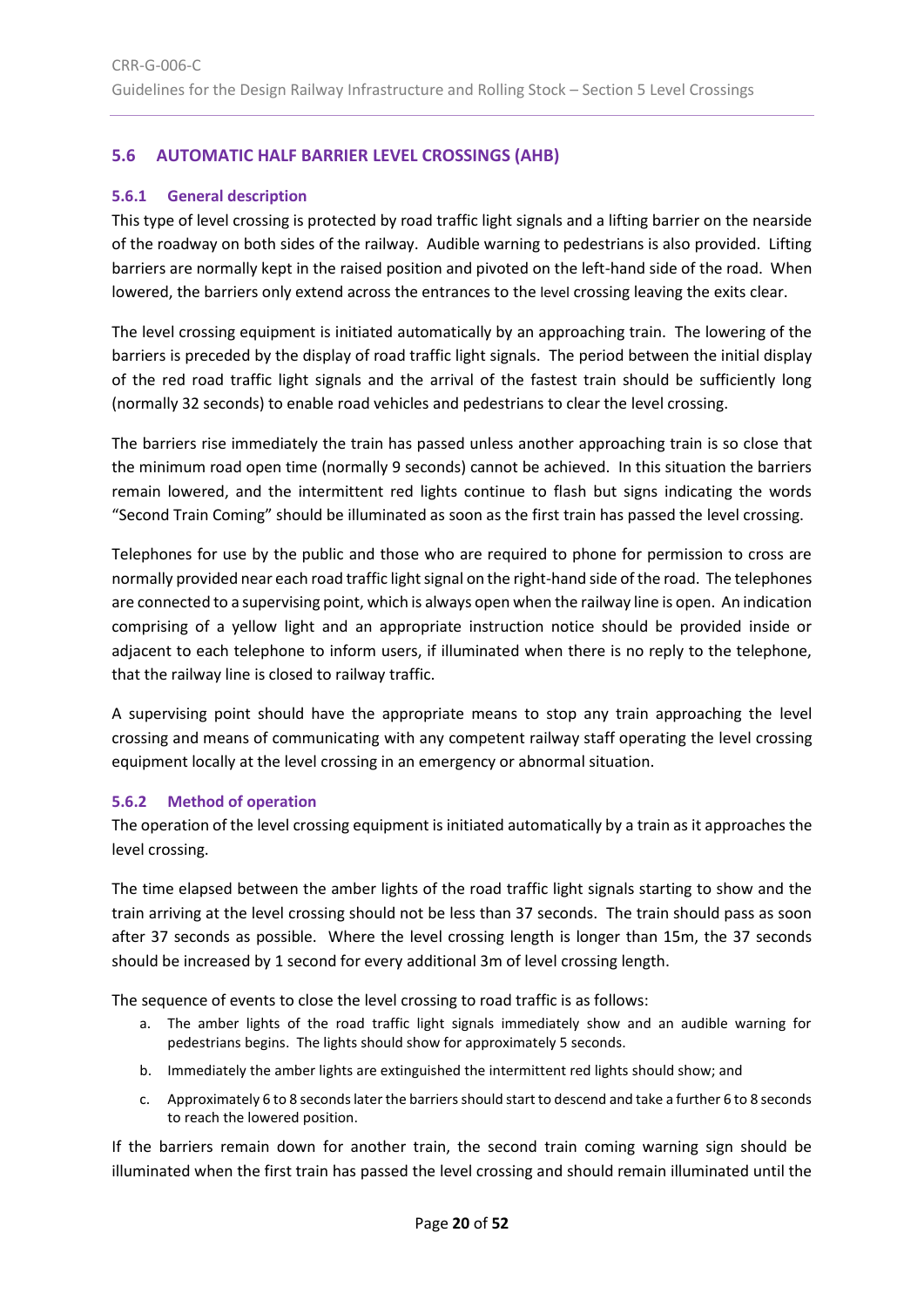second train has passed clear of the level crossing. The character of the audible warning to pedestrians may also be changed by either increasing the intensity or ringing rate.

Both barriers should begin to rise simultaneously and should take normally 6 to 8 seconds to reach the raised position after a train has passed clear of the level crossing. The intermittent red lights of the road traffic light signals should not be extinguished, and the audible warning should not stop until the barriers have fully raised.

If both intermittent red lights in any of the road traffic light signals fail, the barriers should remain lowered. If there is a total power failure, the barriers should fall and remain lowered. If either barrier fails to reach the lowered position, neither barrier should rise until both have been fully lowered. If either barrier fails to rise from the lowered position, the intermittent red lights of the road traffic light signals should continue to show.

# <span id="page-20-0"></span>**5.6.3 Railway signalling and control**

Appropriate means are required to stop any train approaching the level crossing in an emergency situation. The nearest worked signal on each rail approach capable of being placed at Stop under instruction from the supervising point should be at a distance of not more than the equivalent of 10 minutes running time from the level crossing for the fastest train. If there is a railway signal on each approach, in the normal direction of working, it should preferably be located at a distance from the level crossing not less than the longest service braking distance for any train.

Alternatively, an arrangement as described in section [5.11](#page-30-0) may be provided to inform train drivers approaching the level crossing that the barriers and road traffic lights are correctly operating.

On a double-track line, bi-directional control to initiate the level crossing equipment is required.

If a train passes a signal at Stop located between a strike-in point and the level crossing, the road traffic light signals should immediately show an intermittent red light, omitting the steady amber phase, the audible warning for pedestrians should begin and the barriers start to lower in the normal sequence.

Where trains may be required to stop because railway signals or stations lie within or close to the strike-in points, the sequence of events to close the level crossing to road traffic may be initiated:

- a) automatically by an approaching train where stopping times of trains at a station can be predicted reasonably accurately;
- b) by a means that is only effective when the presence of a train is detected, e.g. a train crew- operated plunger linked with the train detection system (This may be used where stopping times of trains cannot be reasonably predicted); or
- c) Automatically by an approaching train where a Stop signal is provided between the strike-in point and the crossing and is interlocked with the signalling system using a 'stopping/non-stopping' control.

*Note: To comply with the timings, the clearance of the signal may need to be delayed.*

Facilities should be provided for manual operation of the level crossing equipment and effective means are required to prevent its unauthorised operation. The status of the level crossing equipment, including the mains power supply and the availability of the road traffic lights, e.g. bulb filaments,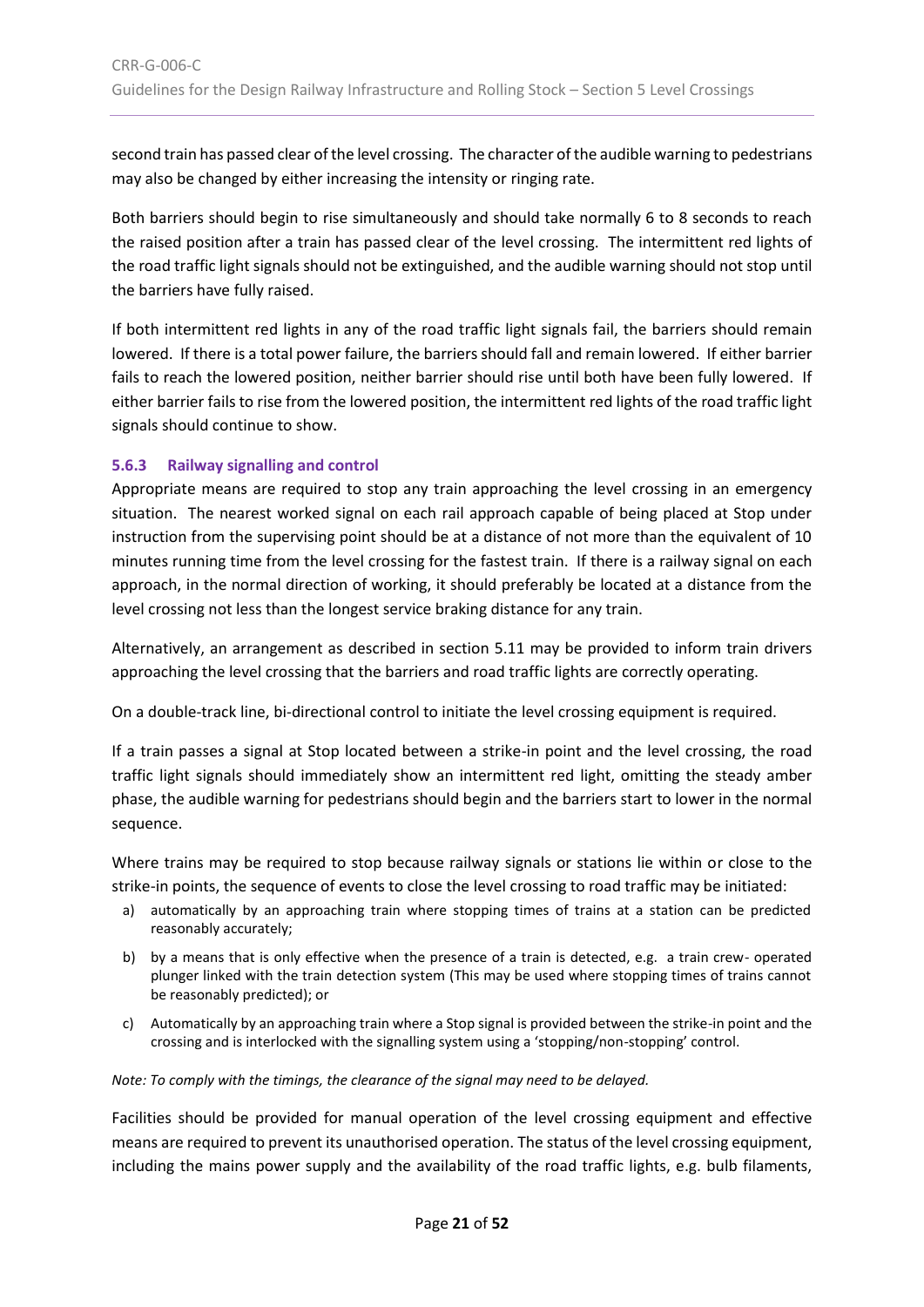should be indicated at the control point to ensure it operates safely when the railway line is open to traffic.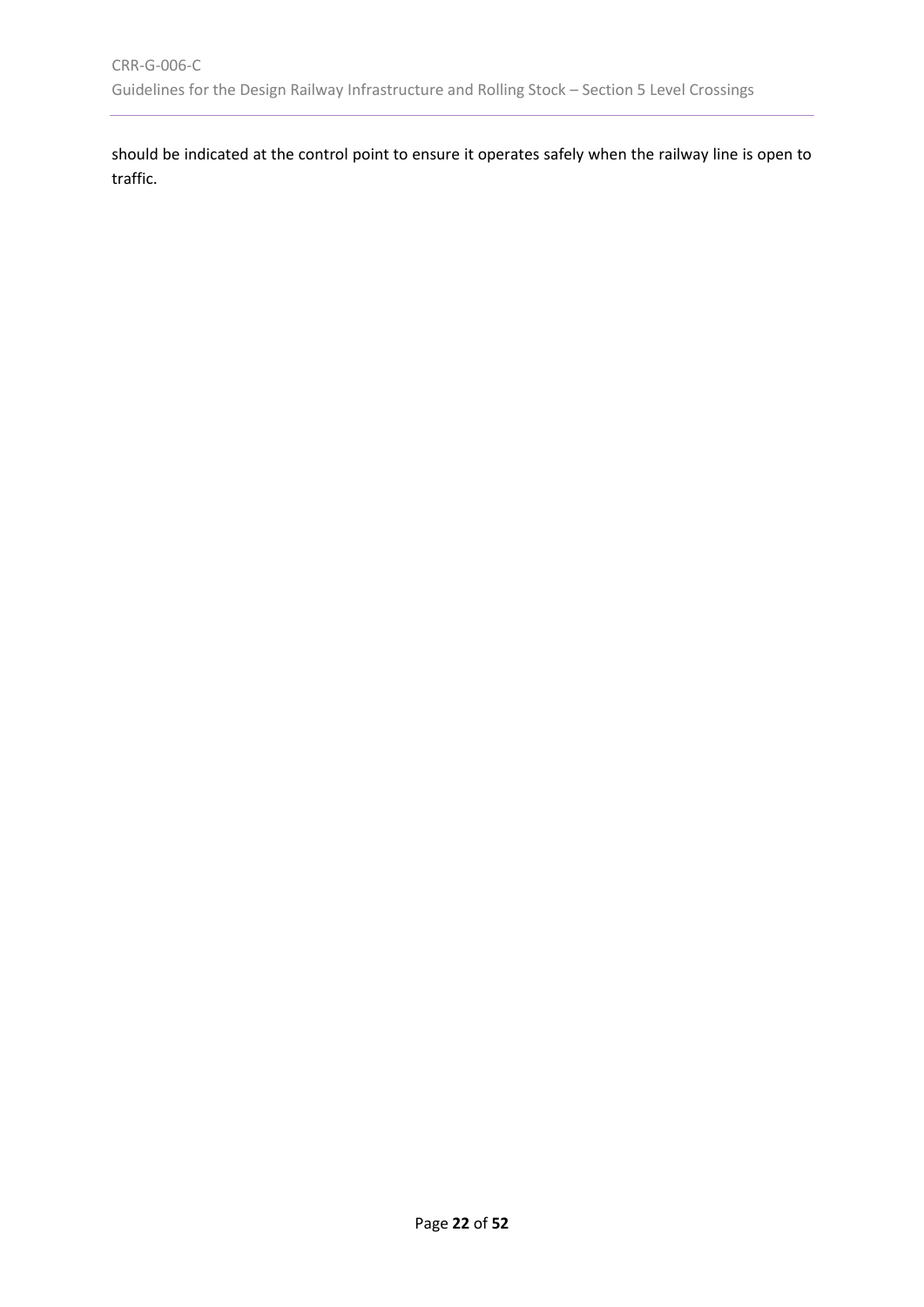# <span id="page-22-0"></span>**5.7 AUTOMATIC OPEN LEVEL CROSSING (AOC)**

# <span id="page-22-1"></span>**5.7.1 General description**

This type of level crossing has no barriers but is protected by road traffic light signals and an audible warning is provided for pedestrians.

The level crossing equipment is initiated automatically by an approaching train. The period between the initial display of the red road traffic lights and the arrival of the fastest permissible train should be sufficiently long (normally 24 seconds) to enable road vehicles and pedestrians to clear the level crossing.

The road traffic light signals cease to show and the audible warning to pedestrians stop immediately the train has passed clear of the level crossing unless another approaching train is so close that the minimum road open time (normally 9 seconds) cannot be achieved. In this situation the road traffic signals continue to show, the audible warning to pedestrians continues to sound and signs indicating the words "Second Train Coming" are displayed as soon as the first train arrives at the level crossing.

Telephones for use by the public and those who are required to phone for permission to cross are provided adjacent to each nearside road traffic light. The telephones are connected to a supervising point, which is always open, when the line is open. An indication comprising of a yellow light and an appropriate instruction notice should be provided inside or adjacent to each telephone to inform users, if illuminated when there is no reply to the telephone, that the railway line is closed to railway traffic.

A Supervising point should have the appropriate means to stop any train approaching the level crossing and means of communicating with any competent railway staff operating the level crossing equipment locally in an emergency or abnormal situation.

# <span id="page-22-2"></span>**5.7.2 Method of operation**

The operation of the level crossing equipment is initiated automatically by a train as it approaches the level crossing.

The time lapse between the amber lights of the road traffic light signals starting to show and the train arriving at the level crossing should not be less than 29 seconds. The train should pass as soon after the 29 seconds as possible. Where the level crossing length is longer than 15m, the 29 seconds should be increased by 1 second for every 3m of level crossing length.

The sequence of events to close the level crossing to road traffic is as follows:

- a) The amber lights of the road traffic light signals immediately show and an audible warning for pedestrians begins. The lights should show for approximately 5 seconds; and
- b) Immediately the amber lights are extinguished the intermittent red lights should show.
- c) The intermittent red lights of the road traffic light signals should be extinguished, and the audible warning stopped as soon as possible after a train has cleared the crossing. If, however, another train is approaching the level crossing, the lights should continue to show unless a minimum road open time (normally 9 seconds) cannot be achieved.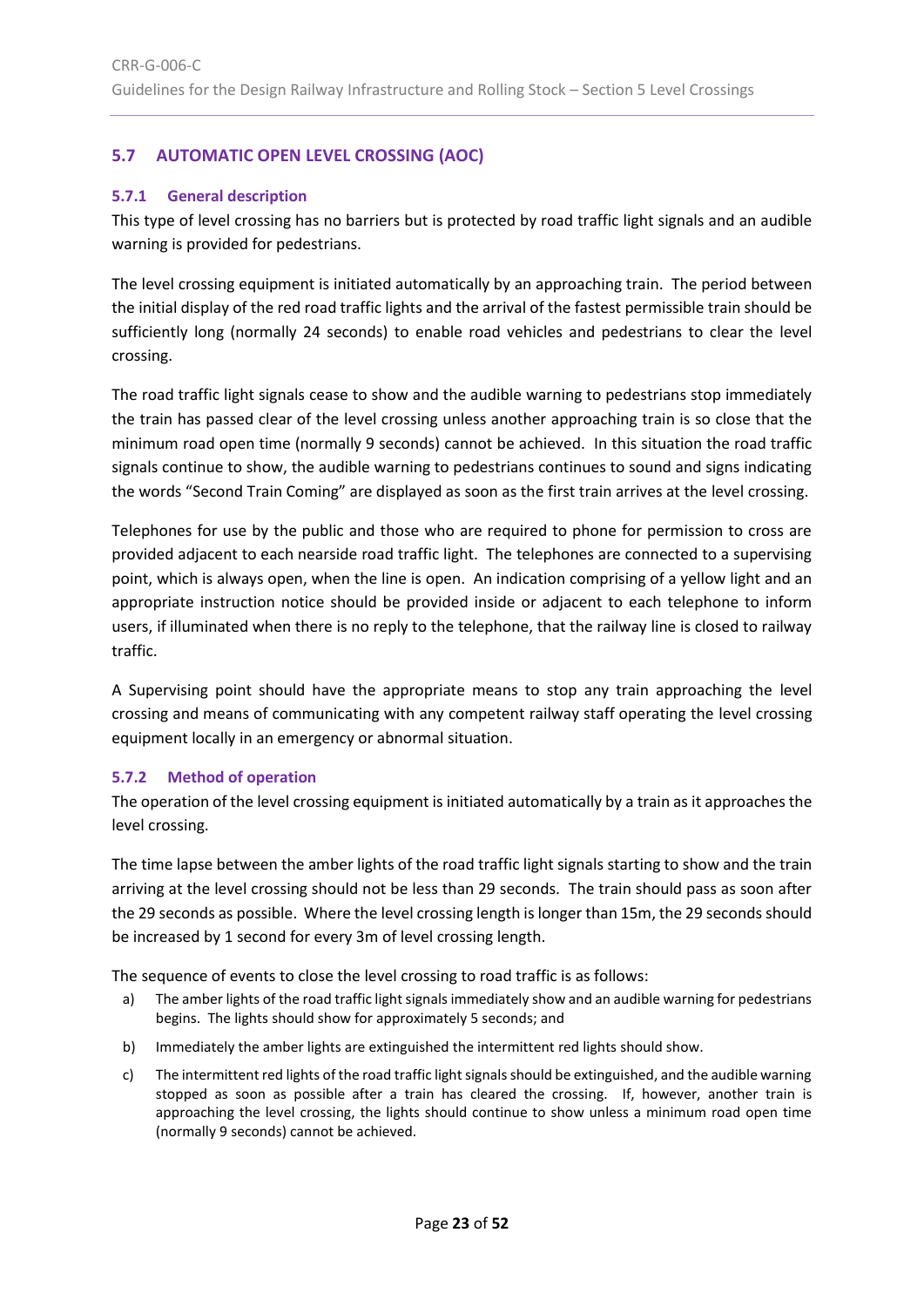If the intermittent red lights continue to show for another train, as soon as the first train arrives at the crossing, the "Second Train Coming" signs should be illuminated. The character of the audible warning to pedestrians may also be changed by either increasing the intensity or ringing rate.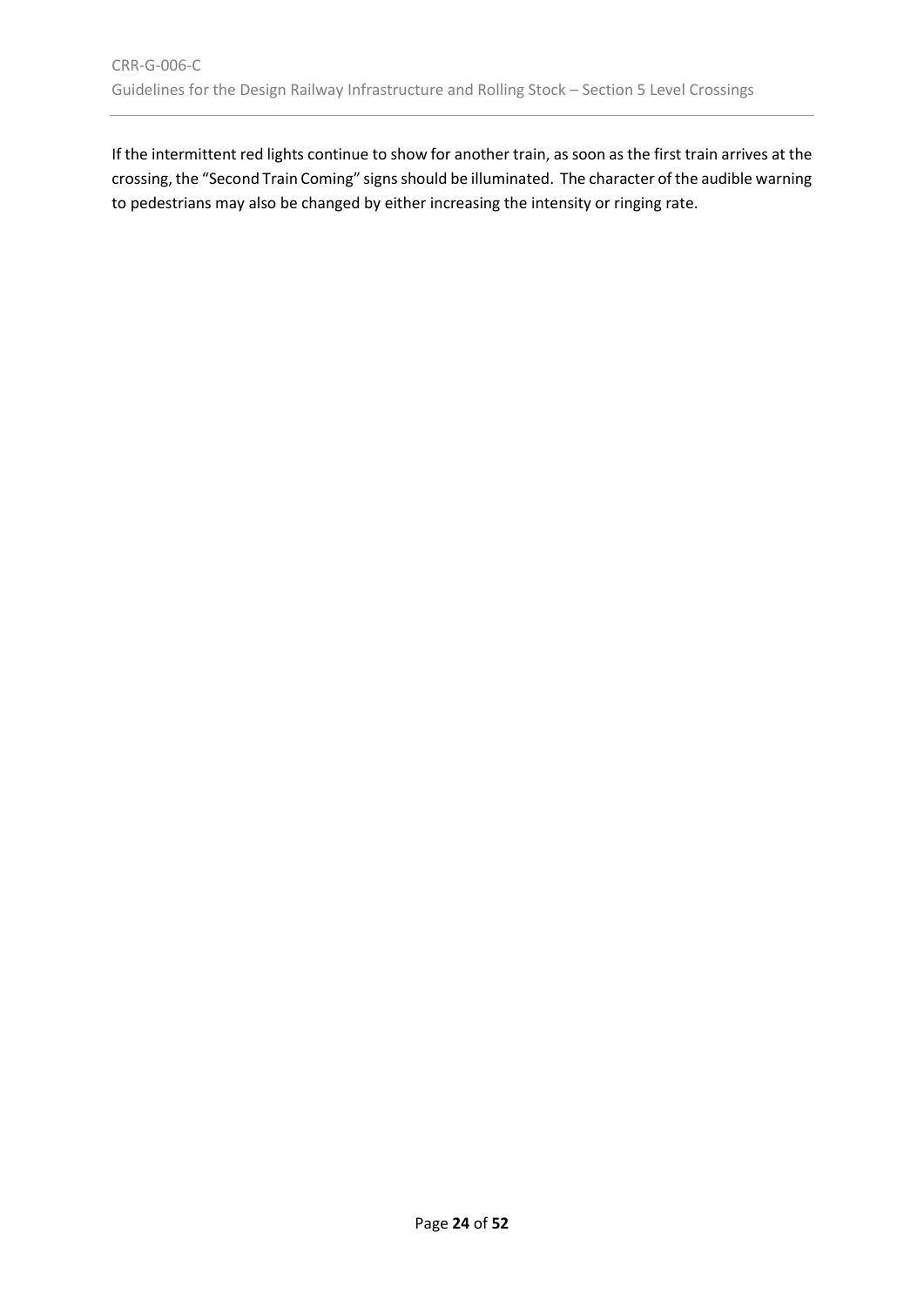# <span id="page-24-0"></span>**5.7.3 Railway signalling and control**

Appropriate means are required to stop any train approaching the level crossing in an emergency situation. The nearest worked signal on each rail approach capable of being placed at Stop under instruction from the supervising point should be at a distance of not more than the equivalent of 10 minutes running time from the level crossing for the fastest train. If there is a railway signal on each approach, in the normal direction of working, it should preferably be located at a distance from the level crossing not less than the longest service braking distance for any train.

Alternatively, an arrangement as described in section [5.11](#page-30-0) may be provided to inform train drivers that the road traffic lights are correctly operating.

On a double-track line, bi-directional control to initiate the level crossing equipment is required.

If a train passes a signal at Stop located between a strike-in point and the level crossing, the road traffic light signals should immediately show an intermittent red light, omitting the steady amber phase, the audible warning for pedestrians should begin.

Where trains may be required to stop because railway signals or stations lie within or close to the strike-in points, the sequence of events to close the crossing to road traffic may be initiated:

- a) automatically by an approaching train where stopping times of trains at a station can be predicted reasonably accurately;
- b) By a means that is only effective when the presence of a train is detected, e.g. a train crew- operated plunger linked with the train detection system. (This may be used where stopping times of trains cannot be reasonably predicted); or
- c) Automatically by an approaching train where a Stop signal is provided between the strike-in point and the level crossing and is interlocked with the signalling system using a 'stopping/non-stopping' control.

<span id="page-24-1"></span>Facilities should be provided for manual operation of the level crossing equipment and effective means are required to prevent its unauthorised operation. The status of the level crossing equipment, including the road traffic light bulb filaments and mains power supply, should be indicated at the control point to ensure it operates safely when the railway line is open to traffic.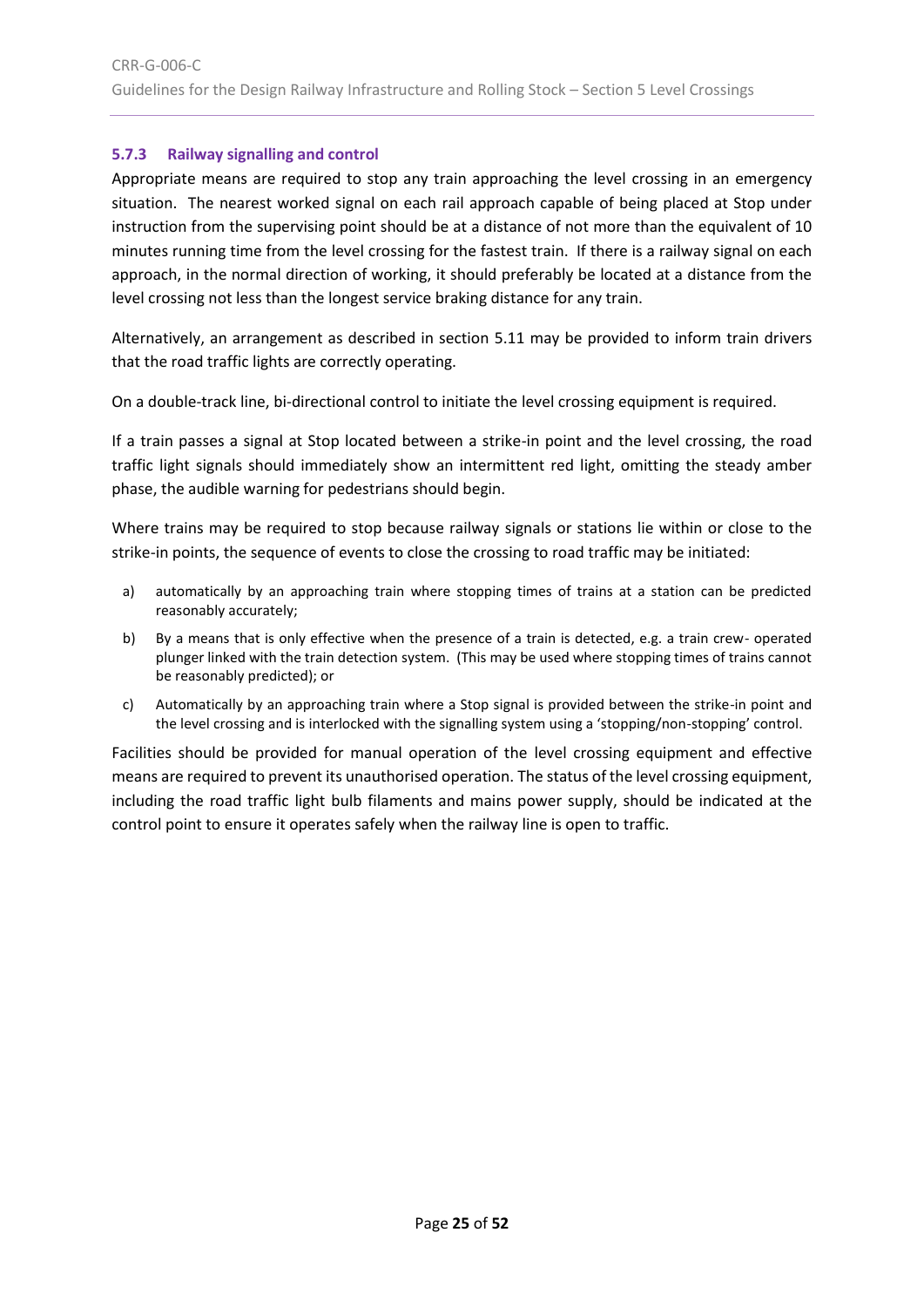# <span id="page-25-0"></span>**5.8 USER-WORKED LEVEL CROSSINGS (UWLC) WITH GATES OR LIFTING BARRIERS**

#### <span id="page-25-1"></span>**5.8.1 General description**

This type of level crossing is only applicable where the railway crosses a private road or field access or a public road which has a low Daily Traffic Moment (see [Table 4](#page-36-3) section [5.14.2\)](#page-36-2). It is normally protected by iron gates or lifting barriers, on both sides of the railway. The gates, normally closed across the road and hung so as to open away from the railway, are operated by the road users. Barriers are normally closed across the road or field. A sign(s) is displayed on each side of the level crossing describing the correct method of operating the gates, including the use of any telephones, if provided, to the road or access users.

Black and yellow marker posts and/or white STOP lines may be provided to indicate the safe point (decision point) where it is safe to stop clear of the railway, while checking the view along the track.

Users should have sufficient time from first seeing an approaching train from the decision point, or otherwise being made aware of the approach of a train with the aid of additional protective equipment, to cross safely.

A safe waiting place should be provided, where practicable, within the railway boundary to allow a road vehicle to stop clear of moving trains. The size and arrangements of the safe waiting place should be determined for each crossing based on the proximity of the railway boundary and the private users' vehicular requirements.

# <span id="page-25-2"></span>**5.8.2 Method of operation**

Additional protective equipment should be provided if the warning time is less than 5 seconds greater than the time required by the reasonably foreseeable users to traverse the level crossing. A suitable study should be undertaken to determine the time for the normal user to traverse the level crossing under reasonably foreseeable worst-case conditions. Where the 5 seconds warning time is not achievable the study should evaluate and identify the additional protective equipment to be provided.

In assessing the time required to traverse the level crossing, consideration should be given to:

- a) the type of vehicles or equipment likely to go over the level crossing;
- b) the surface provided on the level crossing and its immediate approaches;
- c) the position at which the vehicle, after going over the level crossing, would be clear of the railway or gate on the far side; and
- d) movement of animals.

Additional protective equipment that should be considered is as follows:

- a) audible warnings from the trains Audible Warning Signs/Whistle Boards must be erected at a distance 5% to 10% greater than the minimum viewing distance for the particular class of line;
- b) telephones connected to a supervising point, which is always open when the railway line is open, may be provided on both sides of the level crossing where:
	- (i) the minimum warning time of trains cannot be obtained;
	- (ii) there is known regular use by animals on the hoof;
	- (iii) fog is prevalent;
	- (iv) the actual daily road vehicle user exceeds 50;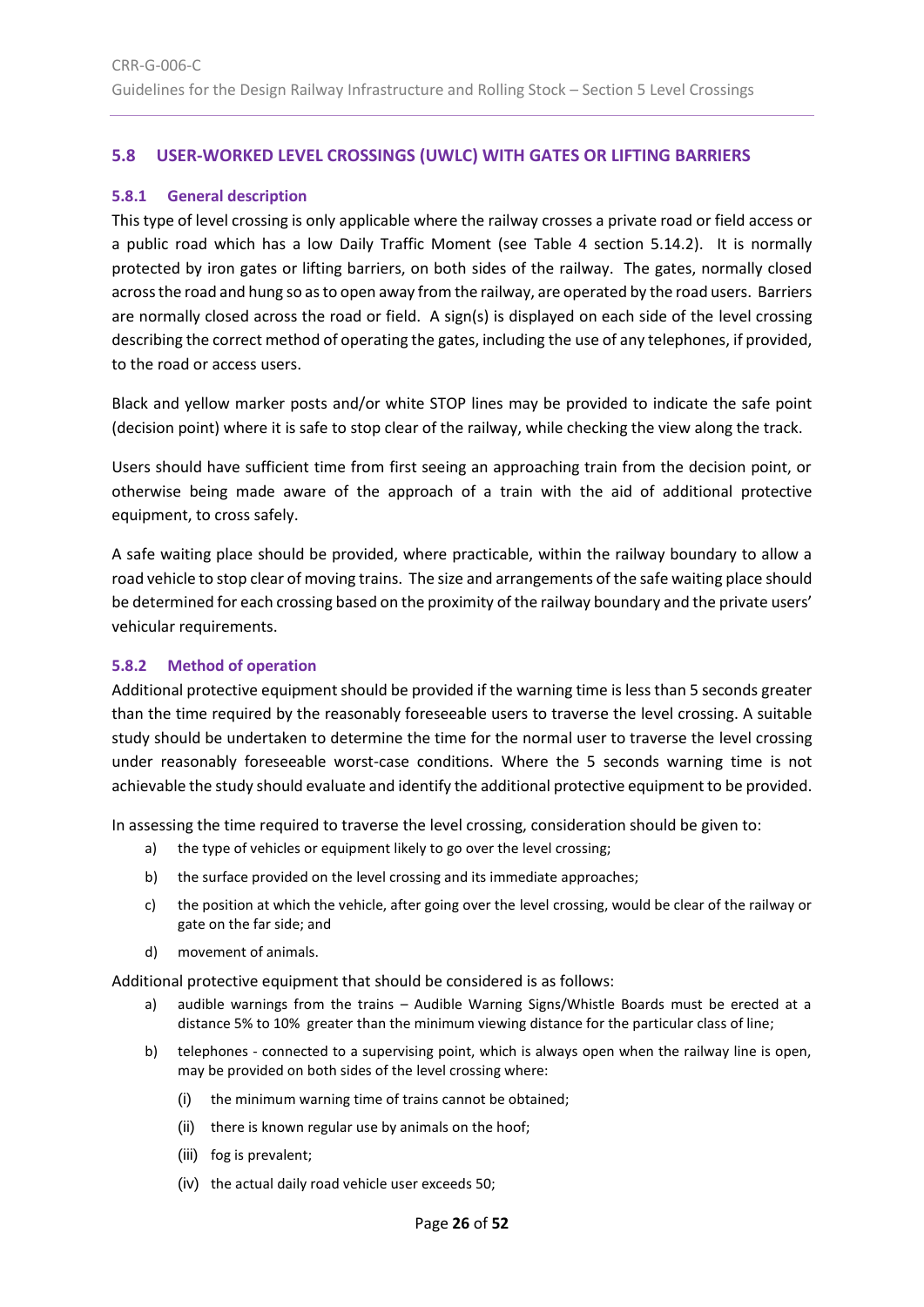- (v) there are more than two running lines; or
- (vi) the line speed exceeds 130 km/h
- c) miniature warning lights miniature warning lights, as described in section [5.17](#page-45-0) should be provided on both sides of the level crossing where:
	- (i) the minimum warning time of trains cannot be obtained, and the actual daily road vehicle user exceeds 100; or
	- (ii) the provision of a telephone is impractical because it is difficult to provide reliable information concerning the whereabouts of trains, or the information supplied would be so restrictive that it would be likely to cause the user to become unduly impatient and to cross without permission.

To achieve the required warning time, it may be necessary to reduce the train speed over the level crossing.

Where telephones are provided, users are expected to telephone the supervising point to seek permission to cross.

#### <span id="page-26-0"></span>**5.8.3 Decision Support System**

The Decision Support System is installed at some user worked level crossings. The application of this system is permitted at four different types of UWLC and on single lines only. These installations can provide additional safety measures to the users of these level crossings. The Decision Support System detects trains approaching a level crossing which cause indicator lights at the level crossing to display a red light to the level crossing user and an audible warning is sounded. The user is instructed not to cross the railway when the red indicator lights are displayed, and the audible warning is sounded.

Installation of the Decision Support System must meet the requirements of Iarnród Éireann technical management standard CCE-TMS-382 and the application specific project safety case, **TMS382 Checklist**. The **TMS382 Checklist** is contained in the Iarnród Éireann generic project safety case.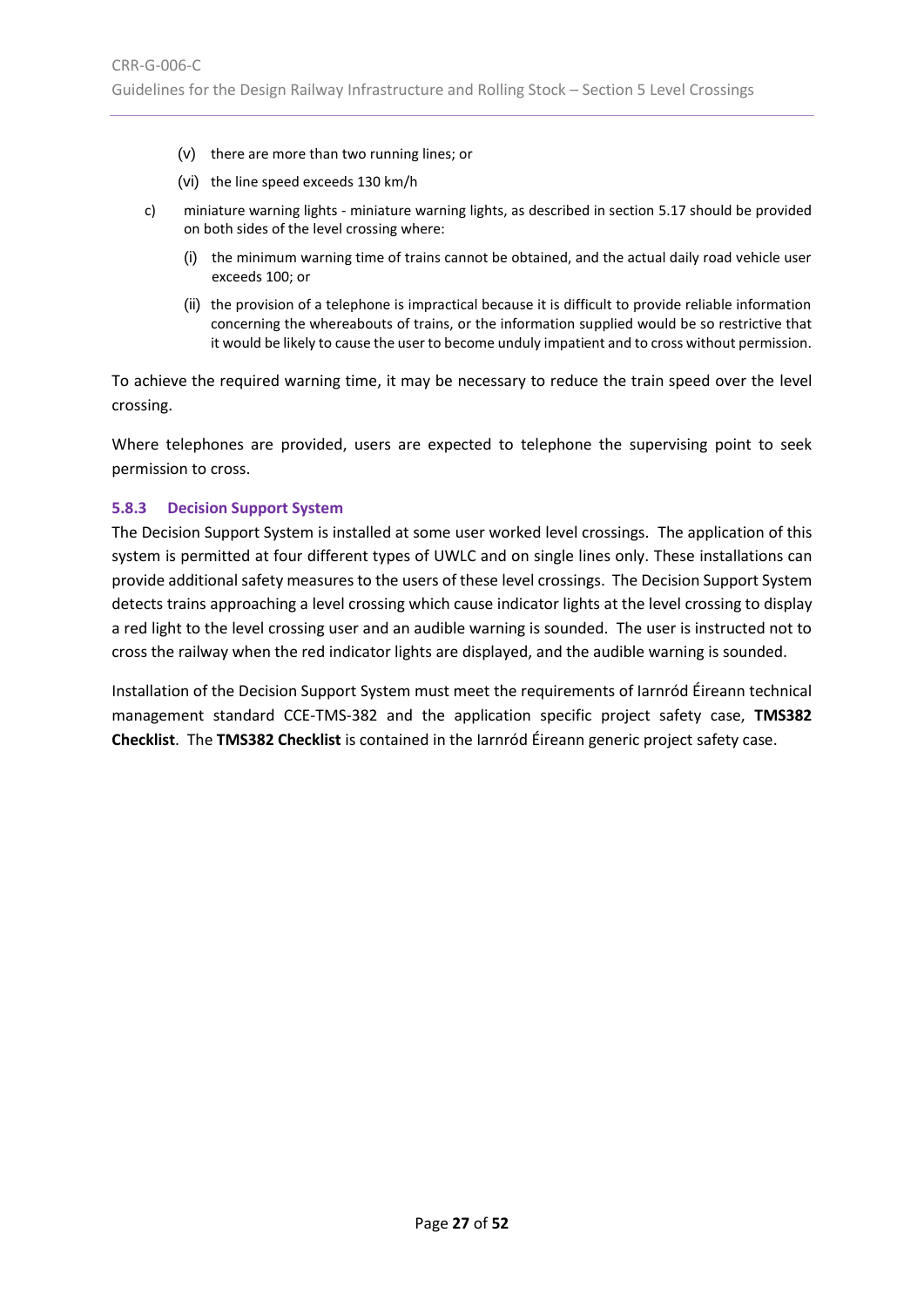# <span id="page-27-0"></span>**5.9 PEDESTRIAN LEVEL CROSSINGS (PC) PRIVATE OR PUBLIC FOOTPATH**

# <span id="page-27-1"></span>**5.9.1 General description**

This type of level crossing is applicable where the railway crosses a footpath which exists as a public or private accommodation of way or a roadway which has segregated pedestrian traffic.

Users are expected to use reasonable vigilance to satisfy themselves that no trains are approaching the level crossing before they start to cross the line, and to cross as quickly as possible. Users should have sufficient time from first seeing or being warned of an approaching train to cross safely.

Pedestrian level crossings should be protected by a stile or self-closing wicket gate (normally the decision point) on both sides of the railway. They should not have a gate on one side and a stile on the other, nor different widths or types of gates.

A sign(s) should be displayed at an appropriate position at or before the decision point on either side of the pedestrian level crossing explaining the way to proceed safely over the level crossing.

Where the type of level crossing passes over multiple railway tracks and an interval between tracks exists so that a fenced, safe waiting place can be created for users, the level crossing on each side of the interval should be treated as a separate level crossing. A chicane may be provided on the level crossing to make the position of the safe waiting place clear.

The minimum width between fences at the decision point or safe waiting area should be 1m for pedestrian crossings. This should be increased, or a larger waiting area provided if there is foreseeable use by those with prams or in wheelchairs etc.

Care should be taken not to provide misleading displays to level crossing users. Where, for instance, miniature warning lights are provided on one part of a divided level crossing, they should be provided on all parts of the level crossing.

At a user-worked level crossing, which is subject to additional footpath rights, stiles for pedestrians or separate gates for use by the pedestrians should be provided. The guidance in this section should be applied in conjunction with that for the vehicular use of such combined level crossings.

# <span id="page-27-2"></span>**5.9.2 Method of operation**

The warning time should be greater than the time required by users to traverse the level crossing surface between the decision points at either end of a level crossing. In assessing the speed at which users will traverse the level crossing, allowance should be made for the mobility of the reasonably foreseeable users and the type of level crossing surface.

A speed of 1.2 metres per second (m/s) should be used where the surface is at or near to rail level and 1 m/s where the surface is at the standard profile of the ballast. The calculated time in traversing the level crossing should be increased to take account of foreseeable circumstances such as impaired mobility of users, numbers of prams and bicycles or where there is a slope or step up from the decision point.

Where the warning time is insufficient, additional protective equipment may be provided as follows: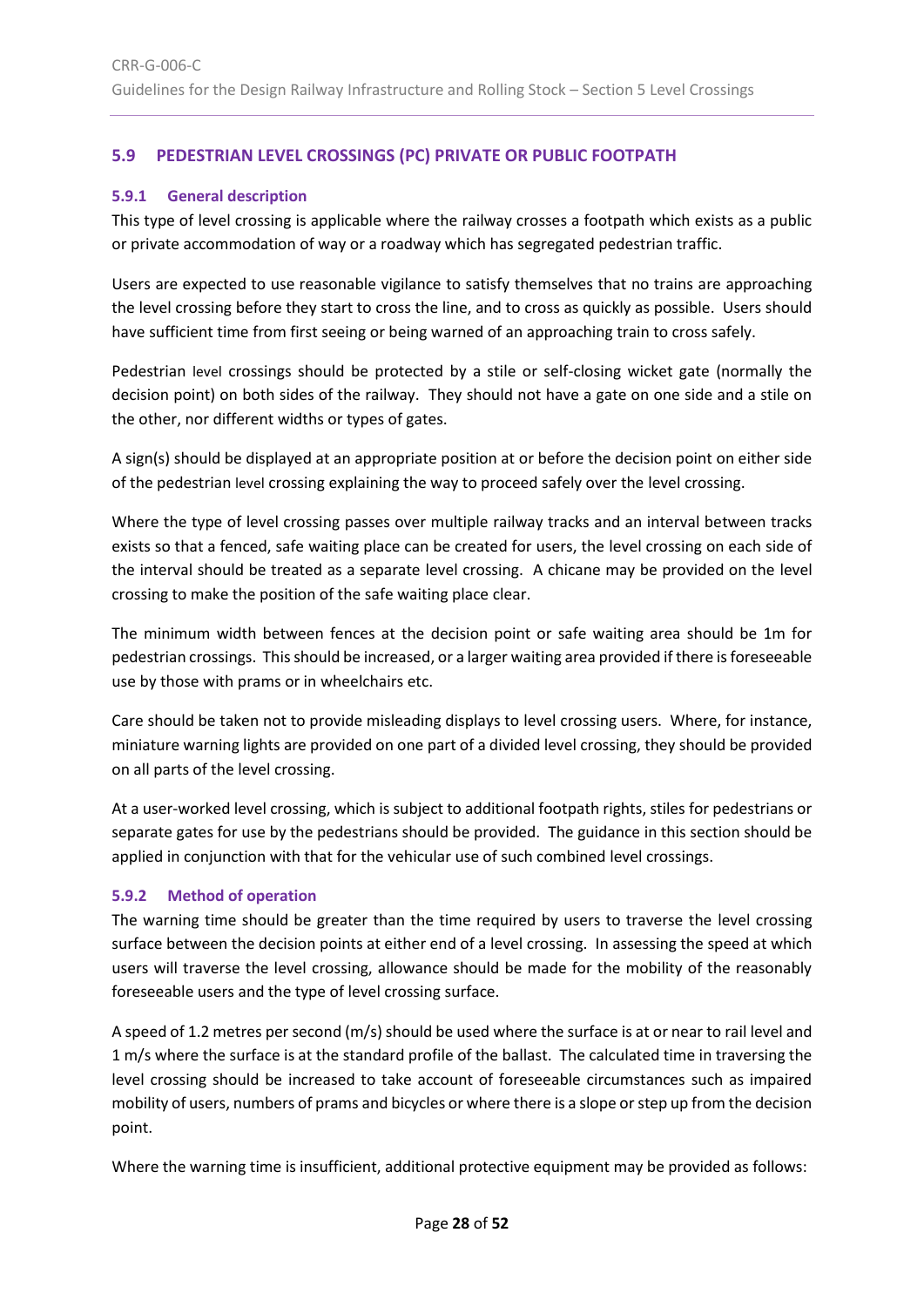- a) audible warnings from trains whistle boards positioned not more than 400m from the level crossing;
- b) telephones;
- c) miniature warning lights as described in sectio[n 5.17.](#page-45-0)

Where whistle boards are provided, the following factors should be considered in deciding their location:

- a) the speed of sound (330 m/s) and the speed of the train;
- b) the sound may be inaudible at the level crossing because of ambient noise; and
- c) there may be objections to the noise of train horns in residential or built-up areas.

Where whistle boards are provided, they are required on all railway approaches. The difference in warning times should be a maximum of 3 seconds.

Telephones and their associated signs may be provided where:

- a) the warning time exceeds the time required to traverse the level crossing by less than 5 seconds; or
- b) the highest permissible train speed exceeds 130 km/h; or
- c) the line speed has been increased.

At pedestrian level crossings, miniature warning lights may be provided where:

- a) the level crossing is the only access to houses;
- b) the highest permissible train speed exceeds 130 km/h; or
- c) the provision of whistle boards is considered inappropriate.

An audible warning device should be provided at the level crossing if unaccompanied partially sighted or blind people regularly use it.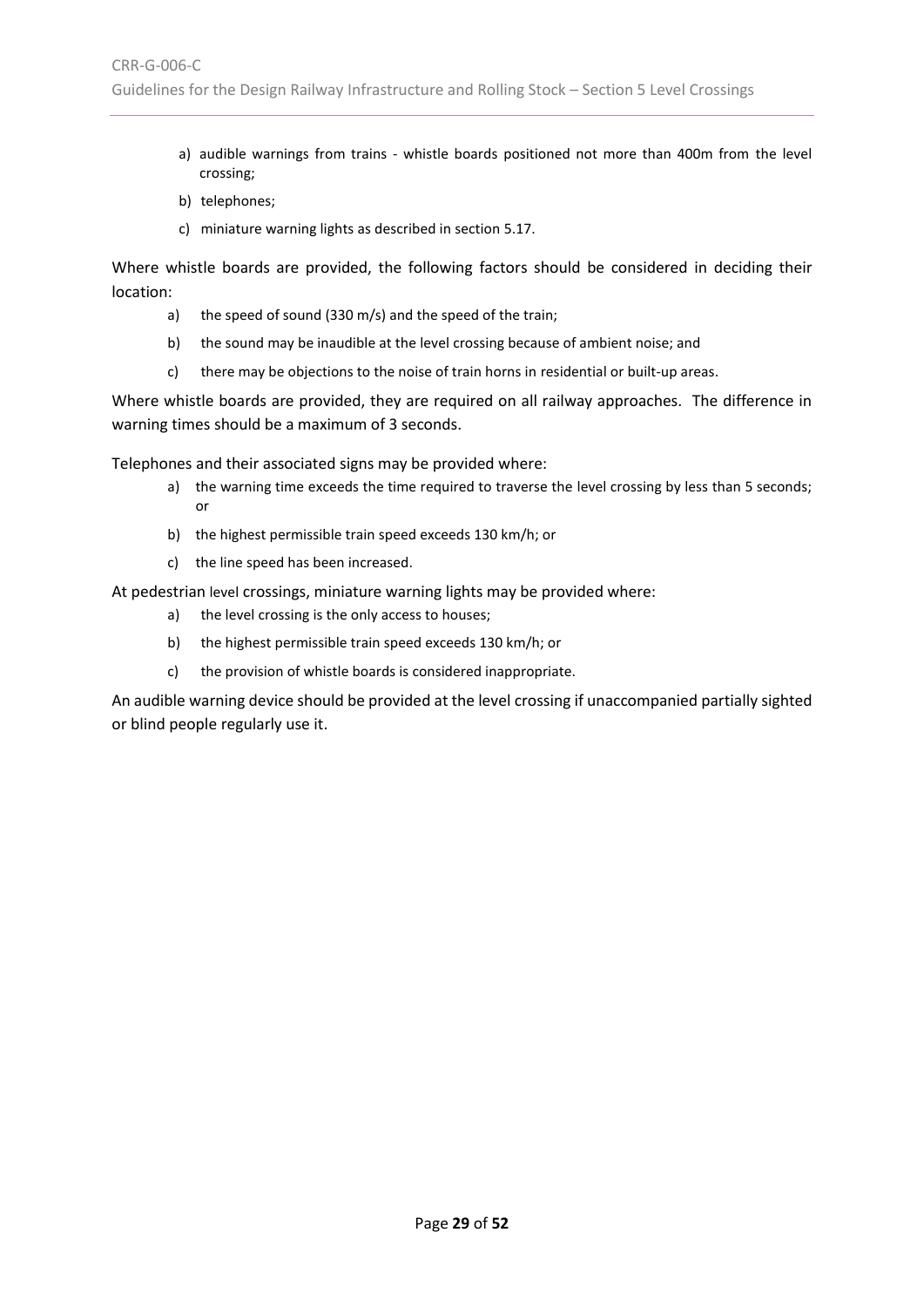# <span id="page-29-0"></span>**5.10 BARROW PATH LEVEL CROSSINGS (BP) STAFF SUPERVISED**

#### <span id="page-29-1"></span>**5.10.1 General description**

Barrow paths should only be in use for lightly used stations where the line speed does not exceed 130 km/h and no alternative arrangements are reasonably practicable. Where there is unescorted passenger or public use, this level crossing arrangement is notsuitable and an alternative arrangement such as a bridge or subway should be provided. This may be a public roadway level crossing rather than a dedicated route on the station premises.

The surface of barrow paths should be non-slip, level with the head of the rails either side of the rail head, even across its full extent, securely fixed and have no gaps that could trap either the heel of a shoe or the wheel of any barrow, cycle etc. The level crossing should be wide enough for all foreseeable uses and extend far enough back from the nearest rail to allow space for any user to wait while ensuring it is safe to cross.

#### <span id="page-29-2"></span>**5.10.2 Method of operation**

Passengers or members of the public using the level crossing should be accompanied by competent railway staff.

Additional protective equipment should be provided when the visibility gives less than 30 seconds warning of an approaching train as follows:

- a) miniature warning lights as described in sectio[n 5.17;](#page-45-0) or
- b) a white light extinguished for 40 seconds before the arrival of a train travelling at the maximum permissible line speed with a notice reading 'Caution – Cross only when white light shows'.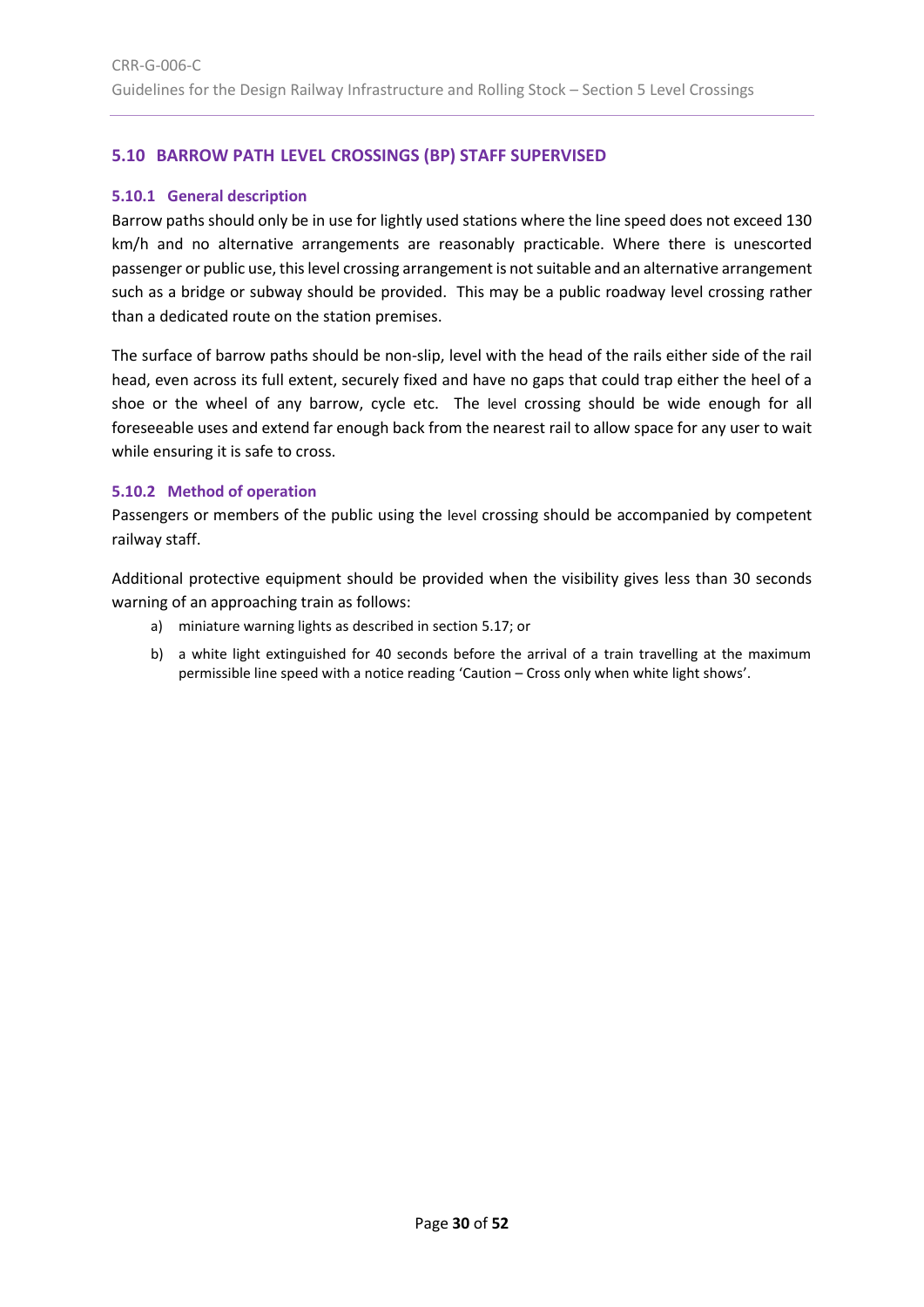# <span id="page-30-0"></span>**5.11 LOCAL MONITORING OF AUTOMATIC LEVEL CROSSINGS (AHB & AOC)**

## <span id="page-30-1"></span>**5.11.1 General description**

In the absence of suitable protecting signals, the operation of the level crossing equipment and the absence of obstruction on the automatic level crossing may be monitored by the driver of an approaching train.

Train drivers should be provided with a railway signal indicating the correct operation of the level crossing equipment.

Train drivers are required to stop their trains short of the level crossing unless they have received an indication that the level crossing equipment is operating correctly and have observed that the level crossing is clear.

#### <span id="page-30-2"></span>**5.11.2 Method of operation**

Trains normally approach the level crossing at a steady speed, known as the *crossing speed,* so that they can be halted short of the level crossing from the point at which it comes clearly into the train driver's view. The highest permissible crossing speed is 90 km/h.

*Note: The preferred arrangement is for trains not to stop before passing over a level crossing unless it is not practicable to arrange otherwise, e.g. if a crossing lies immediately beyond a station platform.*

The road traffic light signals and barriers (if provided) should continue to operate following a failure of the main power supply, but the indication to the train driver that all the level crossing equipment is functioning correctly should not be displayed.

# <span id="page-30-3"></span>**5.11.3 Railway signalling and control**

The indication to the train driver should only be displayed when at least one of the intermittent red lights in each road traffic light signal is lit and the barriers (if provided) have begun to descend, and the main power supply has not failed.

Any railway signals which lie between the strike-in point and the level crossing should not give information which conflicts with the indication given to the train driver when the level crossing equipment is functioning correctly.

A special speed restriction board is required at the point from which the crossing speed begins. This board may display two different crossing speeds for different types of train.

An advance warning board is required at the service braking distance from the special speed restriction board to enable trains to reduce their speed to the crossing speed. If the crossing speed is the same as the line speed the advance warning board should normally be 100m on the approach to the special speed restriction board.

Where all trains are required to stop at a station between the strike-in point and the level crossing, a stop board should be located at least 50m from the level crossing and an advance warning board located at service braking distance from the stop board.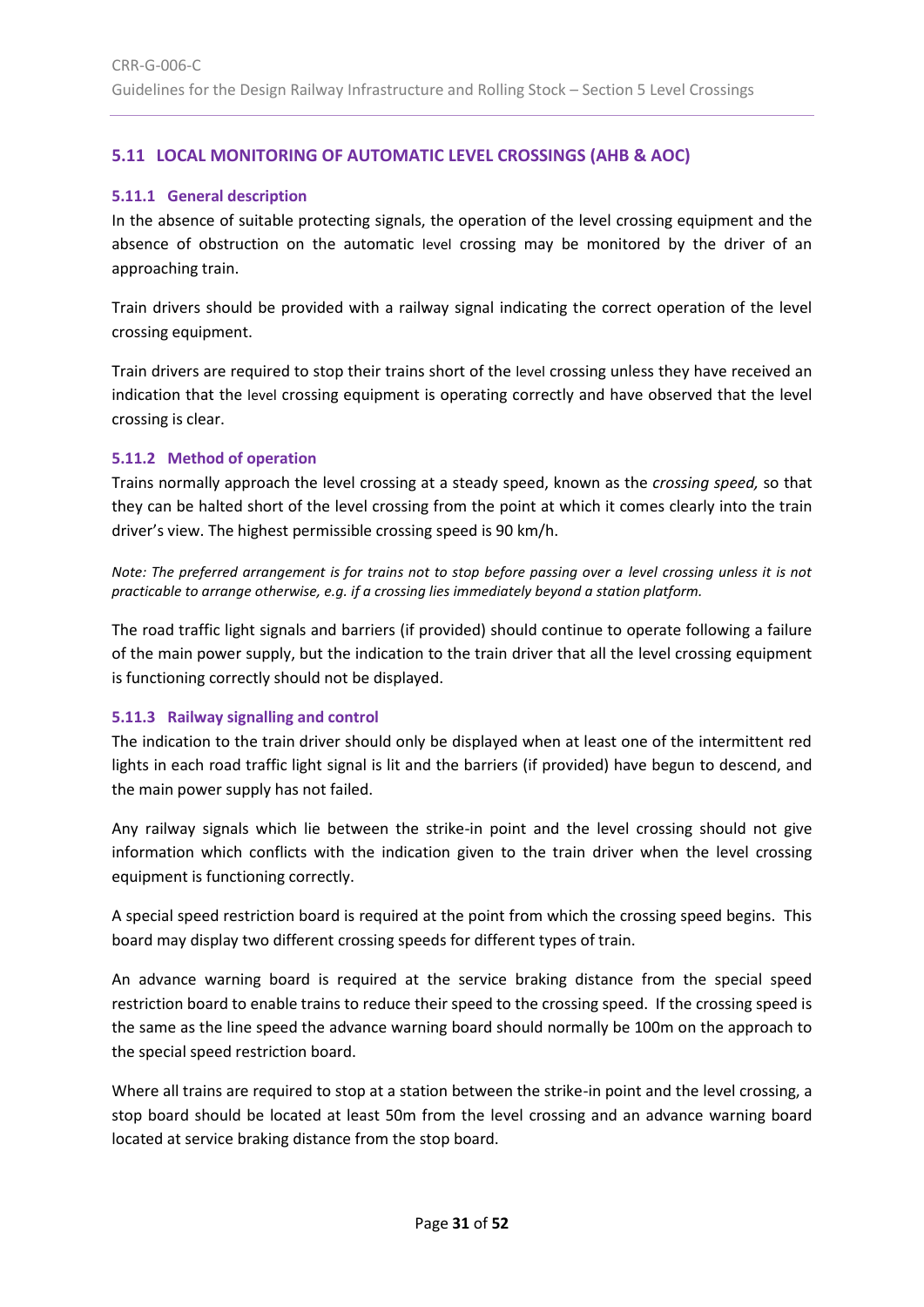# <span id="page-31-0"></span>**5.12 PROVISIONS FOR PEDESTRIANS AT PUBLIC VEHICULAR CROSSINGS**

#### <span id="page-31-1"></span>**5.12.1 General description**

At all public road level crossings, provisions for pedestrians should be made according to the number and frequency of pedestrians and trains.

A footpath of adequate width should be provided on both sides of the carriageway where possible or practicable.

*Note 1: There should be sufficient space, taking into account the volume and nature of the users, for pedestrians to pass each other without the need to use part of the carriageway reserved for road vehicles. Allowance should be made for the needs of those with prams and in wheelchairs.*

*Note 2: Where there are either narrow or no footpaths on the approaches to a crossing, the width of the footpath should gradually increase to the width of the footpath on the crossing.*

*Note 3: Where appropriate, access to the footpath over the crossing for wheelchair users should be provided.*

The footpath over the level crossing should be maintained in a good and even condition.

#### <span id="page-31-2"></span>**5.12.2 Road markings**

The footpath for the safe route for pedestrians to walk over the level crossing is delineated between the carriageway Yellow Box marking and the cattle-cum-trespass guards, where provided. Longitudinal road marking may be provided along each edge of each footpath provided they do not conflict with the yellow box markings.

Transverse road markings for pedestrians to stand behind in a safe place while the level crossing is closed to road traffic should be provided over the footpaths at all barrier and open level crossings.

#### <span id="page-31-3"></span>**5.12.3 Audible warnings**

Audible warning devices are required at all automatic crossings and barrier crossings operated by railway staff, so that pedestrians on or approaching the level crossing are given adequate warning of the closure of the level crossing.

Where road traffic light signals are provided at the level crossing, the warning sound should begin when the amber lights first show and, at all automatic level crossings, continue until the intermittent red lights are extinguished. At barrier level crossings operated by railway staff, the warning sound stops when the barriers are fully lowered.

At automatic level crossings where two trains can arrive at the level crossing without providing the minimum road open time, the character or tone of the warning sound should change distinctively as soon as the first train arrives at the level crossing.

At unattended level crossings, the audible warning may be provided by horns from approaching trains.

*Note: Where audible warnings may cause a disturbance to local residents the warning may stop or continue at reduced volume when the barriers are fully lowered.*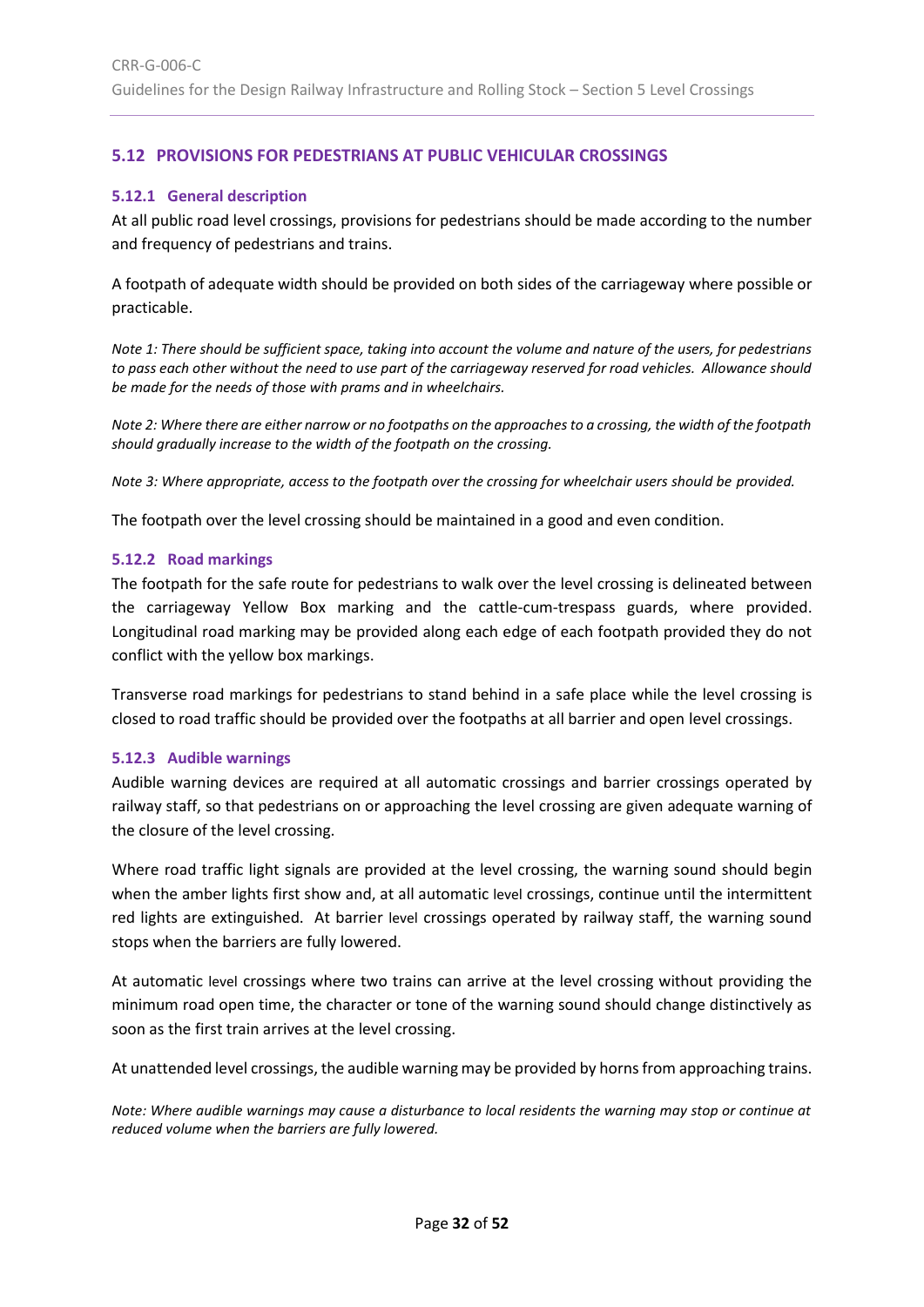## <span id="page-32-0"></span>**5.12.4 Pedestrian signals**

At automatic level crossings, traffic signals for pedestrians should be provided where the volume of pedestrians is high or vulnerable groups of pedestrians use the level crossing on a regular basis, e.g. primary school children or people with disabilities whose schools, hospitals or homes are immediately adjacent to the level crossing.

Pedestrian signals should be placed below or adjacent to the road traffic light signals so that they face outwards from the level crossing towards pedestrians approaching the level crossing, as well as towards those halted at the transverse road markings across the footpaths.

*Note: Pedestrian signals are not considered necessary at gated level crossings and barrier level crossings operated by railway staff.*

#### <span id="page-32-1"></span>**5.12.5 Tactile thresholds**

Where the number of pedestrians using a level crossing is high, or a significant number of blind or partially sighted people use the level crossing, a tactile threshold, of an appropriate design, should be provided across each footpath.

This threshold should not be on the railway side of the transverse road markings across the footpath.

*Note: The purpose of this provision is to provide blind and partially sighted people with an indication of the direction of the footpath as well as the line behind which they should wait while the level crossing is closed.*

#### <span id="page-32-2"></span>**5.12.6 Means to control the flow of pedestrians**

Where the number of pedestrians using a level crossing is high, or vulnerable groups of pedestrians use the level crossing on a regular basis, appropriate means to prevent pedestrians from walking on the carriageway or to control the direction of flow of pedestrians may be provided, e.g. guard rails and road studs. Guard rails should be provided only where the footpath and its approach are wide enough to prevent any bottleneck to pedestrians or encouragement to walk on the carriageway.

Where pedestrians in significantly large numbers cross from one side of the road to the other while the road is closed to allow a train to pass over the level crossing, a double row of non-reflecting road studs to indicate the safe place to cross may be provided.

Where a level crossing lies adjacent to a railway station and the entrance or exit to the station is via the platform ramp, pedestrians should be directed from the platform to the road and vice versa so that they are protected by the level crossing after leaving or before joining the train.

#### <span id="page-32-3"></span>**5.12.7 Pedestrian categories**

The volume of pedestrian and train flow may be determined by the train pedestrian value (TPV) which in turn defines the pedestrian categories. The TPV is the product of the maximum number of pedestrians and the number of trains passing over the level crossing within a period of 15 minutes. A detailed method of calculation can be found in section [5.12.9.](#page-33-1)

Pedestrian categories are given in [Table 2.](#page-33-2)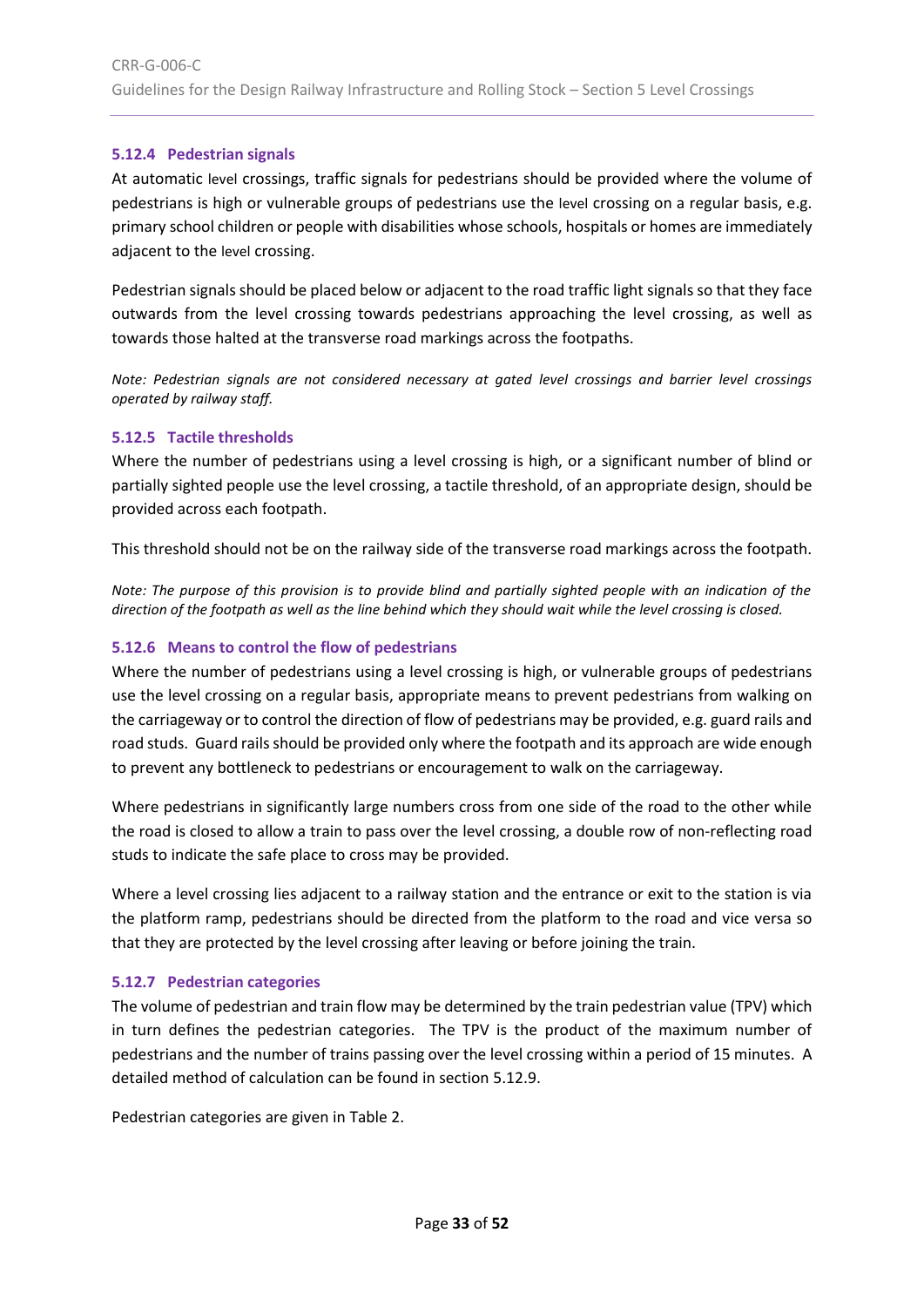<span id="page-33-2"></span>

| <b>Table 2: PEDESTRIAN CATEGORIES</b> |                              |  |
|---------------------------------------|------------------------------|--|
| PEDESTRIAN CATEGORY                   | TRAIN PEDESTRIAN VALUE (TPV) |  |
| A                                     | More than 450                |  |
| B                                     | 151 - 450                    |  |
|                                       | 150 or less                  |  |

#### <span id="page-33-0"></span>**5.12.8 Pedestrian provisions**

The provisions required for pedestrians at a level crossing according to its pedestrian category are defined i[n Table 3.](#page-33-3)

<span id="page-33-3"></span>

| Table 3: PEDESTRIAN PROVISIONS                                                                                                                                                                                                                                       |                          |                         |                      |                         |                       |                |
|----------------------------------------------------------------------------------------------------------------------------------------------------------------------------------------------------------------------------------------------------------------------|--------------------------|-------------------------|----------------------|-------------------------|-----------------------|----------------|
| Pedestrian<br>Category                                                                                                                                                                                                                                               | Width of<br>Footpath (m) | Road<br><b>Markings</b> | Audible<br>Warnings* | Pedestrian<br>Signals** | Tactile<br>Threshold* | Guard<br>Rails |
| A                                                                                                                                                                                                                                                                    | 2 or more                | <b>YES</b>              | <b>YES</b>           | <b>YES</b>              | <b>YES</b>            | ŧ              |
| B                                                                                                                                                                                                                                                                    | 1.8 or more              | <b>YES</b>              | <b>YES</b>           | $\ddagger$              | <b>YES</b>            | ŧ              |
| C                                                                                                                                                                                                                                                                    | 1.5 or more $\dagger$    | <b>YES</b>              | <b>YES</b>           | $\ddagger$              | $\ddagger$            | ŧ              |
| $\ast$<br>Not required at gated crossings<br>$***$<br>Only at automatic crossings<br>t<br>A reduced width of 1m or lack of approach funnel is normally restricted to those crossings with a daily<br>pedestrian user of less than about 5.<br>ŧ<br>YES if necessary. |                          |                         |                      |                         |                       |                |

*Note: At any level crossing where the number of pedestrians or the size of the vulnerable group is exceptionally large, automatic level crossings may not be suitable and a barrier level crossing operated by railway staff may have to be provided.*

#### <span id="page-33-1"></span>**5.12.9 Train pedestrian value (TPV) calculation**

TPVs are calculated by multiplying the number of pedestrians who pass over the railway by any route at the level crossing within any period of 15 minutes by the number of trains passing over the level crossing in the same period.

Normally a census, over a nine-day period, between the hours 06.00 and 24.00, should be taken, particularly where high volumes or vulnerable groups of pedestrians are involved. Where the number of pedestrians is low, the actual number may be determined by an estimate.

Where the data is obtained from a census, only the maximum number of pedestrians for any period of 15 minutes in the day needs to be established. Where an estimate is accepted, the number of pedestrians used in calculating TPV should be deemed to be 75% of the largest hourly value to obtain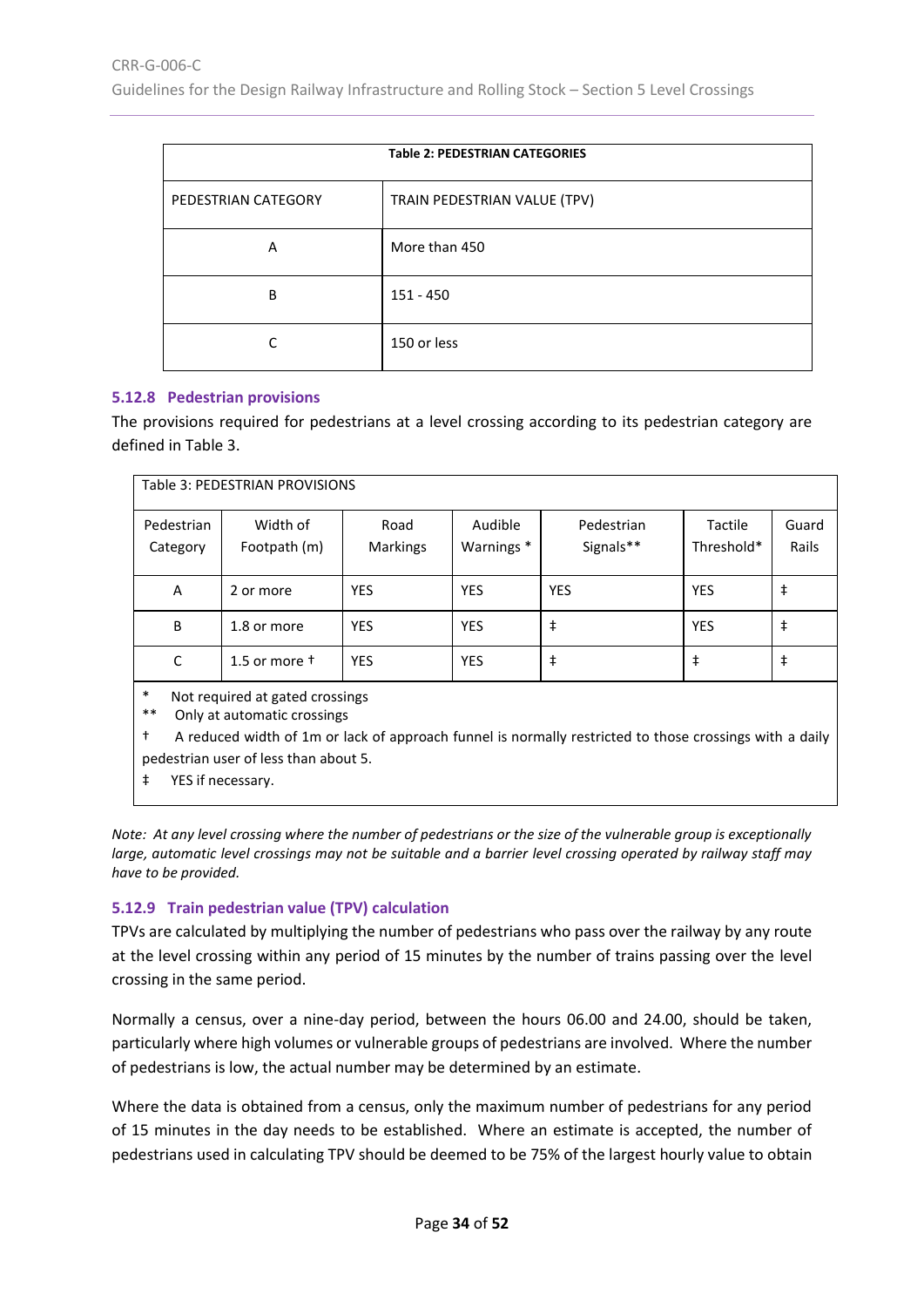an equivalent maximum figure for a period of 15 minutes to cater for the non-uniform distribution of pedestrian flow.

The number of trains should be deemed to be 25% of those passing over the level crossing in a period of one hour. This hour should be either:

- a) the same hour used to give the estimated hourly value of numbers of pedestrians; or
- b) the hour which includes the 15 minutes when the pedestrian number is established by census.

The number of trains should be rounded up to the next integer and should not normally be less than one.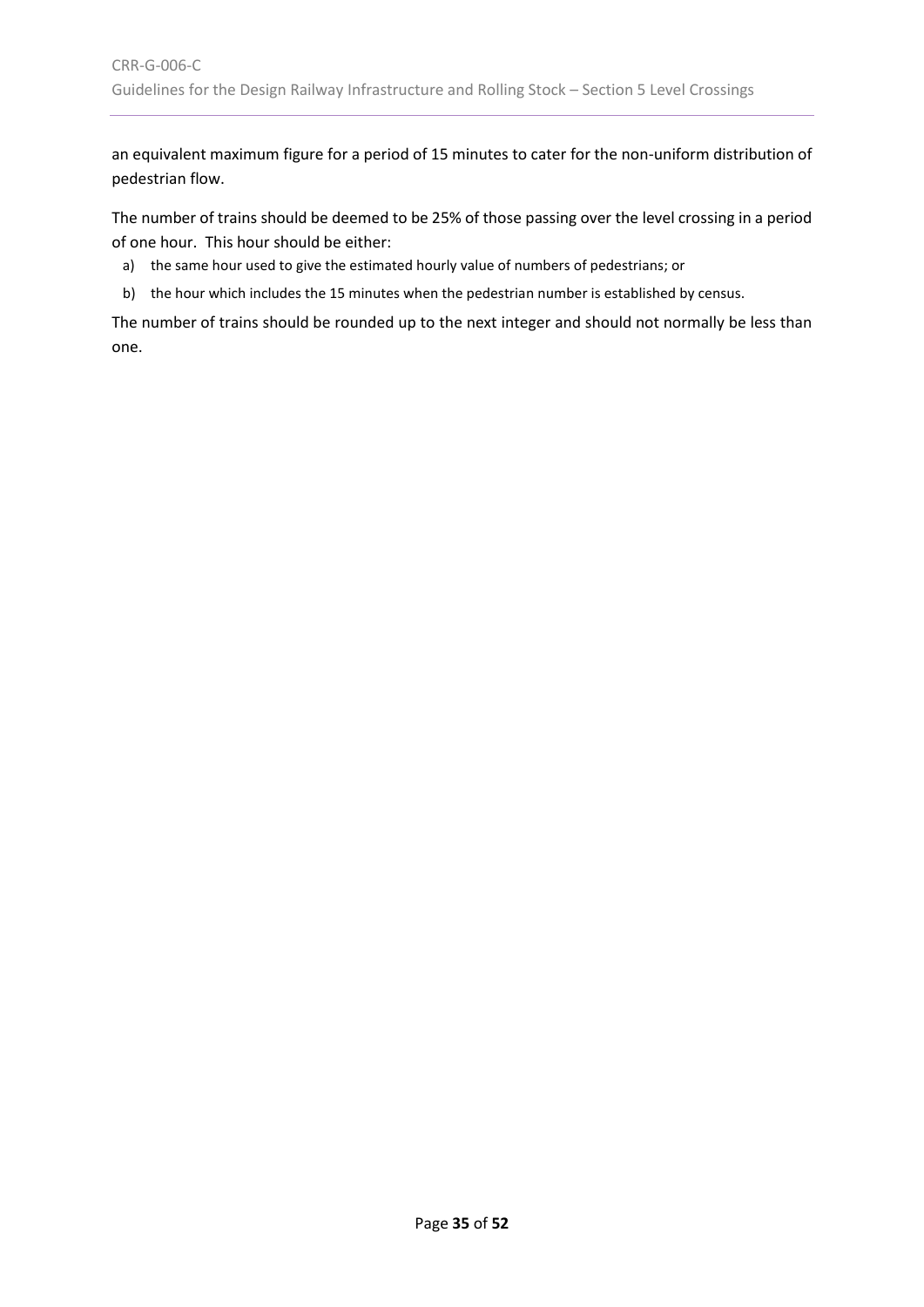# <span id="page-35-0"></span>**5.13 ADDITIONAL MEASURES TO PROTECT AGAINST TRESPASS**

#### <span id="page-35-1"></span>**5.13.1 General description**

Cattle-cum-trespass guards and fencing protection should be provided to discourage trespass by pedestrians and animals straying onto the railway.

#### <span id="page-35-2"></span>**5.13.2 Cattle-cum-trespass guards**

The guards should be adjacent to the footpath at the edge of, and level with, the surface of the carriageway. They should extend the full length of the level crossing between the boundary fences.

#### <span id="page-35-3"></span>**5.13.3 Fencing**

Fencing may be required:

- a) to shield all barrier mechanisms unless protected in other ways; and
- b) to ensure the effectiveness of any cattle-cum-trespass guards.

At pedestrian crossings, additional fencing may be required between the boundary fence and the decision point. Where the gate or stile is at the decision point rather than in the boundary fence, additional fencing to connect the boundary fence to the decision point should be provided.

Where the road is unfenced and the adjacent land is used for grazing and level crossing gates are not provided, a standard highway-type cattle-grid in the roadway should be provided.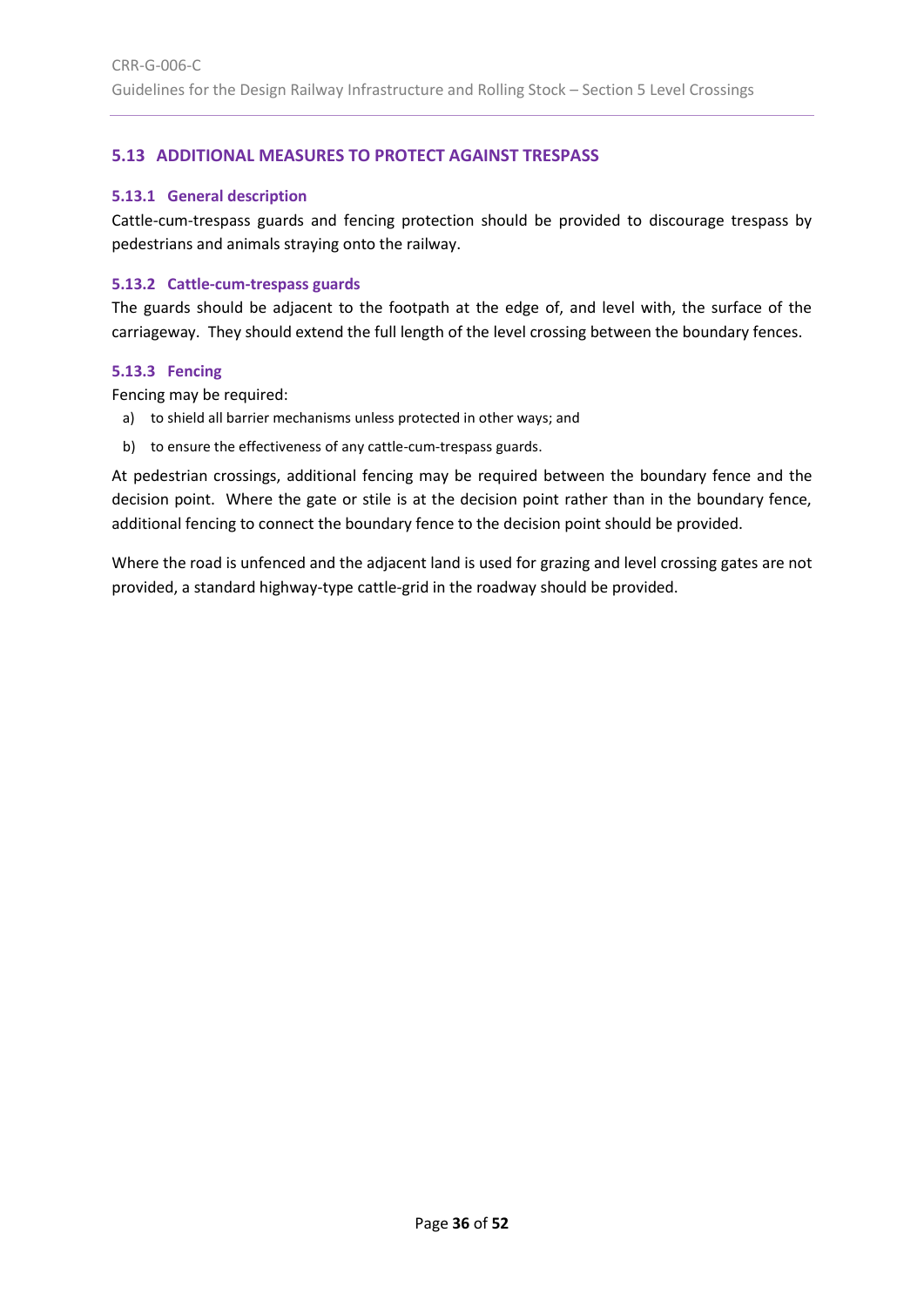## <span id="page-36-0"></span>**5.14 THE LEVEL CROSSING**

#### <span id="page-36-1"></span>**5.14.1 Vertical profile**

The vertical profile over any vehicular level crossing should have no sudden changes of vertical curvature. The profile over an automatic crossings or user-worked level crossings is critical to safety. At other types of level crossings, it is less critical because the level crossings are manually operated by railway staff.

The profile over vehicular level crossings should not cause a long, low vehicle, e.g. a low-loader, to become grounded and obstruct the railway.

#### <span id="page-36-2"></span>**5.14.2 Measurement of safe profiles**

It is the relationship of the wheelbase with the ground clearance of a road vehicle, which is used to determine safe profiles. The profile is measured in terms of the maximum permitted hump of 75mm anywhere on the road surface over a length equal to the wheelbase of a specified nominal road vehicle.

At any automatic level crossing, the safe profile is defined by the vehicle category, which is in turn determined by the road and rail traffic density. It is defined in [Table 4.](#page-36-3)

<span id="page-36-3"></span>

| <b>Table 4: MEASUREMENT OF SAFE PROFILES</b>           |           |                      |                                   |                                           |  |
|--------------------------------------------------------|-----------|----------------------|-----------------------------------|-------------------------------------------|--|
| <b>ROAD</b><br>ACTUAL<br>DAII Y<br><b>VEHICLE USER</b> | <b>OR</b> | DAILY TRAFFIC MOMENT | <b>VEHICLE</b><br><b>CATEGORY</b> | <b>THEORETICAL</b><br>WHEELBASE<br>LENGTH |  |
| More than 2000 (high)                                  |           | More than 80,000     | 1                                 | 15.3m                                     |  |
| 2000 or less (medium)                                  |           | 80,000 or less       | 2                                 | 9.75m                                     |  |
| 600 or less (low)                                      |           | 25,000 or less       | 3                                 | 8.5 <sub>m</sub>                          |  |

*Note 1: The Daily Traffic Moment is the Actual Daily Road Vehicle User x the maximum daily train movements over the level crossing.*

*Note 2: The traffic data i[n Table 4](#page-36-3) should be established by census. Any reasonably foreseeable increase in road usage following automation of the level crossing should be taken into account. Other factors, such as the proximity of heavy plant operators, which may necessitate a flatter profile, should be taken into account. Vehicle weight or road width limitations may permit a more curved profile than the figures in Table 4 indicate.*

Series of Bumps or Hollows signs as described in TSM specifications should be provided for level crossings with vehicle categories 2 and 3.

Where a level crossing is to be converted to an automatic level crossing, the profile should be checked to ensure that it conforms to the appropriate category. The profile should exist across the full width of the carriageway and the approaches. The approaches extend for a minimum of 20m from the nearest rail for category 2 and 3 level crossings, and up to 30m for category 1 level crossings.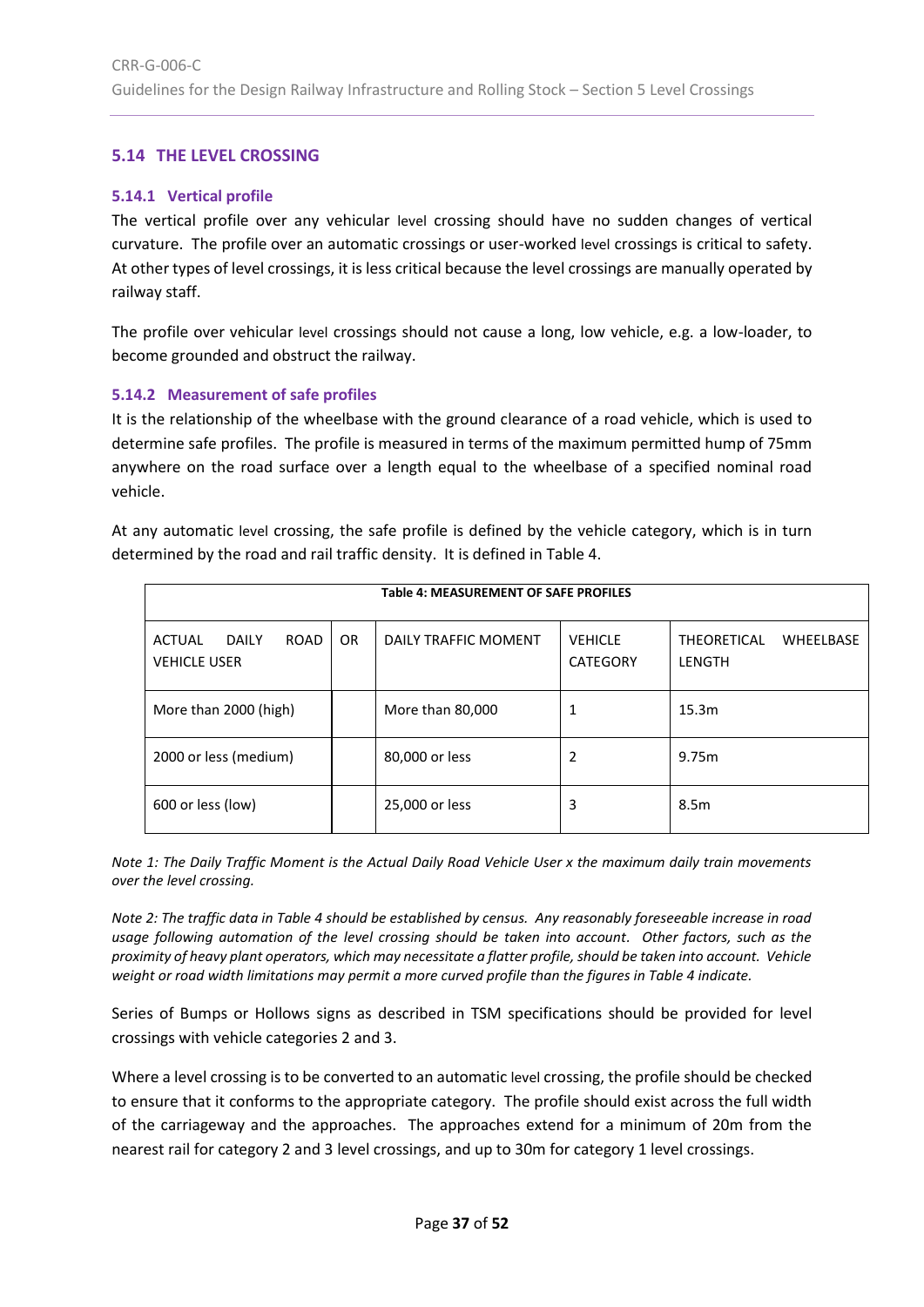At user-worked level crossings, the type of vehicles or equipment likely to go over the level crossing should be determined before the design of the vertical profile of the level crossing. Once this is determined, the maximum wheelbase length should be used to design the safe profile based on the same maximum permitted hump of 75mm. The gradient of the approaches to the level crossing should be determined in conjunction with the vertical profile commensurate with the type of traffic using it.

*Note: The provision of telephones at a user-worked level crossing does not preclude the need to adhere to the above profile conditions.*

#### <span id="page-37-0"></span>**5.14.3 Level crossing surface**

The surface of the carriageway over a level crossing and on its immediate approaches should be capable of being maintained in good order and have a skid resistance comparable to that of the road approaches. A higher degree of skid resistance may be needed where road speeds are high, the visibility of a level crossing is limited or the road slopes downhill towards the level crossing. The surface should be free from potholes, upstanding rails, depressed areas or major undulations. Any timbers or panels used in the surface should be firmly fixed.

At vehicular level crossings with gates which completely fence in the railway when closed to the road or where there is no footpath adjacent to the carriageway, the ground at the edges of the carriageway over the level crossing should be made up to the same level as the carriageway for at least 1m.

At user-worked level crossings, a satisfactory road surface, commensurate with the type of traffic using them and adequate approaches should be provided and maintained. Where timbers are used for the level crossing surface, they should be securely fixed in position and provide a clear flangeway. Where the surface is predominantly made up of ballast, it should be contained to ensure that the surface is at or almost at rail level and the flangeway is maintained.

At pedestrian crossings, the surface provided between the decision points should be unobstructed. There should be no movable signalling or track equipment on the surface (such as sets of points) or close by, that might create a hazard. The surface should be maintained in a good and even condition. The rails are not considered to constitute an obstruction or uneven surface.

The type of surface should be in keeping with, but not necessarily the same as, the surface provided on the accommodation of way on the approaches to the level crossing immediately outside the railway boundary.

Where the track ballast shoulder is high, steps or ramps for pedestrian level crossings should be maintained to give access to the surface. On steep slopes, handrails may be needed in addition to steps or ramps.

Where the surface is other than ballast or stone chipping, a non-slip surface should be provided. Where the surface is made up to rail level and stone is used as in-fill; a means to retain the stone should be provided.

At pedestrian crossings, the surface should be made up to rail level, where:

a) the level crossing is in a location where housing, factories, shops etc. adjoin or are close to the railway,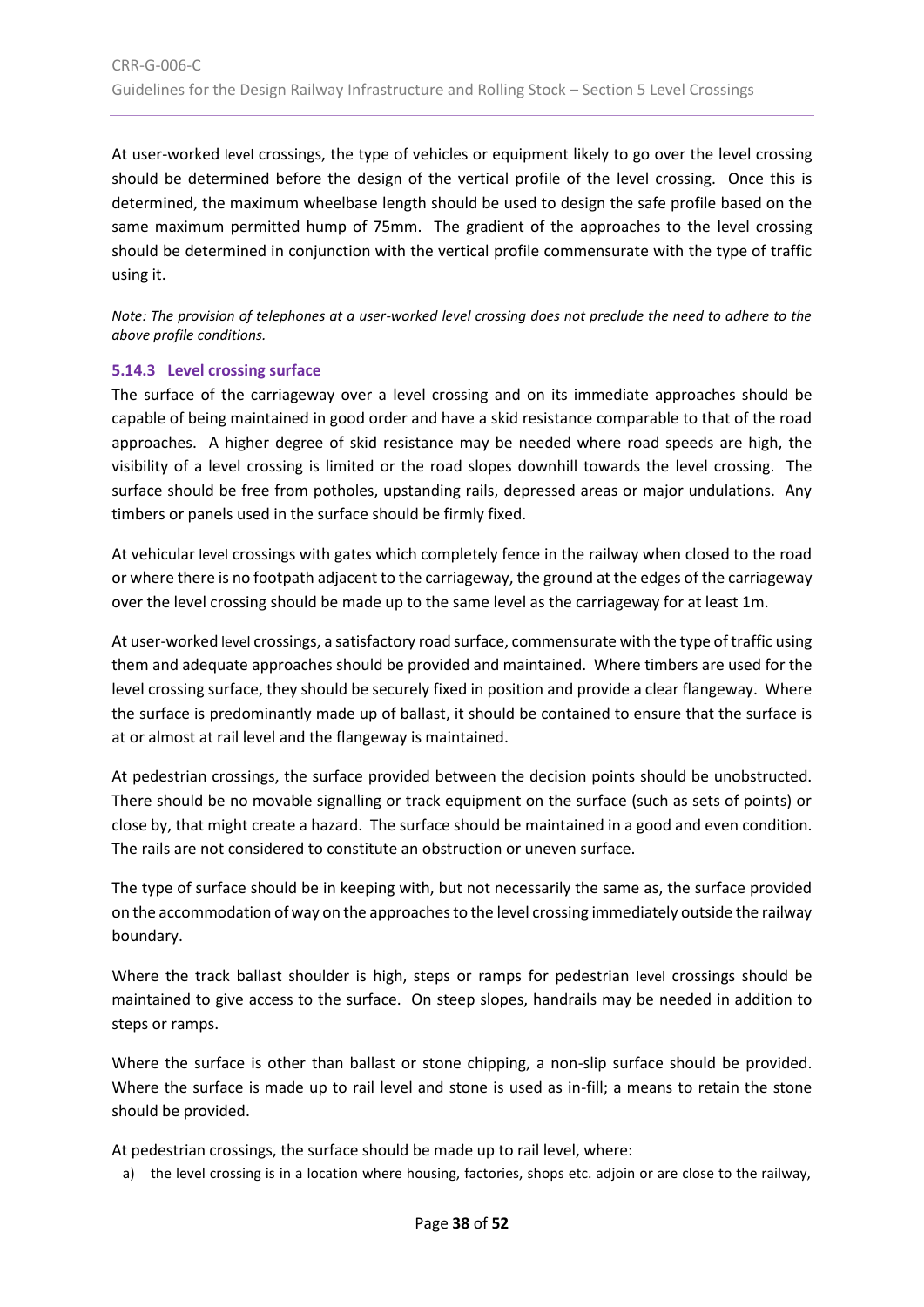and the level crossing provides an attractive or convenient link between them;

- b) any of the approaches on the right of way are metalled; or
- c) there is heavy regular use.

The surface of all level crossings should have no gaps other than the flangeway that could trap either the heel of a shoe or the wheel of a cycle, pram etc.

The surface should also be removable to permit occasional inspection of the track where there is a high risk of corrosion due to use of the level crossing by animals or road salting.

#### <span id="page-38-0"></span>**5.14.4 Level crossing width**

At all level crossings, the width of the carriageway over the level crossing and on the approaches should be constant.

At all automatic level crossings, open level crossings, and user-worked level crossings, it should be possible for traffic to pass safely on the approaches and the crossing itself should not form an isolated passing place.

At automatic level crossings, the carriageway width over the level crossing should be maintained on each approach for the distances shown in [Table 5.](#page-38-1)

<span id="page-38-1"></span>

| <b>Table 5: LEVEL CROSSING WIDTH</b>                                |     |                      |                                              |            |
|---------------------------------------------------------------------|-----|----------------------|----------------------------------------------|------------|
| <b>DAILY</b><br><b>ACTUAL</b><br><b>ROAD</b><br><b>VEHICLE USER</b> | OR. | DAILY TRAFFIC MOMENT | DISTANCES MEASURED FROM THE<br>STOP LINE (m) |            |
|                                                                     |     |                      | AHB                                          | <b>AOC</b> |
| More than 2000                                                      |     | More than 80,000     | 21                                           | 21         |
| 2000 or less                                                        |     | 80,000 or less       | 14                                           | 14         |
| 600 or less                                                         |     | 25,000 or less       | 14                                           | 7          |

*Note: It may be necessary to increase these distances commensurate with the type of vehicles which use the level crossing.*

The carriageway width over an automatic half barrier level crossing should not be less than 6m, but where the actual daily road vehicle user is less than 4000, the width may be reduced to not less than 5m.

The carriageway width over an automatic open level crossing should not be less than 5m where the actual daily road vehicle user is greater than 600 or the peak hour traffic moment is greater than 120.

At user-worked level crossings, the road surface should be at least as wide as the distance between the gateposts. The width of the level crossing should normally not exceed 5m to allow the use of single-leaf gates.

At pedestrian level crossings, the width of the surface should not be less than 1m.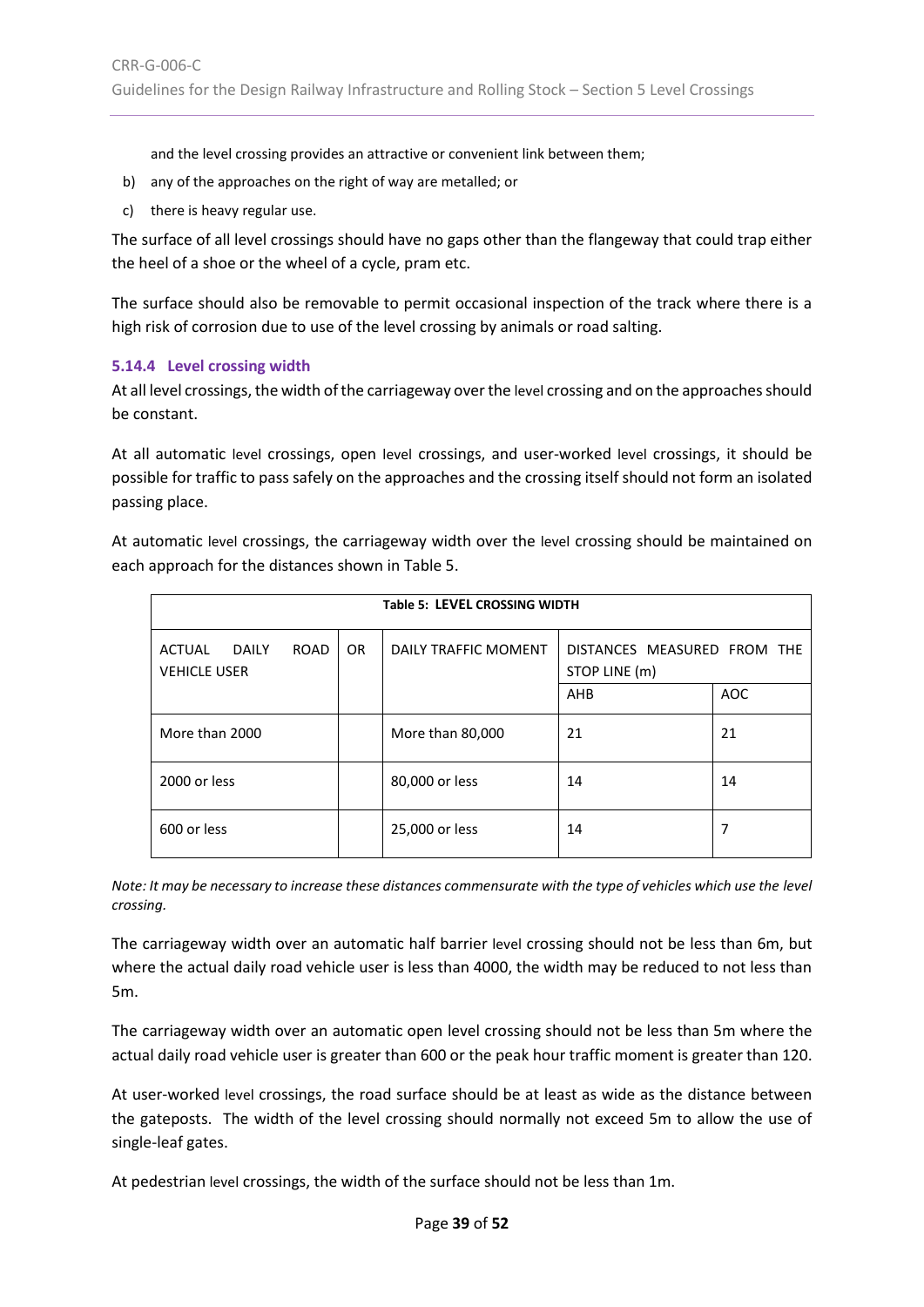## <span id="page-39-0"></span>**5.14.5 Provision of lay-bys**

Lay-bys may be required at automatic level crossings so that large or slow vehicles can wait while drivers telephone the control point. These may be required where sight lines would otherwise be obstructed or where there is risk of blocking to and from the level crossing, caused by waiting vehicles.

#### <span id="page-39-1"></span>**5.14.6 Level crossing alignment**

At user-worked level crossings, the alignment of the level crossing over the tracks should enable the time required to traverse the level crossing to be kept to a minimum.

Pedestrian level crossings should be at right angles to the railway line.

#### <span id="page-39-2"></span>**5.14.7 Level crossing approaches**

At user-worked level crossings, the alignment of the immediate approaches to the level crossing should be in line with the alignment of the level crossing itself. The alignment of the approaches to the level crossing should be such that any light source from road vehicles or equipment should not cause confusion with railway signals.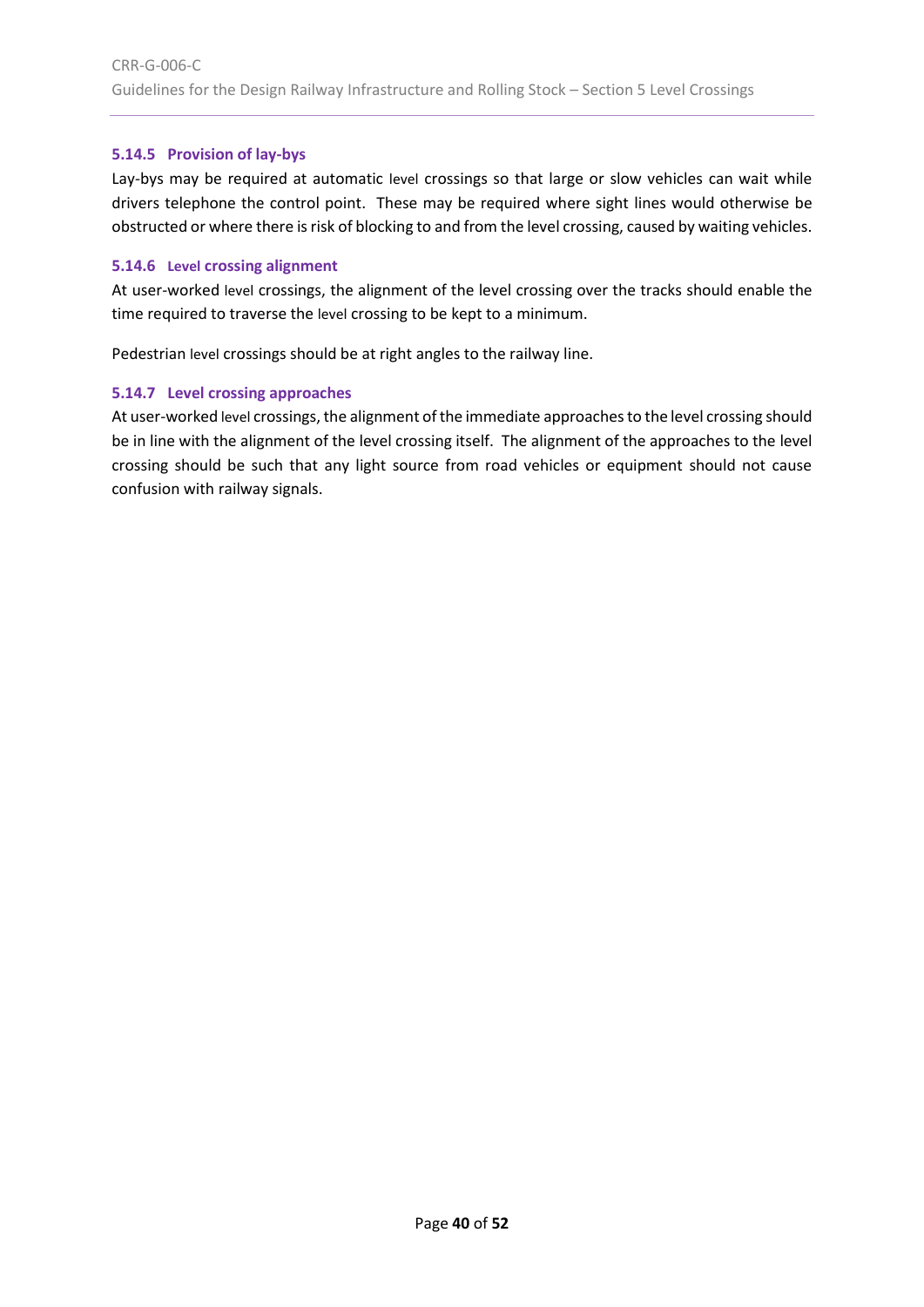# <span id="page-40-0"></span>**5.15 GATES, WICKET GATES AND BARRIER EQUIPMENT**

#### <span id="page-40-1"></span>**5.15.1 Gates**

The gateway should be the full width of the carriageway plus at least 450mm clearance on each side. The clearance between gateposts should be of equal width at both sides of the railway. Means should be provided to retain the gates in both open and closed positions.

When closed, the gates should extend over the full width of the carriageway. Unless specially authorised, the normal position of the gates is across the road. At a user-worked level crossing, they should not be closer to the track than the decision point.

At level crossings on public roads, the gates should be painted white and carry red retroreflective targets to face outwards when the gates are across the road. Where there are red lamps mounted on the gates, which show towards approaching road traffic when the gates are across the road, red retroreflective targets may also be appropriate.

At gated level crossings operated by railway staff, the gates should be lockable when closed across the road or railway. They should be conspicuous when closed across the railway to the drivers of approaching trains.

#### <span id="page-40-2"></span>**5.15.2 Wicket gates**

Where wicket gates for pedestrians are provided, they should be on the same side of the carriageway and open away from the railway. Wicket gates for pedestrian level crossings and gated level crossings operated by railway staff should not be less than 1m wide.

All wicket gates should be easy to open from either side and be self-closing. Latches, which might prevent a wicket gate being opened quickly, should not be used. Where wicket gates are provided across the footpath at gated level crossings operated by railway staff, they should be lockable.

#### <span id="page-40-3"></span>**5.15.3 Barriers**

The tops of the barriers when lowered should not be less than 840mm above the road surface at the centre of the carriageway. The clearance between the bottom edge of the lowered barrier and the road surface should not exceed 1000mm. When raised, the barriers should be inclined towards the carriageway at an angle of between 5º and 10º from the vertical.

No part of the barrier equipment, which is less than 5m above the level of the carriageway, should be horizontally displaced from the nearer edge of the carriageway by less than 450mm. Where the barriers cover a footpath, no part of the barrier equipment, which is less than 2m above the level of the footpath, should be horizontally displaced from the edge of the footpath that is furthest from the carriageway, by less than 150mm.

The barriers should be as close as convenient to the railway, but no part of the equipment should be within the standard structure gauge.

Barriers should be at least 125mm deep at their mid-points and at least 75mm deep at their tips. Each barrier should display on both its sides red and white bands about 600mm long to the full depth of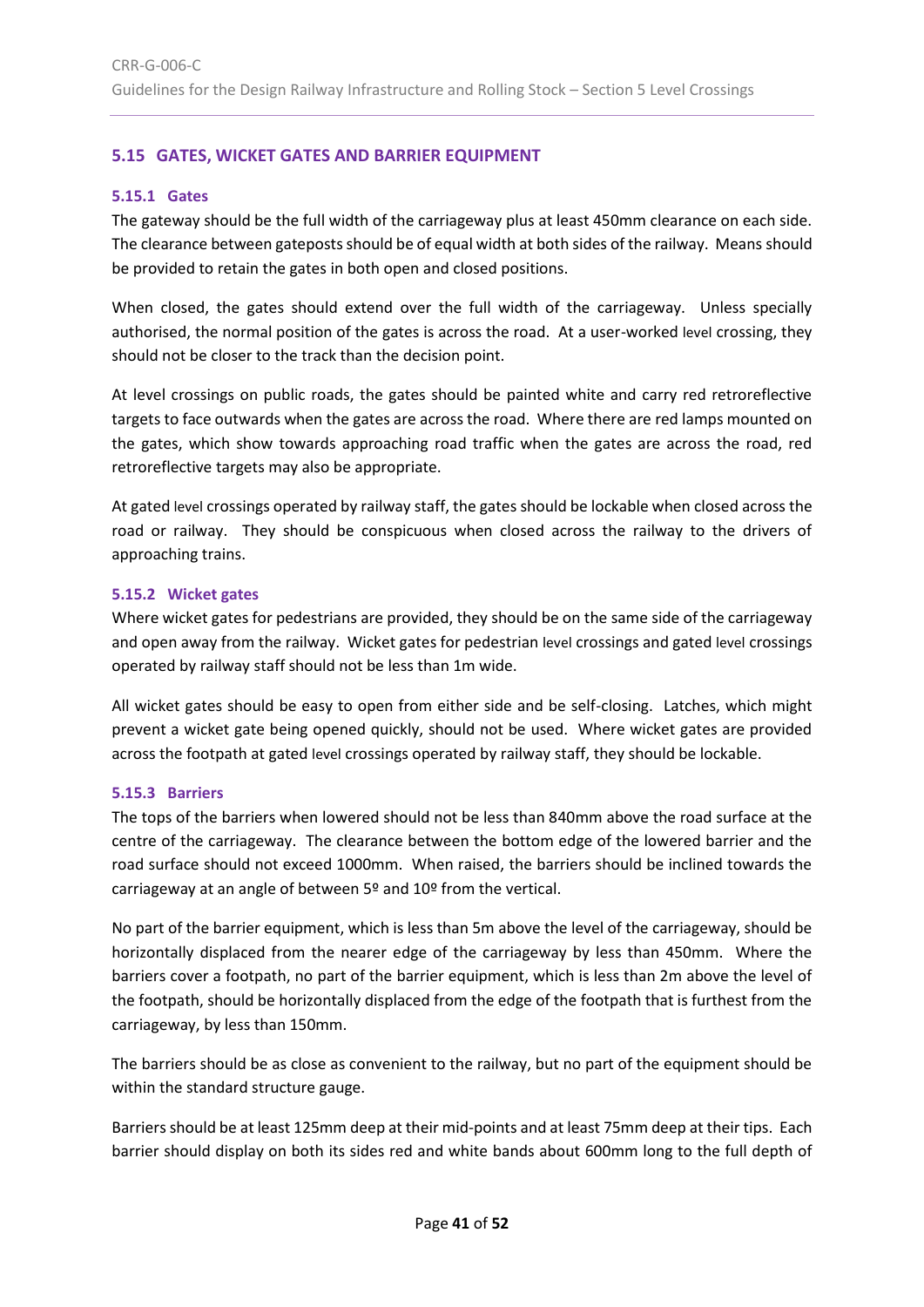the barrier. A strip of retroreflecting material not less than 50mm deep should be provided along the full length of each band.

The moving parts of the barrier mechanism, excluding the boom and any skirt, should be shielded from the public.

Two electric lamps of adequate luminous intensity should be fitted to each barrier and, when illuminated, show a red light in each direction along the carriageway. The lamps should be evenly spaced along the barriers with one lamp within 150mm from the barrier tip. The lamps should show except when the barriers are fully raised.

At level crossings with a high pedestrian usage or where there is a risk of trespass barriers should be designed to inhibit bending or skewing preventing pedestrians traversing the level crossing between barriers.

#### <span id="page-41-0"></span>**5.15.4 Skew level crossings**

On skew level crossings where the tip of the barrier points towards the railway, the point of intersection of the line extended through the barriers and the outer edge of the road, including any footpath, should not be within 1000mm of the nearest rail.

#### <span id="page-41-1"></span>**5.15.5 Barrier level crossings operated by railway staff**

At barrier level crossings operated by railway staff, each road approach should be protected by barriers which, when lowered, extend across the full width of the carriageway and footpaths.

At barrier level crossings operated by railway staff and user-worked level crossings, skirts should be fitted to the barriers. The skirts should be of a light colour, light construction, and fence in the space between the lowered barriers and the road surface.

*Note: Skirts are not required at automatic level crossings with half barriers.*

# <span id="page-41-2"></span>**5.15.6 User-worked level crossings**

At user-worked level crossings, the barriers should be hand-operated and counter-weighted to fall when released. The barriers should be linked so that they can be raised or lowered together from either side of the level crossing.

#### <span id="page-41-3"></span>**5.15.7 Single barriers**

Single barriers should not normally be provided for use on one-way roads or on two-way roads with central reservations. In such cases special provisions for pedestrians may be required.

#### <span id="page-41-4"></span>**5.15.8 Half barriers**

At automatic level crossings with half barriers, the barriers should be pivoted on the left-hand side of the road on each approach.

When lowered, the half barriers should extend to between 150mm and 450mm from the centre of the carriageway. On carriageways between 5m and 5.7m wide, the barriers should extend to within 800mm of the centre line so as to leave a clear exit of at least 3m in width.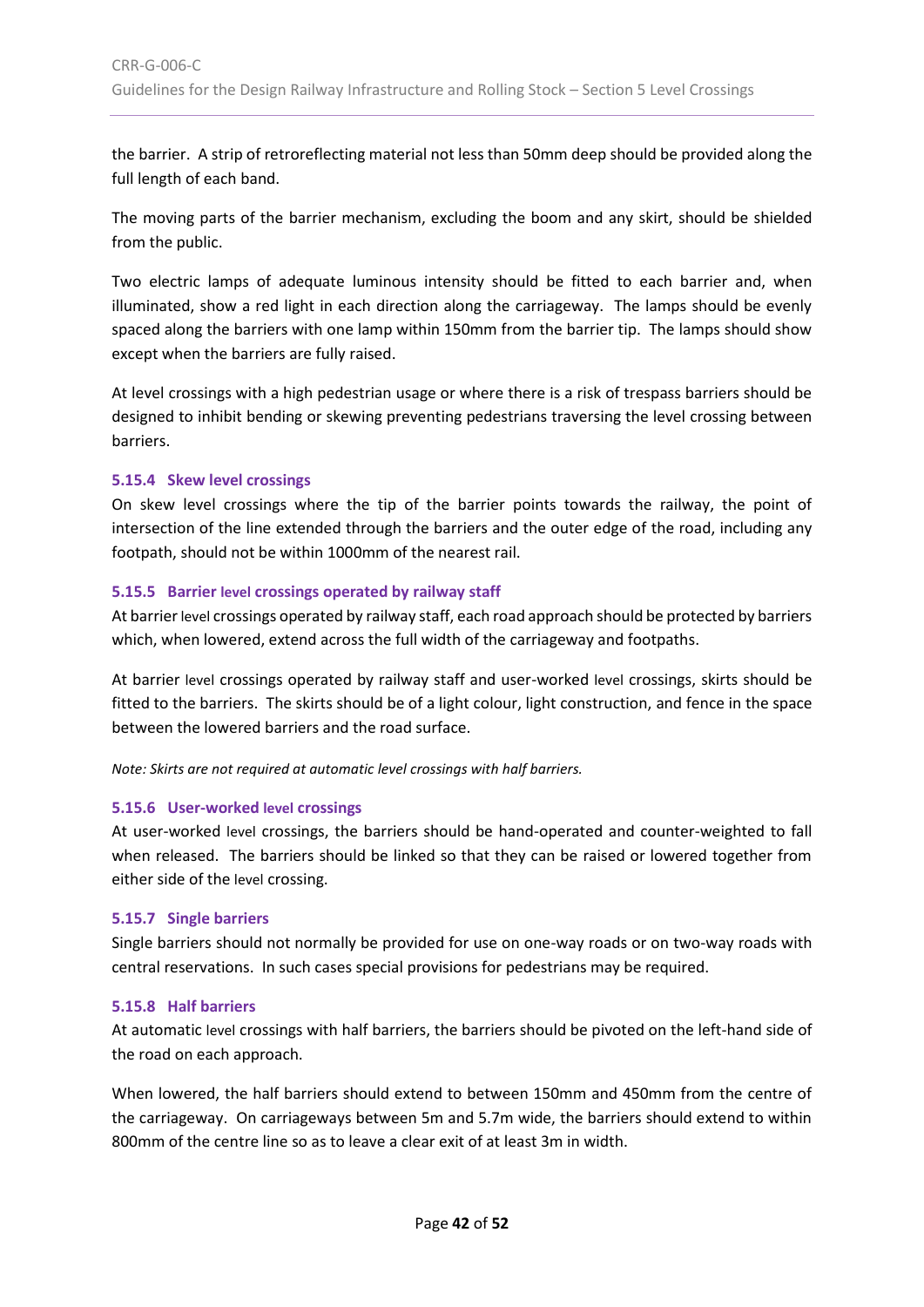If the line is electrified on the overhead system and a barrier, if capsized, could come closer than 150mm to the overhead conductors, that barrier should either be made of metal or be provided with a continuous conducting strip. The metal barrier or conducting strip should be connected to earth in such a manner as to ensure that inadvertent contact with the overhead conductor causes controlling circuit-breaker(s) to interrupt the electric traction supply.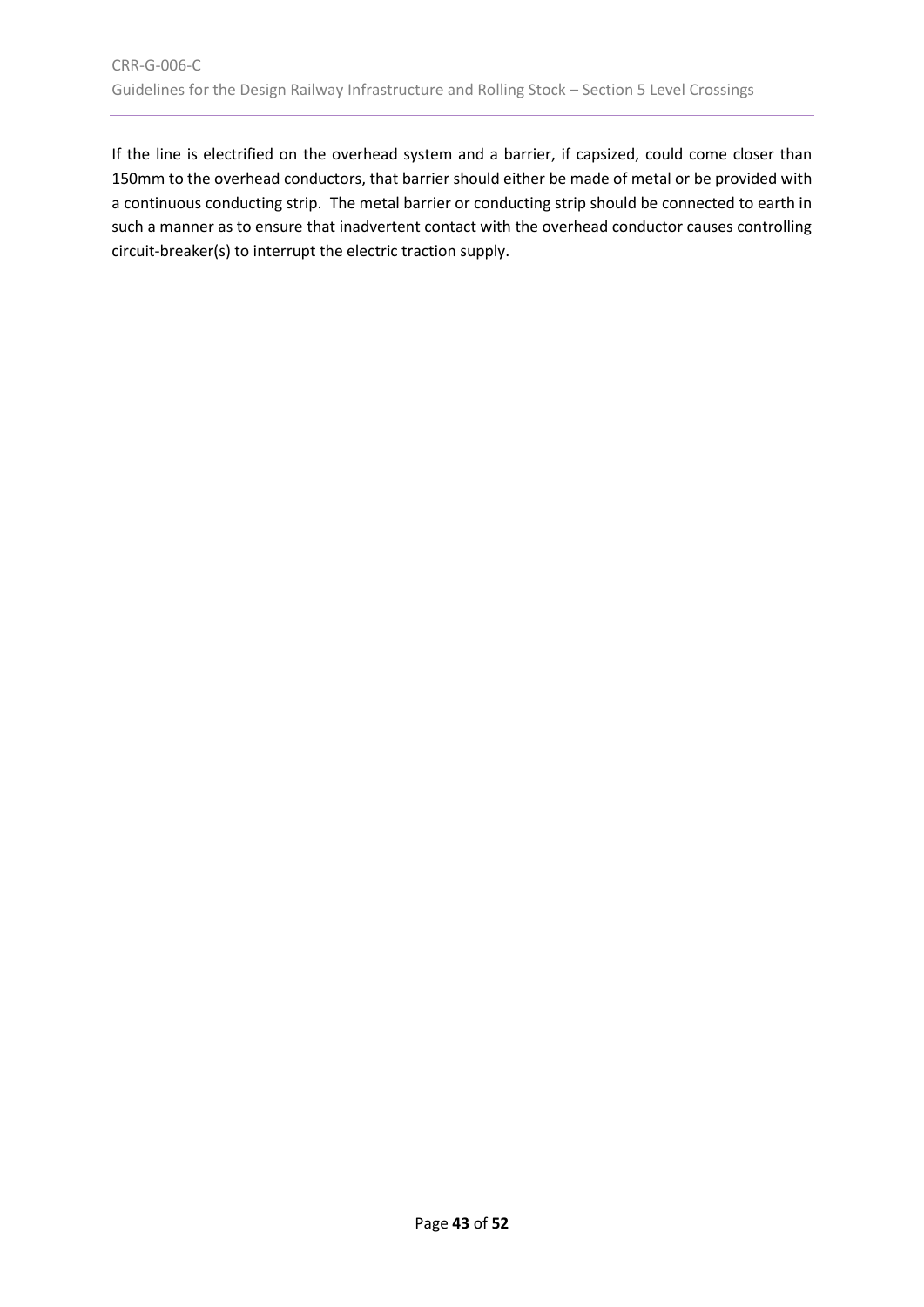# <span id="page-43-0"></span>**5.16 TELEPHONES AND TELEPHONE SIGNS**

#### <span id="page-43-1"></span>**5.16.1 General**

Telephones should be provided with appropriate back-up power arrangements. The telephone system should be designed to minimise the risk that a fault on an individual telephone or the failure of a user to replace the handset on any telephone should not prevent the correct operation of the remaining telephones, where practicable.

A symbol depicting a black telephone handset on a yellow background should be displayed on or adjacent to the cabinet. The telephones should be clearly visible from the level crossing. If the telephones are not clearly visible to a person at a particular location a similar telephone handset sign with a directional arrow should be provided to direct potential users to the telephones.

#### <span id="page-43-2"></span>**5.16.2 At automatic level crossings**

Telephones for use by the public at automatic level crossings with half barriers should be housed in cabinets and connected directly to the supervising point. A two-way calling facility should be provided.

Inside or adjacent to the telephone cabinet, clear and simple instructions, which are also legible at night, should be provided to tell users to contact the supervising point. The telephone user should not have to dial a telephone number.

In case the telephone at the level crossing is out of order, its unique reference number should be displayed adjacent to the telephone cabinet followed by a public telephone number of a continuously staffed railway location to be used when the line is open.

The telephone system should have a facility which records that calls have been made from the level crossing during periods when the supervising point is closed.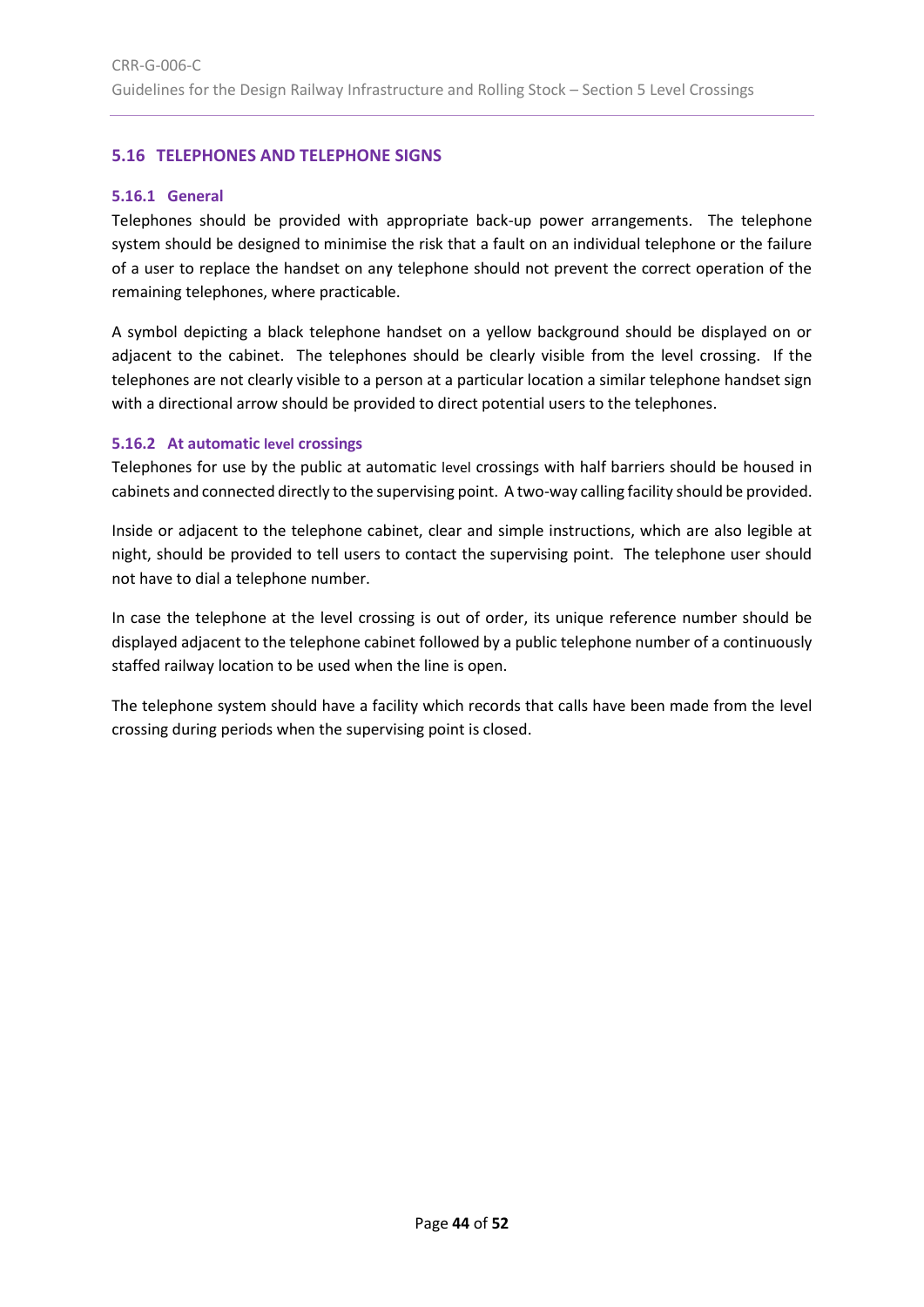# <span id="page-44-0"></span>**5.16.3 At barrier level crossings operated by railway staff**

Telephones for use by the public should be provided at each entrance to and exit from the level crossing. The phones at the entrance to the level crossing should be located adjacent to the nearside primary road traffic signal and face outwards from the level crossing. The phones at the exits from the level crossing should be located adjacent to the offside barrier, face into the level crossing and be accessible to users who may be trapped within the level crossing. They should be housed in cabinets and connected directly to the supervising point. A two-way calling facility should be provided.

# <span id="page-44-1"></span>**5.16.4 At gated level crossings operated by railway staff**

Telephones for public use are not normally provided at gated level crossings operated by railway staff. Where the gates are normally closed across the road a device should be provided on each road approach to the gates to alert the level crossing operator of the requirement to open the carriageway. The devices should be accessible and clearly visible to road and pedestrian users and provided with clear operating instructions.

Gated level crossing without protecting signals should have a dedicated telephone for the sole use of the attendant to communicate with the signaller.

# <span id="page-44-2"></span>**5.16.5 At user-worked level crossings**

Telephones, where provided, should be positioned adjacent to the gates or barriers on each side of the level crossing. The telephones should be housed in cabinets and connected directly to a supervising point. A two-way calling facility should be provided.

Inside the cabinet, clear and simple instructions, which are also legible at night, should be provided to direct users to contact the supervising point. The telephone user should not have to dial a telephone number.

The name and its unique reference number of the level crossing should be displayed adjacent to the door of each telephone cabinet followed by a telephone number of a continuously staffed railway location to be used when the line is open, in case the telephone at the level crossing is out of order.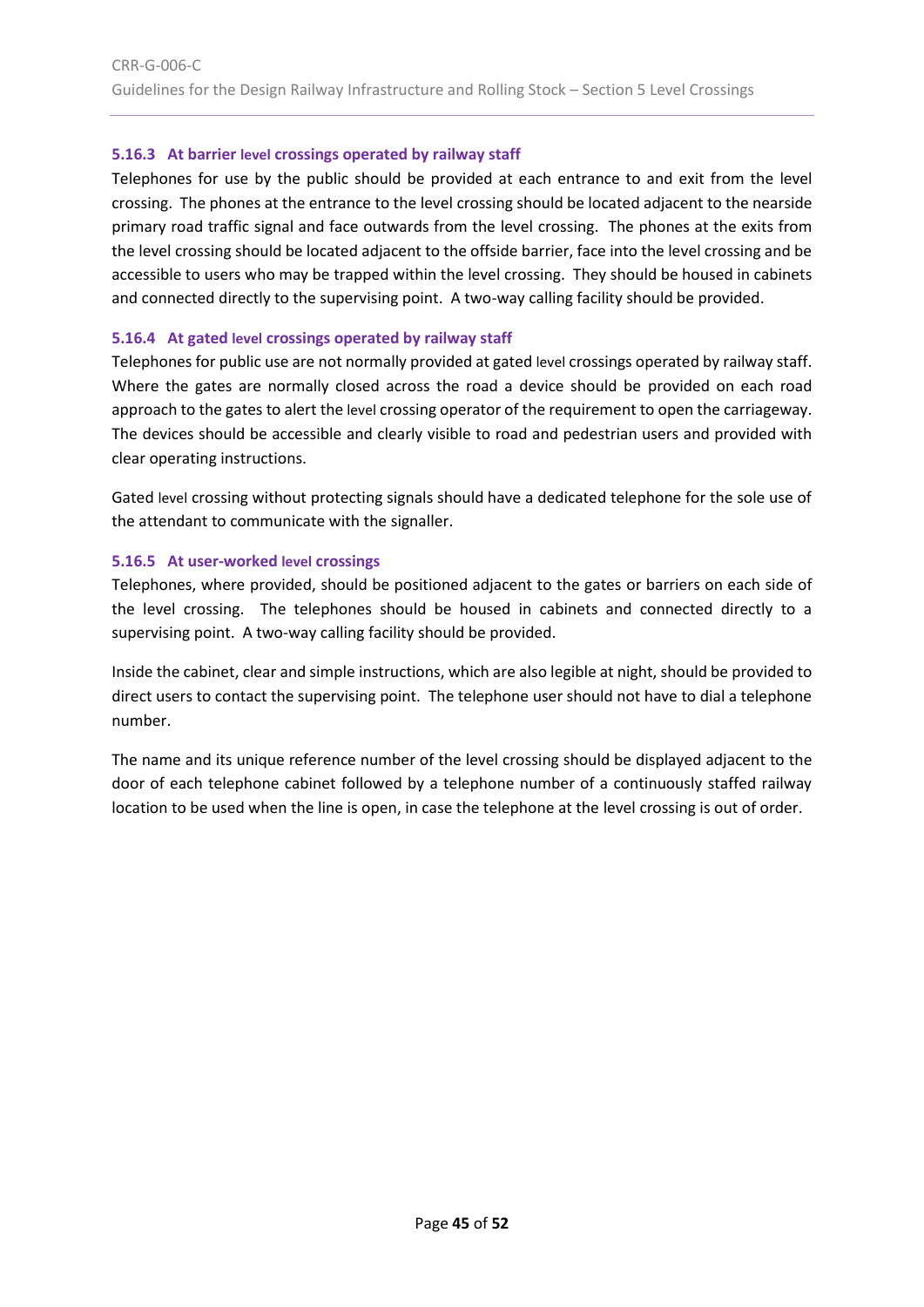# <span id="page-45-0"></span>**5.17 MINIATURE WARNING LIGHTS (MWL)**

#### <span id="page-45-1"></span>**5.17.1 General description**

Miniature warning lights consist of red and green lights. They can be used at user-worked level crossings and pedestrian level crossings. The green light normally shows, but an approaching train automatically changes the lights to red. Signs instructing users to cross only when the green light shows should be provided.

*Note: MWL may not be suitable at level crossings where movement of cattle or heavy farm equipment is involved. Alternative arrangements may need to be made.*

#### <span id="page-45-2"></span>**5.17.2 Positioning of MWL**

The MWL should be located so that they face towards an approaching user. They should be clearly visible to the level crossing users when operating the gates or barriers. MWL are mounted in the sign at a level crossing with a telephone or in the sign at a level crossing without a telephone.

At pedestrian level crossings, the MWL should be placed on the far side of the level crossing from an approaching user and face inwards towards the railway.

At user-worked level crossings, the MWL should be placed on the approach side of the level crossing facing towards approaching road users. This should still apply where there is an adjacent pedestrian level crossing.

#### <span id="page-45-3"></span>**5.17.3 Equipment of MWL**

The red and green lights should be of adequate luminous intensity to convey the safety message to users at the decision point. The distance between the edges of the lenses should not be less than 40mm. Each lamp should be fitted with a hood against sunlight.

Consideration should be given to the use of standard highway pedestrian signals (see TSM).

# <span id="page-45-4"></span>**5.17.4 Railway signalling and control equipment**

The MWL should be operated automatically by trains in accordance with the warning period required by the particular type of level crossing as listed in [Table 6.](#page-45-5)

<span id="page-45-5"></span>

| Table 6: MINIMUM WARNING PERIODS |                             |         |               |  |
|----------------------------------|-----------------------------|---------|---------------|--|
| <b>TYPE OF LEVEL CROSSING</b>    | <b>MINIMUM</b><br>(seconds) | WARNING | <b>PERIOD</b> |  |
| User-worked level crossings      | 40                          |         |               |  |
| Pedestrian level crossings       | 20                          |         |               |  |

The minimum warning periods should be at least 5 seconds longer than the time required to traverse the level crossing.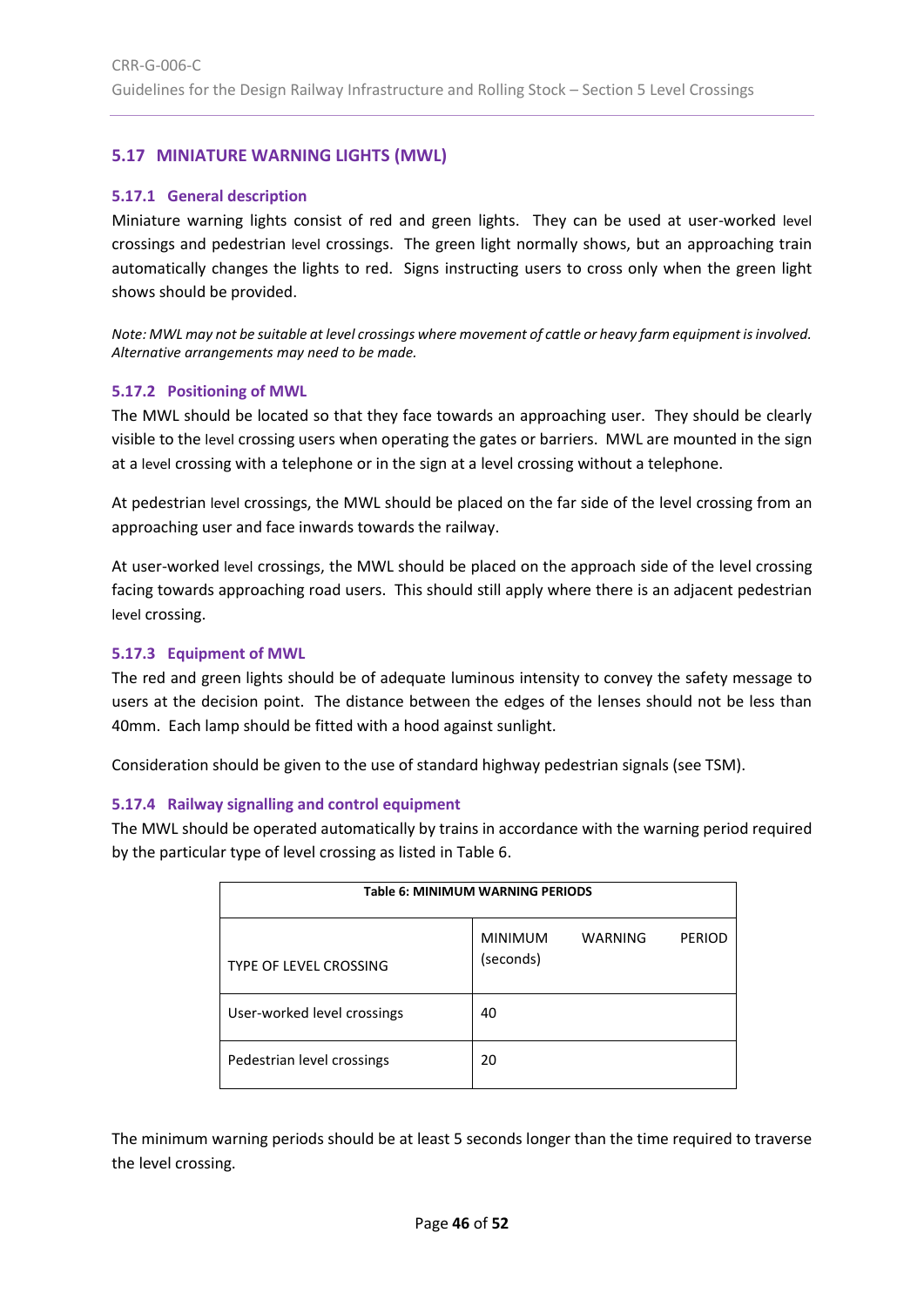The green light should show until the red light appears. As soon as the train is clear of the level crossing, the red light should be extinguished, and the green light should appear unless the red light is required to show for another train.

Bi-directional controls should be provided.

Where signals or station platforms lie between the strike-in point and the level crossing, special controls may be required.

*Note: A standby power supply is not considered necessary.*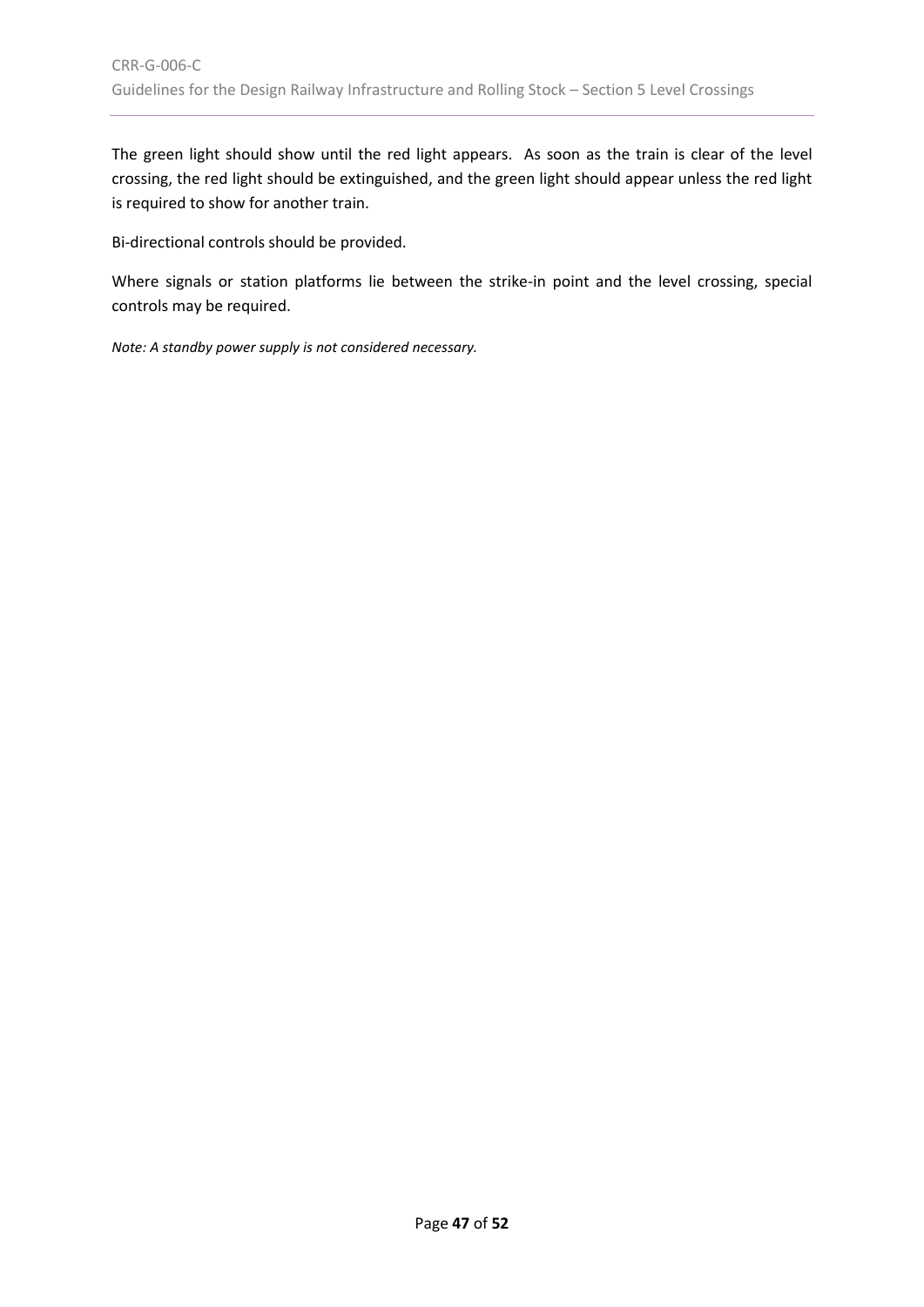# <span id="page-47-0"></span>**5.18 TRAFFIC SIGNALS, TRAFFIC SIGNS AND ROAD MARKINGS**

References to regulations or directions in this section are to the Traffic Signs Manual (TSM). The legal framework for traffic signage (including signs, devices, notices and markings) is contained in the Road Traffic Acts. Where references in this document to the Road Traffic (Signs) Regulations, 1997 and 1998 they will be quoted as being included in the Traffic Signs Manual (TSM) issued by the Department of Transport (DoT).

Signs should be positioned so as not to be a hazard to road users and pedestrians using the level crossing e.g. 2100 mm headroom clearance may be required where the sign is positioned adjacent to a footpath.

Minimum clearances between road traffic light signals and level crossing signs and the road edge should be maintained in accordance with those specified in the TSM.

# <span id="page-47-1"></span>**5.18.1 Road traffic light signals**

The lens layout of the traffic light signal is set out in the TSM. The light board will be black, with a minimum size of 1320mm x 860mm with a 100mm white border. The lens diameter will be a minimum of 200mm. The reverse of the light board should be coloured grey or black.

A primary road traffic light signal should be located on the left-hand side of the carriageway, on each road approach, as close as possible to the level crossing. At level crossings where there are barriers, it should be located not more than 2m before the barrier and adjacent to the barrier machine where this is on the left-hand side.

A duplicate primary road traffic light signal should be located on the right-hand side of the carriageway on each approach. An additional road traffic light signal may be required where neither the primary nor the duplicate primary signal can be seen from a side approach. Secondary road traffic light signals, located on the far side of the crossing, should not be used at level crossings.

Advance warning road traffic signal consisting of two flashing amber lights aligned horizontally may be located on the approach to level crossing if the primary and duplicate primary signals cannot be viewed from the distance required by [Table 7.](#page-48-1) The advance lights should be located not more than 300 metres from the level crossing and there should be continuous sighting of the level crossing lights from the advance traffic light signal.

No road traffic light signal should be located on the approach side of the vehicular stop line or an extension from it.

At acute skew level crossings, the duplicate primary signal may be placed in line with the vehicular stop line to shorten the length of the level crossing.

At obtuse skew automatic crossings, the duplicate primary signal may be placed closer to the railway than normal, provided that a vehicle stopped in line with the signal is not foul of the railway structure gauge. Special arrangements for pedestrians may be necessary.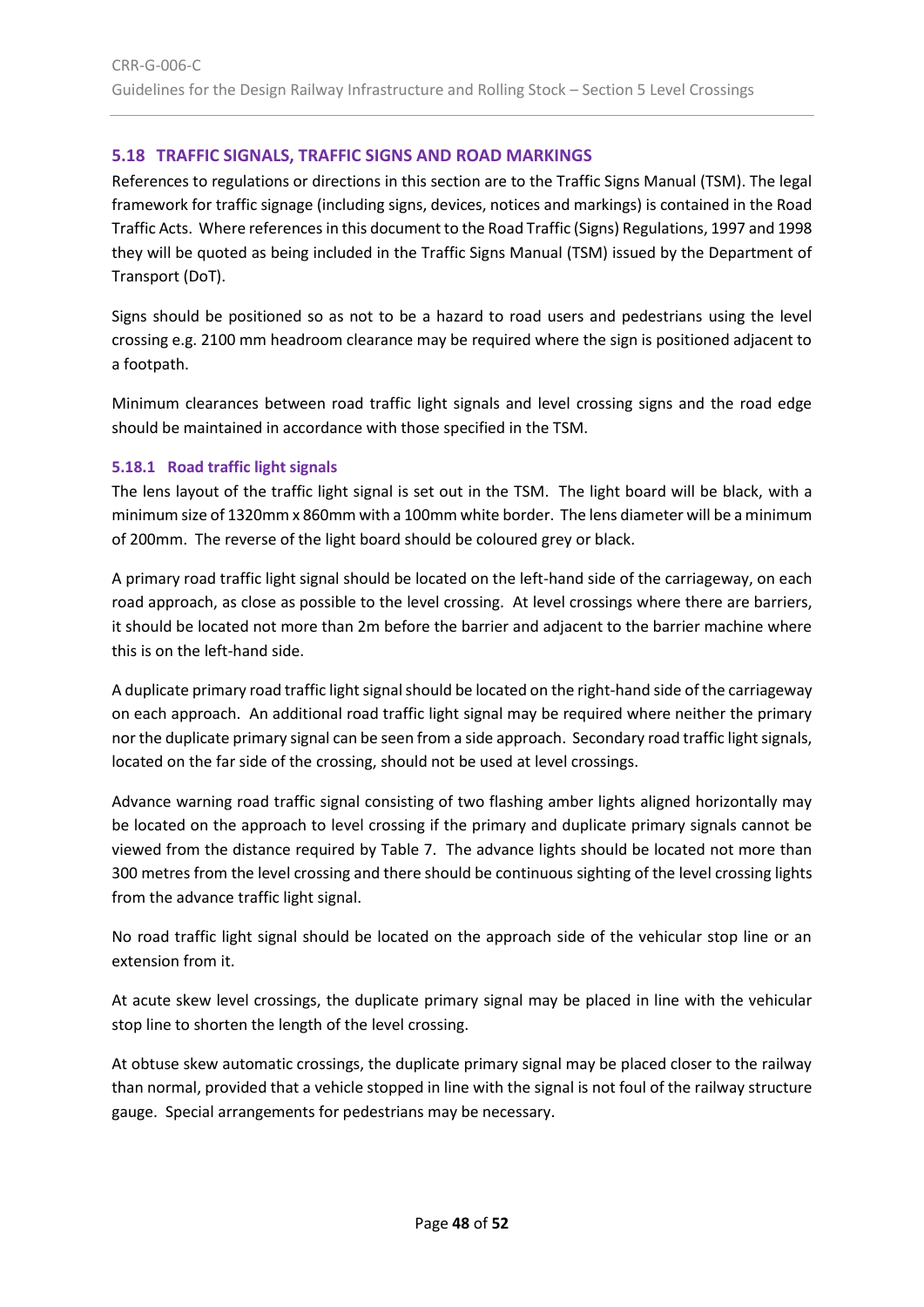Where the normal post mounting of a road traffic light signal is impracticable, it may be mounted over the carriageway provided that no part of the horizontal structure or the signal is less than 5.5m above the road surface.

Where a road traffic light signal is mounted over the carriageway and the line is electrified on the overhead system and the structure and signal, if capsized, could come closer than 150mm to the overhead conductors, the structure and the signal should either be made of metal or be provided with a continuous conducting strip. The metal structure and signal or the conducting strip should be connected to earth in such a manner as to ensure that inadvertent contact with the overhead conductors causes controlling circuit-breaker(s) to interrupt the electric traction supply.

The road traffic light signals, if mounted at the side of the road, should be positioned so that the centre of the lens nearest the carriageway is not less than 810mm and not more than 1500mm from the carriageway edge.

Where the signals are above a footpath, minimum headroom from the lower edge of the signal backing board of 2100mm should be maintained.

The distance from which it is desirable that the intermittent red lights and amber lights can be seen varies according to the speed value of the road. Recommended minimum visibility distances are shown i[n Table 7.](#page-48-1) If these minimum visibility distances cannot be achieved, further measures may be necessary, e.g. the provision of additional advance warning signs, count-down markers etc.

<span id="page-48-1"></span>

| Table 7: RECOMMENDED MINIMUM VISIBILITY DISTANCES |                                         |  |  |
|---------------------------------------------------|-----------------------------------------|--|--|
| 85%ILE SPEED OF ROAD VEHICLES<br>(km/h)           | MINIMUM VISIBILITY DISTANCE<br>(metres) |  |  |
| 40                                                | 40                                      |  |  |
| 60                                                | 80                                      |  |  |
| 80                                                | 130                                     |  |  |
| 100                                               | 190                                     |  |  |
| 120                                               | 270                                     |  |  |

Where a level crossing is situated close to a road junction equipped with road traffic light signals, the two sets of road traffic light signals may need to be linked. Where they are linked, the connection between them requires special authorisation.

# <span id="page-48-0"></span>**5.18.2 Pedestrian signals**

The construction and specification of pedestrian signals used at level crossings are required to comply with the TSM.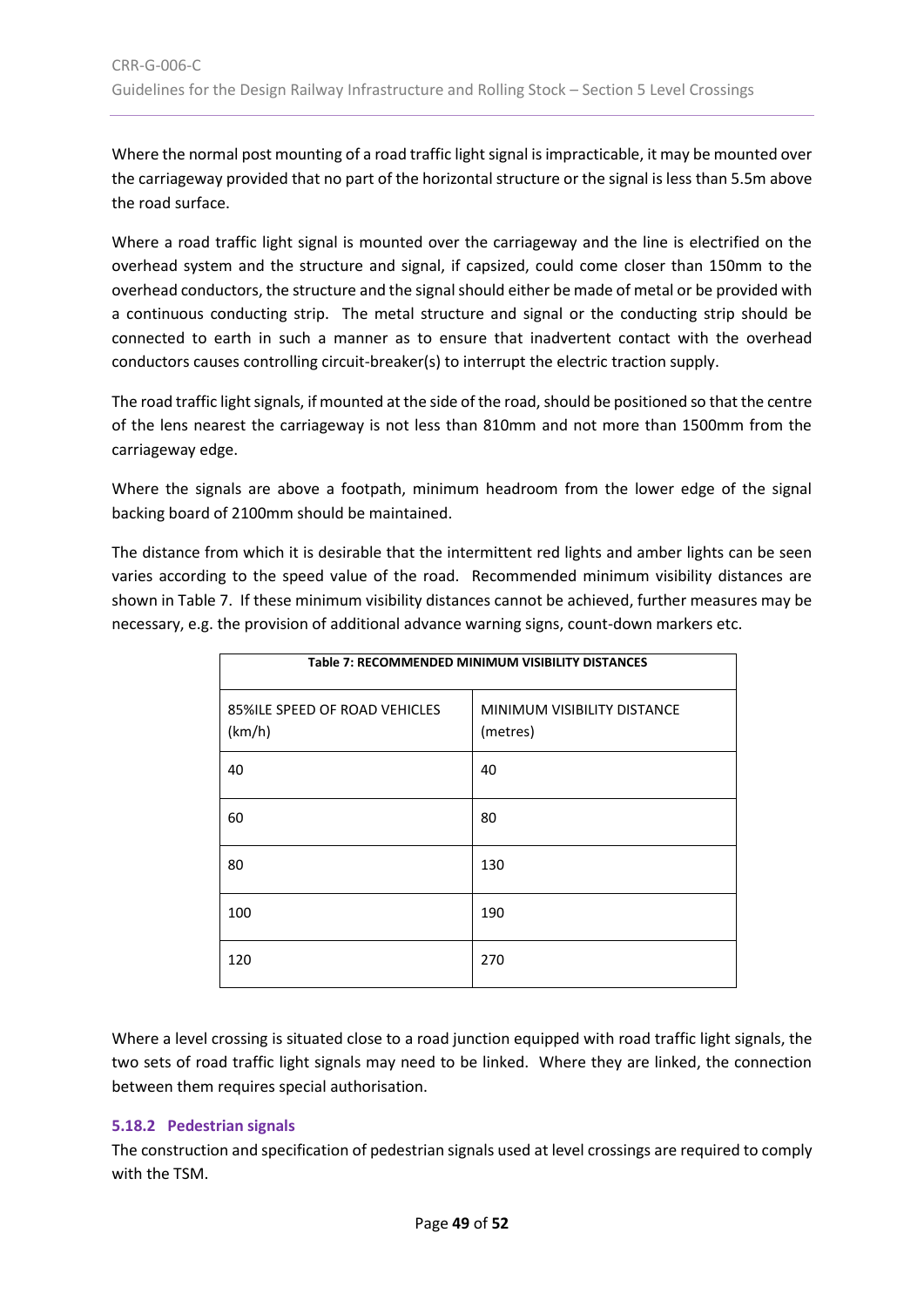The red figure on the pedestrian signal should be illuminated internally by an intermittent light while the intermittent red lights of the road traffic light signals are lit. The rate of flashing should be the same as one of the intermittent red lights in the road traffic light signal.

#### <span id="page-49-0"></span>**5.18.3 Traffic signs**

Appropriate traffic signs should be provided on each road approach.

Details of the signs for use with MWL are shown in the Traffic Signs Manual.

At automatic crossings, signs should be positioned as close as possible to the level crossing, commensurate with the likely approach speed of the vehicles to which they refer.

*Note: The height and position of the second train coming sign may require to be adjusted to give maximum visibility to vehicles standing at the stop line. In some circumstances this may require the sign to be positioned under the duplicate primary road traffic light signal.*

At automatic level crossings and open level crossings, where the road crosses the railway at a skew angle or there are bends on one or both approaches, bend and chevron signs and count-down markers may be required. Additional reflecting road studs along the edges of the carriageway to direct drivers along the road may be required.

At user-worked level crossings and pedestrian level crossings, a sign(s) explaining to the user how to proceed safely over the level crossing should be provided facing the user at, or on the approach to, the decision point (e.g. IÉ publication "The safe use of unattended railway level crossings").

#### <span id="page-49-1"></span>**5.18.4 Related to electrified lines**

Where the line is electrified on the overhead line system, signs should be provided with an appropriate plate. At user-worked level crossings, suitable signs warning of the danger from bare electrical conductors e.g. 'Danger, overhead live wires' should be provided and face towards the user approaching the decision point.

Where the minimum wire height over a public level crossing cannot be achieved, advance warning signs to TSM specifications should be provided at the last available diversion before the level crossing.

The signs to TSM specifications should show a 'safe height' which is at least 300mm below the height of the overhead conductor for 1.5 kV DC systems.

At any level crossing where the height of the overhead conductor is below that normally required for a public crossing, additional measures should be provided along with signs to TSM specifications showing a 'safe height' which is at least 300mm below the height of the overhead conductor for 1.5 kV DC systems.

*Note: In calculating the 'safe height', allowance should be made for the effect of the vertical profile of the carriageway on a road vehicle and its load.*

At level crossings where the gradient of the approaches is such that vehicles with large overhangs or conveying a large overhanging load could touch or come dangerously close to the overhead line equipment, even though they are lower than the 'safe height' shown on the signs to TSM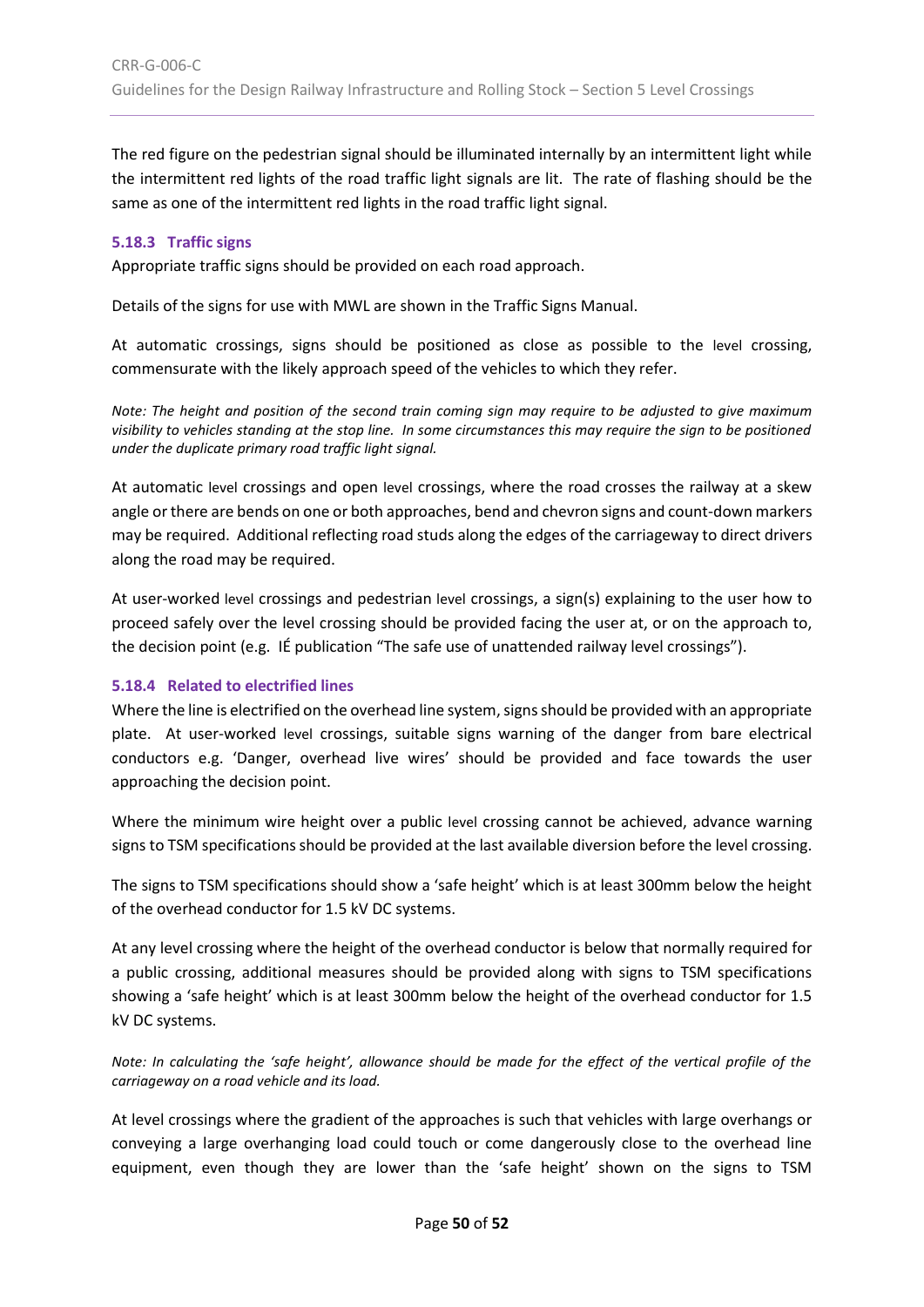specifications, an additional sign depicting the hazard, e.g. 'Danger, overhanging load may foul live wires' should also be provided.

#### <span id="page-50-0"></span>**5.18.5 Related to risk of grounding**

Where there is a risk that vehicles may become grounded on the crossing, signs to TSM specifications should be erected on the immediate approaches. Advance warning signs to TSM specifications with distance information at the last available diversion before the crossing. See the TSM for the details of which crossings require signing.

Where a lay-by or parking is provided near the crossing to enable drivers of long vehicles to pull in, signage, a telephone and appropriate information notices should be provided nearby as per the TSM.

#### <span id="page-50-1"></span>**5.18.6 Road markings**

Transverse road markings are not normally provided at gated crossings operated by railway staff, but where they are, they should conform to guidance in this section.

Road markings should be provided at user-worked crossings, except where the road surface is unsuitable.

#### <span id="page-50-2"></span>**5.18.7 Transverse and associated road markings**

Where road traffic light signals are installed, transverse stop lines to TSM specifications should be provided on the left-hand side of the carriageway. The lines should be at right angles to the carriageway approximately 1m in front of the primary road traffic light signal. At automatic open crossings this may be increased to 2m. The lines should also extend across the adjacent footpath and be 300mm wide.

Where road traffic light signals are installed transverse pedestrian road markings are required to extend across the right-hand side of each carriageway. The lines should be at right angles to the carriageway approximately 1m in front of the secondary road traffic light signal. At automatic open crossings this may be increased to 2m. The lines should also extend across adjacent footpath on each crossing approach. The lines should be located in accordance with the TSM and be 300mm wide, 900mm long with a 450mm space.

At user-worked crossings, if a stop sign to TSM specifications is provided, then a transverse stop line to TSM specifications should be provided unless the road surface is unsuitable.

#### <span id="page-50-3"></span>**5.18.8 Longitudinal road markings**

The type and arrangement of longitudinal road marking is shown in the TSM.

Where the width of the carriageway over the crossing is less than 5m, a centre of carriageway marking is not normally required.

Where the width of the carriageway over the level crossing is 5m or over, but less than 6m, the centre of the carriageway, between the stop lines, should be marked with the appropriate longitudinal lines to TSM specifications. The lines should continue for a minimum of 15m beyond the stop line or, alternatively, for at least 6m beyond this distance the carriageway is less than 6m in width.